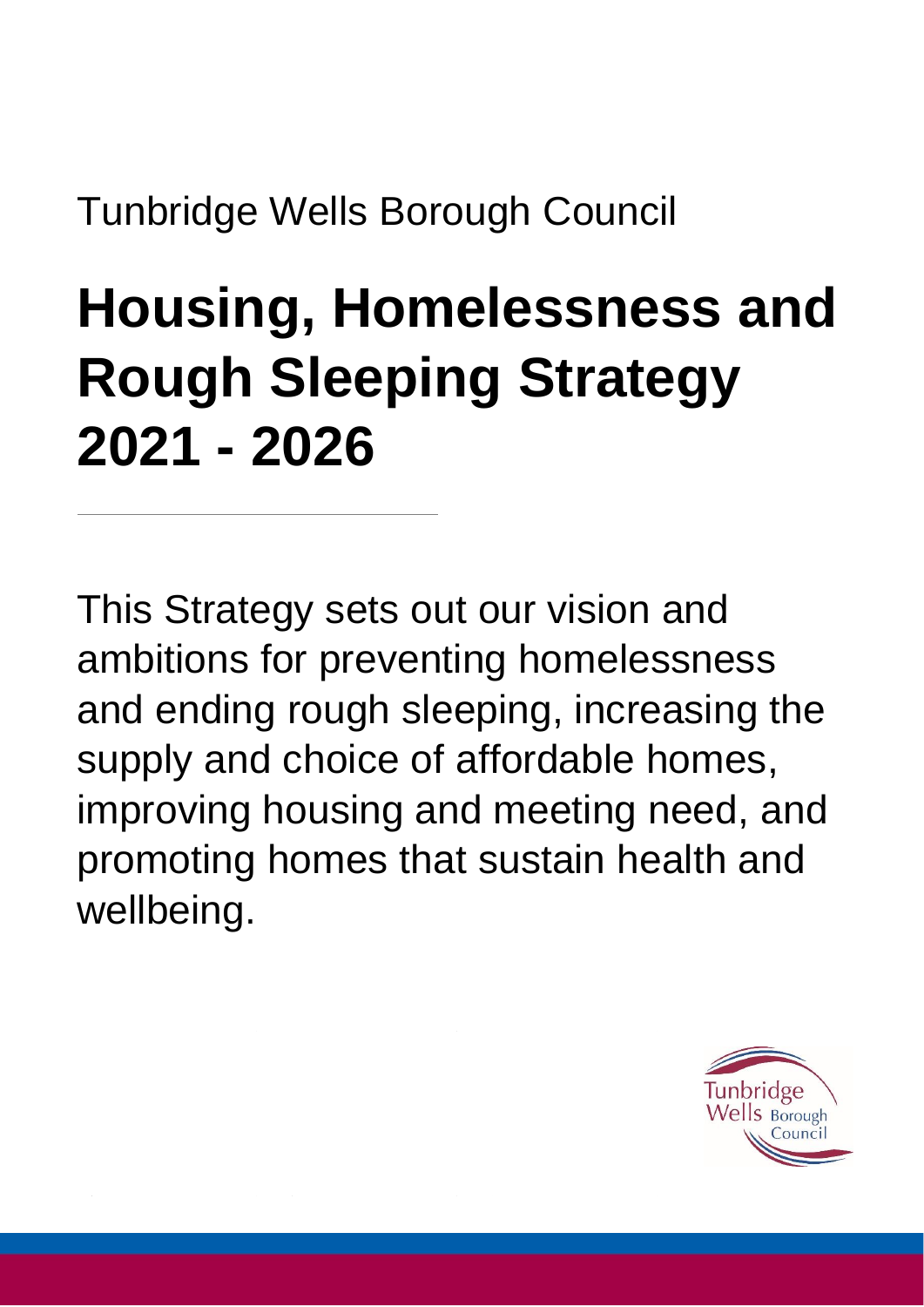# <span id="page-1-0"></span>**Contents**

| Appendix A - Housing, Homelessness and Rough Sleeping Strategy 2021 - 20261                   |  |
|-----------------------------------------------------------------------------------------------|--|
|                                                                                               |  |
|                                                                                               |  |
|                                                                                               |  |
|                                                                                               |  |
| 1 <sub>1</sub>                                                                                |  |
|                                                                                               |  |
|                                                                                               |  |
|                                                                                               |  |
|                                                                                               |  |
| 2.                                                                                            |  |
|                                                                                               |  |
|                                                                                               |  |
|                                                                                               |  |
|                                                                                               |  |
|                                                                                               |  |
|                                                                                               |  |
| 3.<br>Summary of progress with West Kent Housing and Homelessness Strategy 2016 -<br>2021 12  |  |
| Improving availability of housing and preventing homelessness Error! Bookmark not<br>defined. |  |
|                                                                                               |  |
|                                                                                               |  |
|                                                                                               |  |
| 4.                                                                                            |  |
| 4.1                                                                                           |  |
|                                                                                               |  |
|                                                                                               |  |
|                                                                                               |  |
| 5                                                                                             |  |
|                                                                                               |  |
|                                                                                               |  |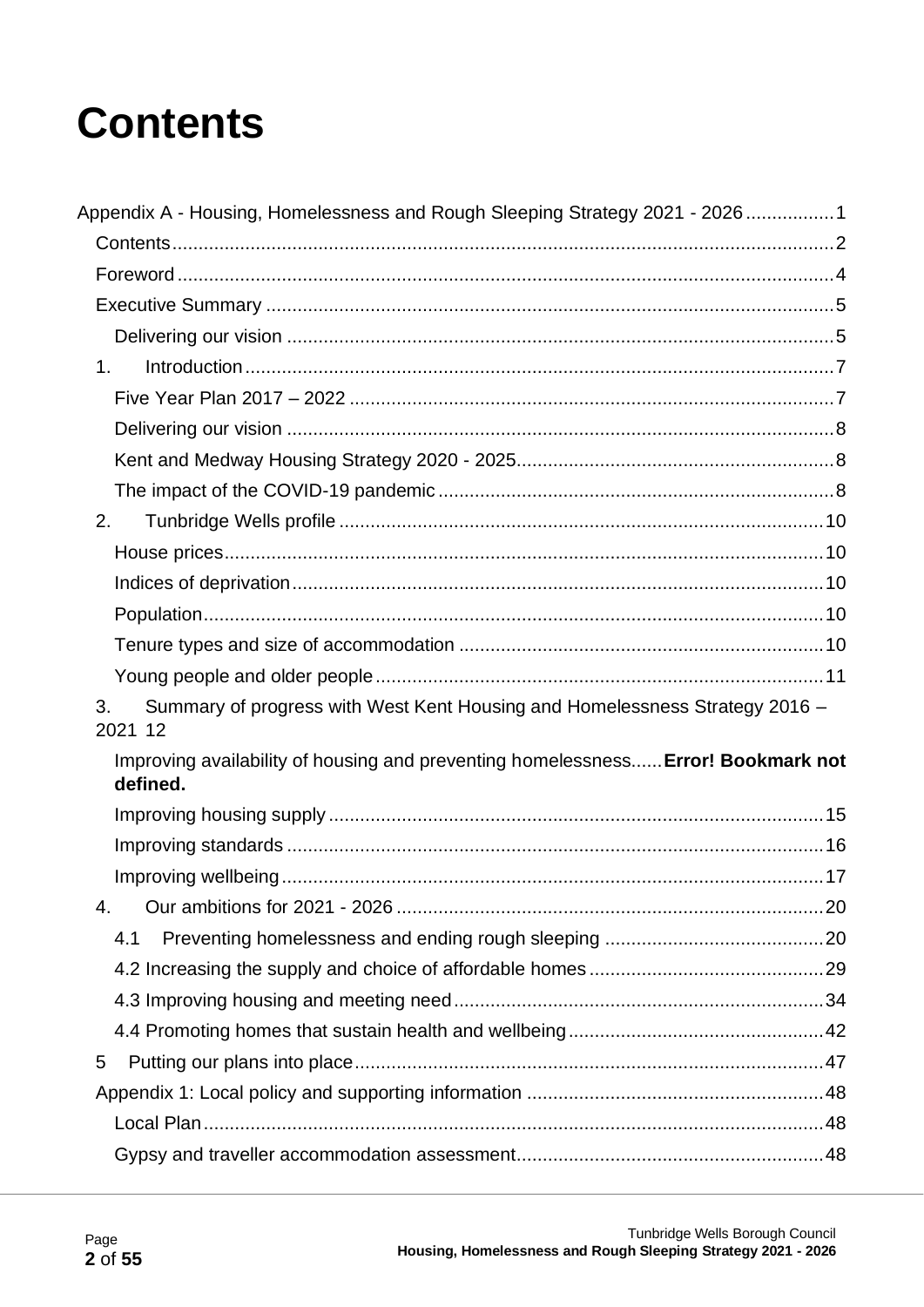| Review of affordable housing needs in the context of First Homes February 2021  49 |  |
|------------------------------------------------------------------------------------|--|
|                                                                                    |  |
|                                                                                    |  |
|                                                                                    |  |
|                                                                                    |  |
|                                                                                    |  |
|                                                                                    |  |
|                                                                                    |  |
|                                                                                    |  |
|                                                                                    |  |
|                                                                                    |  |
|                                                                                    |  |
|                                                                                    |  |
|                                                                                    |  |
|                                                                                    |  |
|                                                                                    |  |
|                                                                                    |  |
|                                                                                    |  |
|                                                                                    |  |
|                                                                                    |  |
|                                                                                    |  |
|                                                                                    |  |
|                                                                                    |  |
|                                                                                    |  |
|                                                                                    |  |
|                                                                                    |  |
|                                                                                    |  |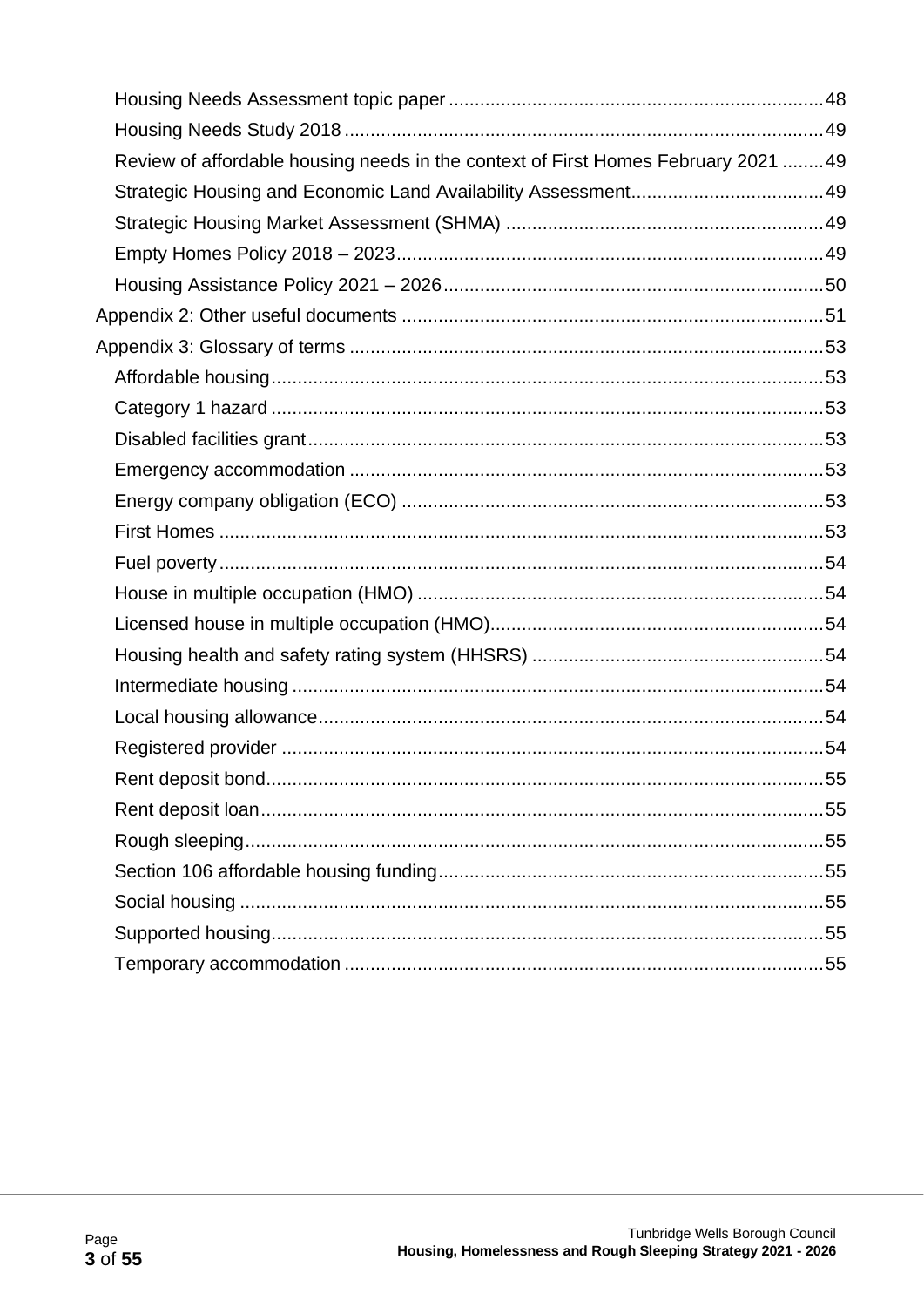# <span id="page-3-0"></span>**Foreword**

Welcome to our Housing, Homelessness and Rough Sleeping Strategy 2021 – 2026.

We want to ensure that people living in our borough can access the best possible accommodation to meet their needs and promote their overall health and wellbeing, so our vision for this Strategy is to:

#### **Enable access to safe, secure and affordable housing, preventing homelessness and ending rough sleeping.**

Since the publication of our last Strategy in 2016, we have worked with partners from a wide range of statutory and voluntary agencies to address rough sleeping, tackle homelessness, provide affordable housing and improve standards in the private rented sector. There is a clear link between housing, and health and wellbeing, and a healthy home is one that is affordable and secure and provides for all household needs.

We are aware that house prices in the borough are relatively high, making purchase a challenge for many people and families, in particular those with low incomes and young people. As a result, the need for social rented housing remains high. Added to this our population is changing, with an increase in residents over the age of 65, and so it is necessary for housing to be provided that is suitable for the needs of an ageing population.

We have been addressing these challenges with our partners, and in addition we have responded to the unforeseen challenge of the COVID-19 pandemic, meeting the responsibilities required by the Government's "Everyone In" initiative to ensure that no-one was sleeping rough or at risk of sleeping rough during the worst of the pandemic.

It is important to us that we are able to respond to emerging challenges, and we have pledged to help to find ten privately rented properties that are safe and suitable for Afghan families, as part of the Government's Vulnerable Person Relocation Scheme, as well as fulfilling our on-going commitment to refugees from other parts of the world.

This Strategy sets out our four key ambitions for the next five years which are to:

- prevent homelessness and end rough sleeping.
- increase the supply and choice of affordable homes.
- improve housing and meeting need.
- promote homes that sustain health and well-being.

The Strategy contains an action plan for each of these four ambitions, which sets out in detail what we will be doing, how we will do it, and by when.

We have developed this Strategy with input from our key partners and stakeholders in the public, private and voluntary sectors. These relationships and the importance of working in partnership are critical to enable us to deliver our ambitions over the coming years.

#### **Councillor Andy Fairweather, Portfolio holder for Communities and Well-being**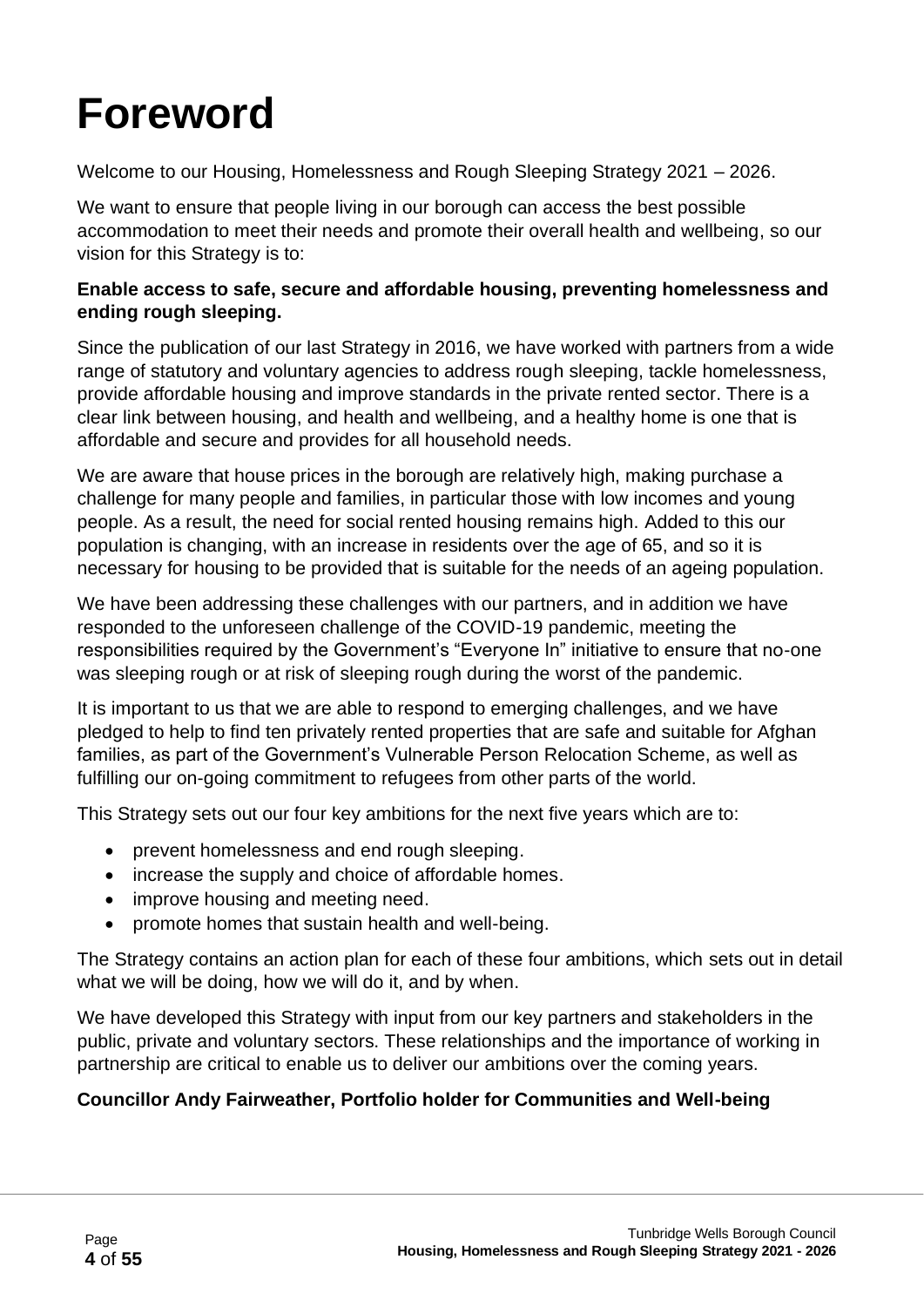# <span id="page-4-0"></span>**Executive Summary**

Most of our residents live in or have access to good quality, safe, secure and affordable housing, which provides for all household needs and contributes to maintaining or improving health and well-being, providing strong connections to the local community, services, work, and education. However we face a number of key challenges, influenced by national policy, local factors, and changes to the housing market, which include:

- Prevention of homelessness this is a key national and local priority, and we take a proactive approach. The numbers of households who need emergency accommodation is increasing.
- Ending rough sleeping this is the most extreme form of homelessness and to end it, secure and affordable housing is needed.
- Housing costs the average house price is £400,000, 13 times the earnings of households in the Borough and far higher than the national average of £255,535. Renting in the private sector is an expensive option, with an average cost of £795 per month.
- Housing supply the need for social rented accommodation remains high, with waiting times on the housing register ranging from between two to four years.
- Changing population rising household numbers together with an ageing population means that we will need to continue to provide a mix of housing types, sizes and tenures.
- Private rented sector we have a thriving private rented sector and for many this is an effective solution to housing needs. The sector has expanded in recent years and rents have risen significantly, which makes private renting out of reach for many low income households.
- Carbon reduction and the transition to a low carbon future we recognise the need to meet nationally and locally set targets and to work with developers and private owners to achieve sustainable construction methods and low carbon measures.
- COVID-19 pandemic the lockdowns in 2020 and 2021 impacted on homelessness and an increase in tenants being served with notice to quit. Many private renters struggled to pay rent and some home owners were unable to pay their mortgages.

# <span id="page-4-1"></span>**Delivering our vision**

Our vision for this Strategy is to:

*Enable access to safe, secure and affordable housing, preventing homelessness and ending rough sleeping.* 

To enable us to meet the key challenges set out above, and deliver this vision, this Strategy sets out our four key ambitions for 2021 – 2026:

- Preventing homelessness and ending rough sleeping.
- Increasing the supply and choice of affordable homes.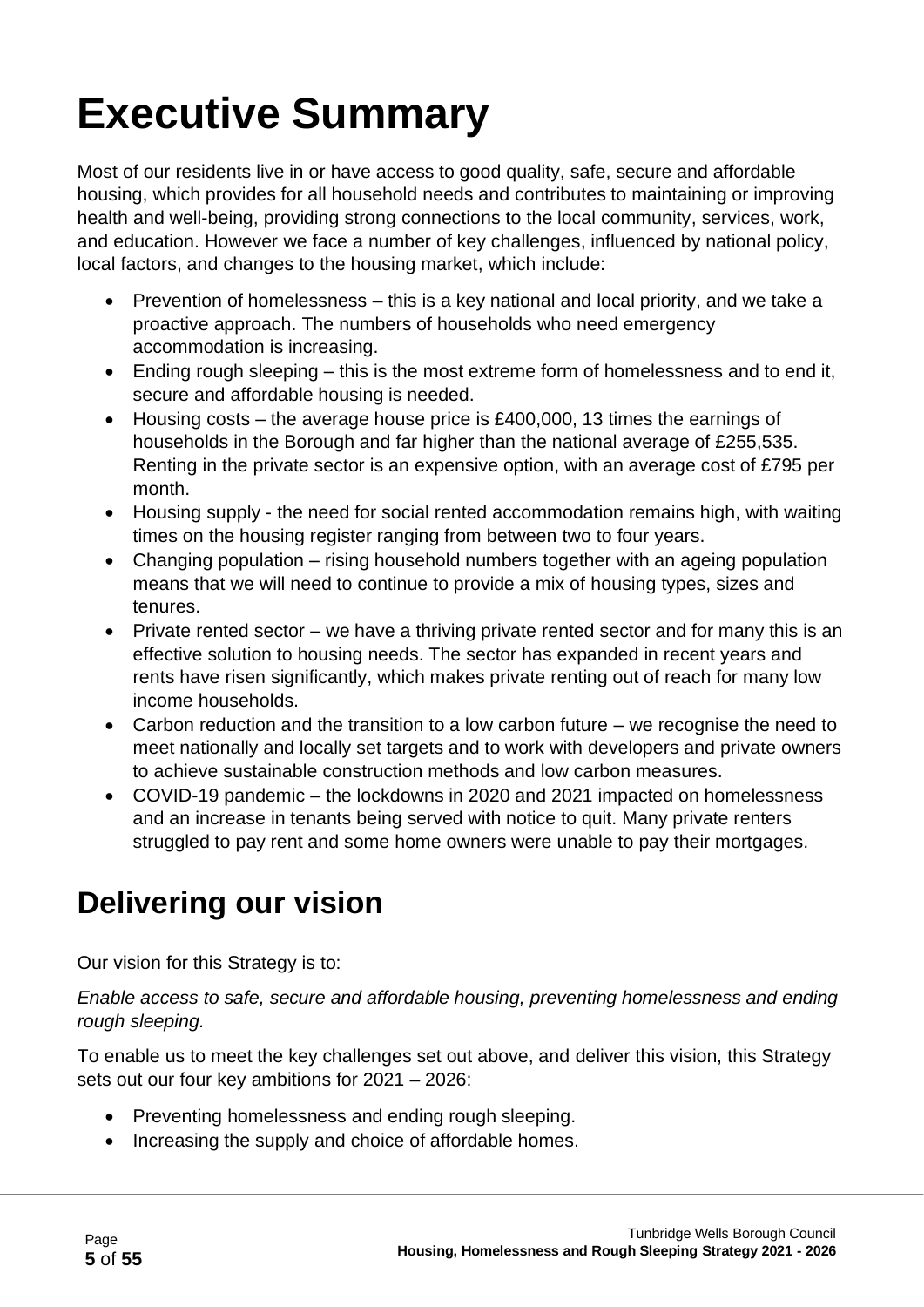- Improving housing and meeting need.
- Promoting homes that sustain health and wellbeing.

Within each of these four ambitions, we set out why this is a priority, our current position, and our plans for delivery for 2021 – 2026. A number of aims sit under each ambition with information on how they will be delivered, by when and by whom. The aims are as follows:

### **Preventing homelessness and ending rough sleeping**

- Preventing homelessness and supporting households at risk of homelessness
- Ending rough sleeping
- Working with private sector landlords to house homeless and at risk households
- Moving homeless households onto permanent homes

### **Increasing the supply and choice of new and good quality homes**

- Maximising delivery of new affordable homes to meet housing need
- Delivering low carbon and environmentally sustainable homes

### **Improving housing and meeting need**

- Shaping a thriving, high standard private rented sector
- Bringing long term empty homes back into use
- Making best use of social rented housing
- Reducing the environmental impact of homes

### **Promoting homes that sustain health and wellbeing**

- Shaping the housing stock
- Supporting and maintaining the independence of residents
- Developing integrated housing, health, and care strategies

Monitoring, evaluation and review of the Strategy will be carried out by the Housing Advisory Panel bi-annually to ensure that our priorities remain in the right direction.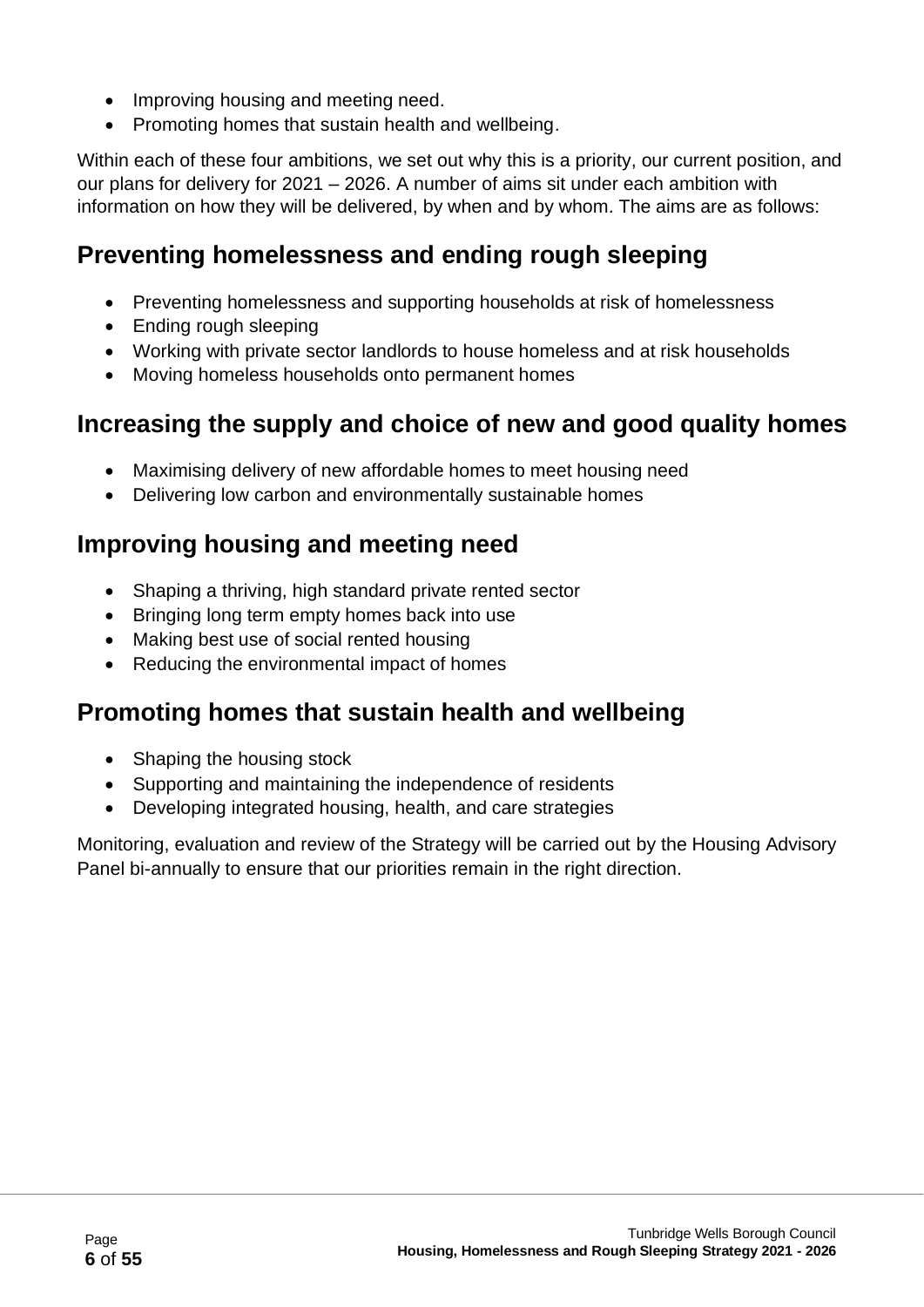# <span id="page-6-0"></span>**1. Introduction**

Welcome to our new Housing, Homelessness and Rough Sleeping Strategy, which for the first time includes a focus on rough sleeping in line with the Government's Rough Sleeping Strategy.

To ensure continuity with our previous Strategy and the delivery of the work contained within it, this Strategy spans the five year period  $2021 - 2026$ , commencing 1<sup>st</sup> April 2021 and ending on 31 March 2026.

The Government White Paper [fixing-our-broken-housing-market](https://www.gov.uk/government/publications/fixing-our-broken-housing-market) acknowledged the scale of the problem in providing a range of housing that meets a cross-section of need. Without a remedy for the imbalance in the market, the result has been a national increase in all forms of housing need, exhibiting itself in the most acute forms of housing need – homelessness and rough sleeping.

During the life of our last Housing Strategy 2016 – 2021 many challenges and opportunities have emerged which impact on housing:

- the roll-out of welfare reform and the implementation of Universal Credit, and the impact on household finances along with the growing use of food banks.
- the introduction of the Homelessness Reduction Act 2017 and our responsibilities to prevent and reduce homelessness, leading to the provision of a better service for the people who approach us for advice and support.
- the Government's Rough Sleeping Initiative and associated funding, which has rightly led to a focus on ending rough sleeping.
- the Local Housing Allowance was increased in 2020, however rising market rents means that some of the private rented market is unaffordable for low income households who may be dependent wholly or partly on assistance with housing costs.

# <span id="page-6-1"></span>**Five Year Plan 2017 – 2022**

This Strategy is a key document which supports the delivery of the Council's [Five-Year-Plan.](https://www.tunbridgewells.gov.uk/council/strategies-plans-and-policies/the-five-year-plan) The Plan sets out the Council's corporate strategy for the next five years and focuses on what we want to achieve and the services we provide, and how we will encourage investment and sustainable growth, and enhance the quality of life for all. There are four overarching priorities:

- Our Borough to support a prosperous, well, and inclusive borough.
- Our Services to provide digital choice, quality, and responsive services.
- Our People to have effective leadership, relevant skills, and high levels of wellbeing.
- Providing Value to ensure innovation in our services, effective partnership working, and that we operate in a business like way.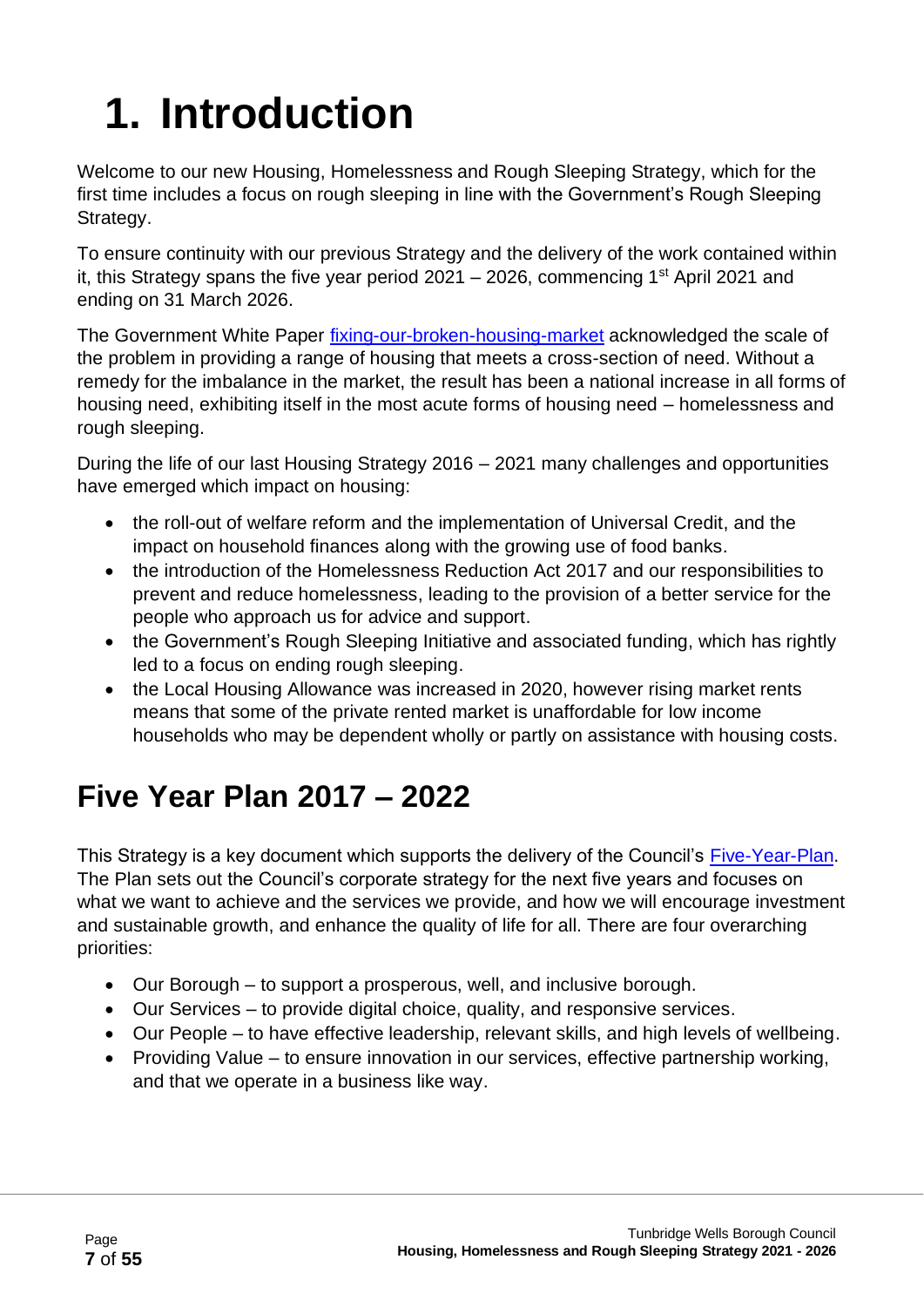# <span id="page-7-0"></span>**Delivering our vision**

Our vision for this Strategy is to:

*Enable access to safe, secure and affordable housing, preventing homelessness and ending rough sleeping.* 

To achieve this, our Strategy sets out four key ambitions, and each has an action plan. The four ambitions are:

- Preventing homelessness and ending rough sleeping.
- Increasing the supply and choice of affordable homes.
- Improving housing and meeting need.
- Promoting homes that sustain health and wellbeing.

To help us develop this Strategy and to ensure that our priorities and the actions to deliver them are the right ones for our communities, we undertook consultation and sought the views of partners and interested parties. We cannot do this work alone and working with partners is essential to ensure that we can make progress and deliver these ambitions over the next five years, improving outcomes and opportunities for our residents.

# <span id="page-7-1"></span>**Kent and Medway Housing Strategy 2020 - 2025**

The Kent Housing Group has produced the Kent [and Medway](https://www.kenthousinggroup.org.uk/assets/uploads/large/FINAL-Kent-Medway-Housing-Strategy-2020-2025-29.7.2020.pdf) Housing Strategy 2020-2025 "A place people want to call home" which sets out the strategic direction for housing in the county, to enable organisations to respond to frequently emerging housing challenges. The five key ambitions are to:

- Health and wellbeing proactively support all communities to achieve a higher level of health and wellbeing.
- Working together for safer homes to facilitate and strengthen partnership arrangements, collective expertise and continuous shared learning.
- Infrastructure first support and influence the delivery of key infrastructure investment.
- Accelerating housing delivery to support planned housing.
- Affordability support the provision of good quality affordable housing.

The role of the Kent and Medway Strategy is to complement and support the delivery of local housing objectives, and so it fits well with the vision and ambitions for our Strategy.

## <span id="page-7-2"></span>**The impact of the COVID-19 pandemic**

The COVID-19 pandemic has affected our residents and their health and wellbeing, employment prospects and level of income, and has led to a need for increasing levels of support from local government and health and welfare services. There are short and medium term impacts for example rising levels of homelessness, unemployment, and food poverty,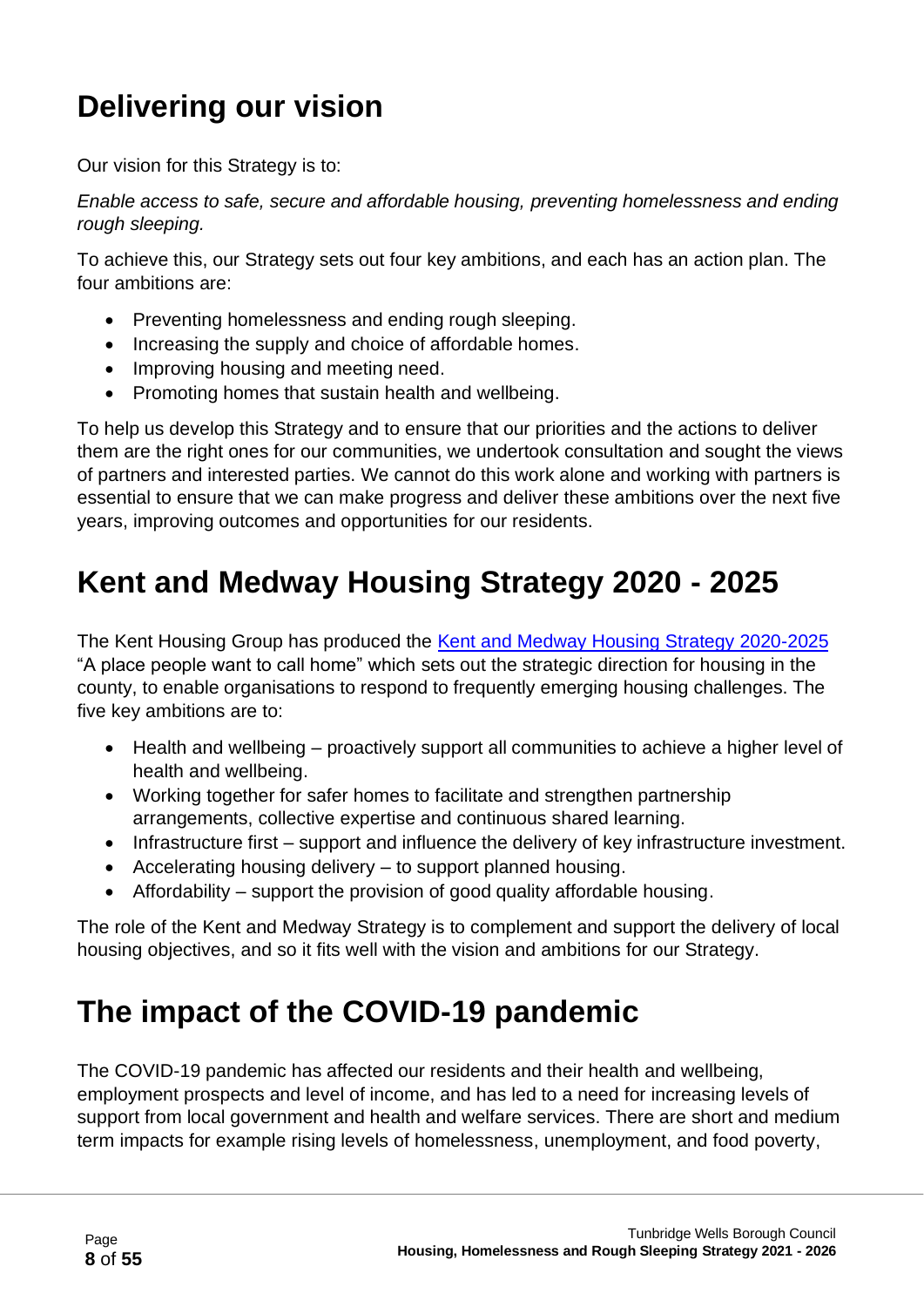which exacerbate disadvantage and inequalities. The long term health, social and economic impacts are yet to be fully quantified.

The Government has issued several sets of housing related guidance which are regularly updated to take account of any changes in the COVID-19 situation:

- [covid-19-guidance-for-landlords-and-tenants](https://www.gov.uk/government/publications/covid-19-and-renting-guidance-for-landlords-tenants-and-local-authorities/coronavirus-covid-19-guidance-for-landlords-and-tenants)
- [technical-guidance-on-eviction-notices](https://www.gov.uk/government/publications/covid-19-and-renting-guidance-for-landlords-tenants-and-local-authorities/technical-guidance-on-eviction-notices)
- [guidance-for-local-authorities](https://www.gov.uk/government/publications/covid-19-and-renting-guidance-for-landlords-tenants-and-local-authorities/guidance-for-local-authorities)

Housing need and availability within the Borough were already acute before the pandemic, and affordability was a particular concern. Plans to address this are included within our emerging Local Plan. Pre-existing need has been exacerbated by the pandemic, and placements in emergency housing (where households are homeless and in priority need) have increased, along with a 50% increase in housing benefit claims in the private rented sector between August 2019 and August 2020.

Moving households on from this emergency accommodation is challenging given the lack of affordable rental accommodation across the borough. The end of the furlough scheme, and national trends which are seeing more people move to areas outside of London for larger homes and more open space, with the option to work from home, has increased demand placing further pressure on the housing market. In turn there is an increased need for affordable housing, as many households turn to the Council and registered providers for accommodation.

The uncertainties of this national situation and how COVID-19 continues to affect our residents may lead to the need for updates to this Strategy, particularly if homelessness and rough sleeping become more prevalent, placing more of our residents at risk and putting additional pressures on the Housing team.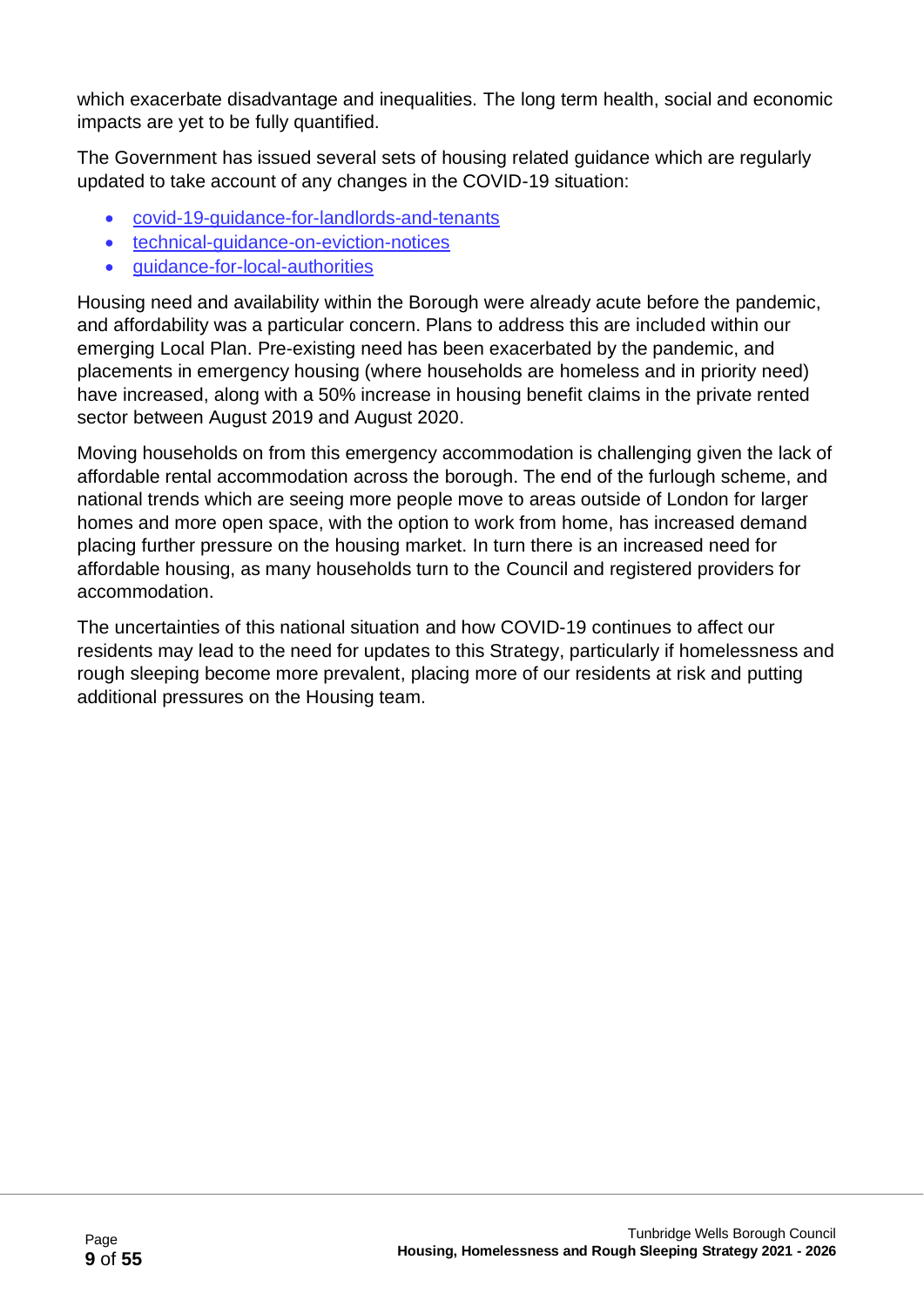# <span id="page-9-0"></span>**2. Tunbridge Wells profile**

# <span id="page-9-1"></span>**House prices**

The Borough of Tunbridge Wells consists of the town itself along with several smaller towns such as Southborough, Paddock Wood, Cranbrook and Hawkhurst, as well as a number of villages and hamlets each with its own distinctive character. Many of the neighbourhoods can be described as affluent, and according to Land Registry data, the average house price between September 2020 and September 2021 is £400,000. Evidence from the Strategic Housing Market Assessment (SHMA) and the Office of National Statistics indicates affordability pressures for house purchases, with entry level prices at approximately 13 times the earnings of households in the borough. This compares to a ratio of 6.5 nationally and 10 within Kent as a whole.

## <span id="page-9-2"></span>**Indices of deprivation**

The Department for Levelling Up, Housing and Communities (formerly the Ministry of Housing, Communities and Local Government publishes the English indices of deprivation, the most recent version being 2019. The indices show where residents experience significant levels of deprivation, characterised by poorer health, lower skills, educational disadvantage, fuel poverty and reduced access to quality housing. In 2015 Tunbridge Wells borough ranked 271 out of 317 local authorities, and in 2019 the rank was 273 indicating a relatively good position. However, Sherwood ward contains an area that ranks amongst the most deprived 20% of neighbourhoods in the country, and Broadwater ward contains an area that ranks amongst the most deprived 30% of neighbourhoods in the country. A map of the Borough with detailed information on each ward can be found by following this link [communities.gov.uk/imd/iod](http://dclgapps.communities.gov.uk/imd/iod_index.html)

## <span id="page-9-3"></span>**Population**

The population of the Borough of Tunbridge Wells is changing as improvements to health outcomes result in residents living longer. In 2018, our population was 118,054, and this is projected to increase by 9.4% to 128,800 by 2033. Growth is forecast across all population groups with a particularly marked increase in residents aged 65 and over, from 22,600 in 2017 to 31,800 by 2033, an increase of 40.7%.

## <span id="page-9-4"></span>**Tenure types and size of accommodation**

In terms of the tenure, the breakdown is:

• 66% owner-occupied;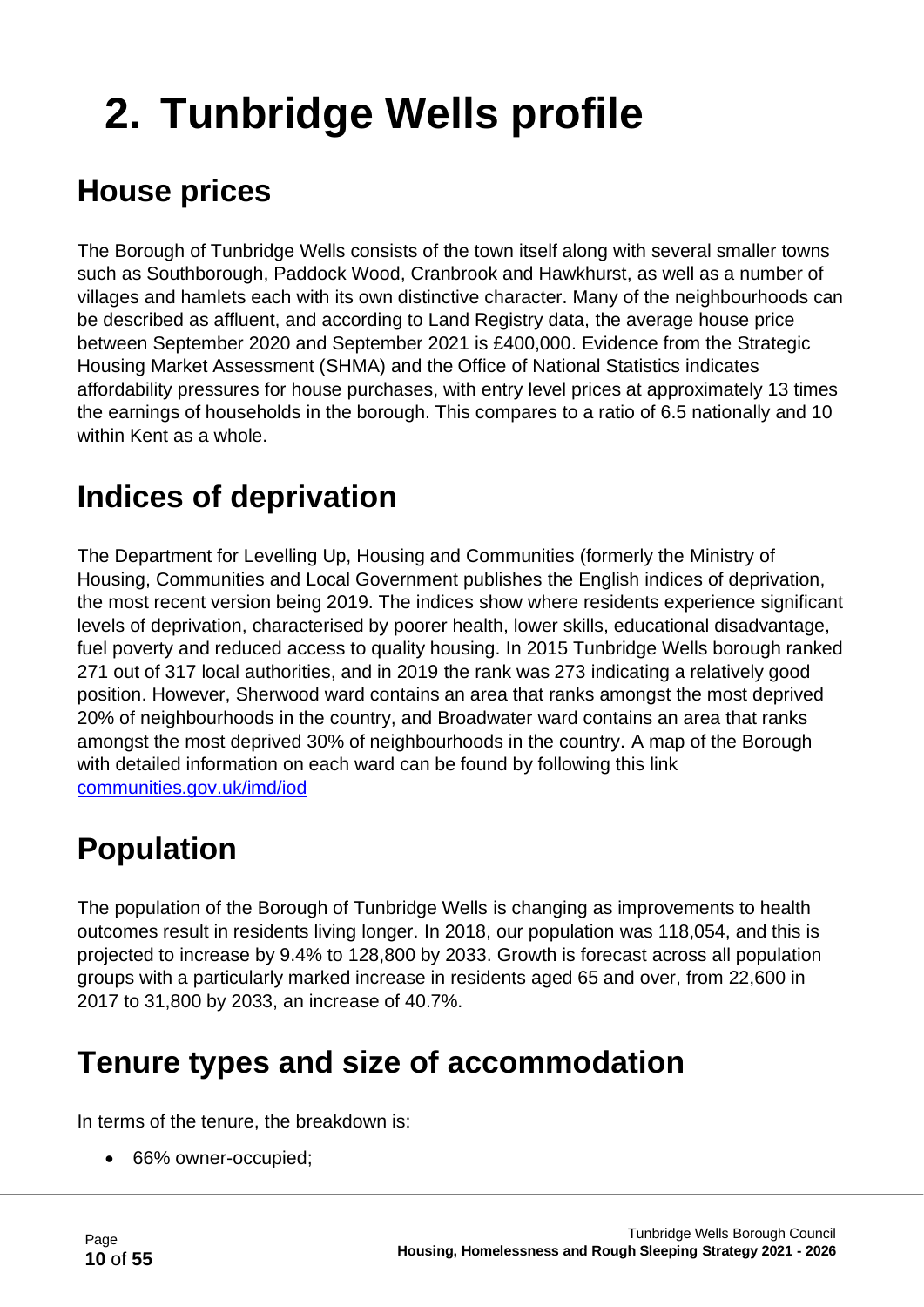- 17% private rented;
- 16% affordable (social/affordable rented or intermediate housing).

Intermediate housing is the term used for moving towards home ownership, so includes shared ownership, rent to buy, discounted market sales, and First Homes (a scheme to provide new homes for first-time buyers with a 30% discount on the market price).

The breakdown in terms of the size of accommodation and number of bedrooms is:

- 14.7% with one bedroom/bedsits:
- 24.9% with two bedrooms:
- 31.3% with three bedrooms:
- 29.1% with four or more bedrooms.

The need for social rented housing across all sizes of accommodation remains high. The average wait on the housing register for family sized accommodation ranges from two and a half years for a two bed home to four years plus for four bed accommodation.

### <span id="page-10-0"></span>**Young people and older people**

Specific groups within the community face particular challenges in meeting their housing needs, as considered in the Housing Needs Assessment topic paper. Young people, if single and under the age of 35, face restrictions on claiming housing benefit or Universal Credit if renting from a private landlord, as the maximum amount payable is the shared room rate, often not suitable in particular for vulnerable young people. Care leavers, of which there are a disproportionately large number in Kent, must be placed in suitable accommodation with appropriate levels of support.

The need to provide housing for older people (generally defined as being over 65) is a significant priority, as the proportion of older people in the population is increasing. The number, size, location, and quality of dwellings needs to be considered, to enable older people to live independently and safely in their own homes for as long as possible or move to suitable accommodation if they wish. Many older people, 63.5% in the borough would consider staying in their own homes, with 26.3% considering buying a property on the open market and 8.5% considering renting from a social landlord.

For older people who wish to remain in their homes, a proportion will need some assistance and/or adaptations. The disabled facilities grant is a useful intervention for maintaining independence and helping people to remain in their homes.

New housing, in particular affordable housing, needs to be accessible and adaptable to meet the needs of older people and those with disabilities and long-term health conditions. Supporting independent living can help to reduce costs to health and social services and providing more options for older people to move could also free up family size homes and release smaller homes for first time buyers.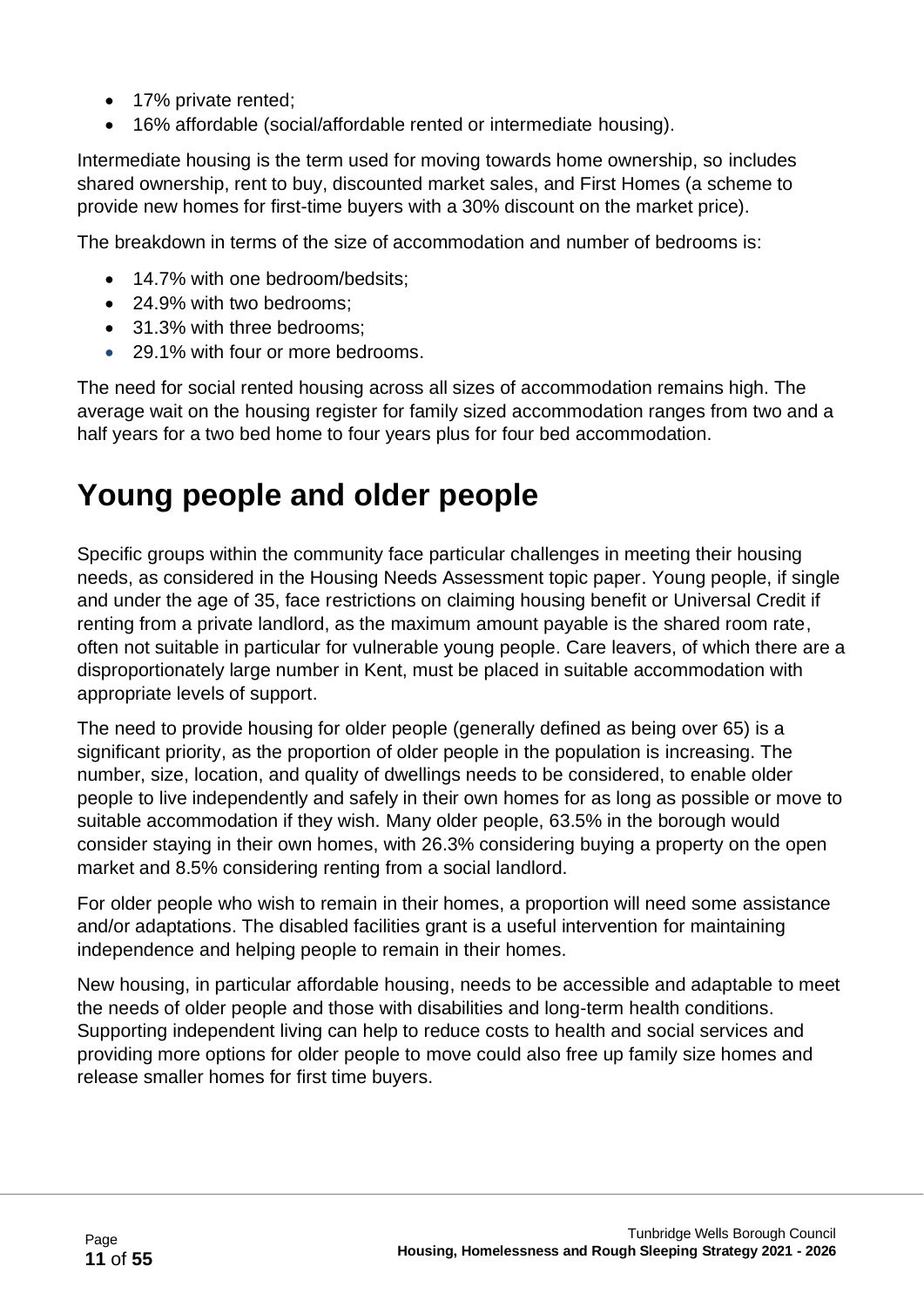# <span id="page-11-0"></span>**3. Summary of progress with West Kent Housing and Homelessness Strategy 2016 – 2021**

This section contains a summary of what we have achieved since our last Strategy:

### **Improving availability of housing and preventing homelessness**

#### **We reviewed our homelessness prevention toolkit and we:**

- Agreed personalised housing plans with customers.
- Contacted landlords of tenants given notice to quit, to prevent tenancies from ending, and undertook mediation with family and friends.
- Supported people facing homelessness with applications for discretionary housing payments, including those affected by COVID-19.
- Assisted households into social housing through the housing register.

### **We delivered temporary and leased accommodation to relieve homelessness, working with partners, and we:**

- Leased 34 units of temporary accommodation from housing associations.
- Purchased and renovated Dowding House, Paddock Wood to directly provide 25 temporary accommodation flats for homeless households.
- Worked with the YMCA to subsidise the delivery of supported housing at Ryder House for young people facing homelessness.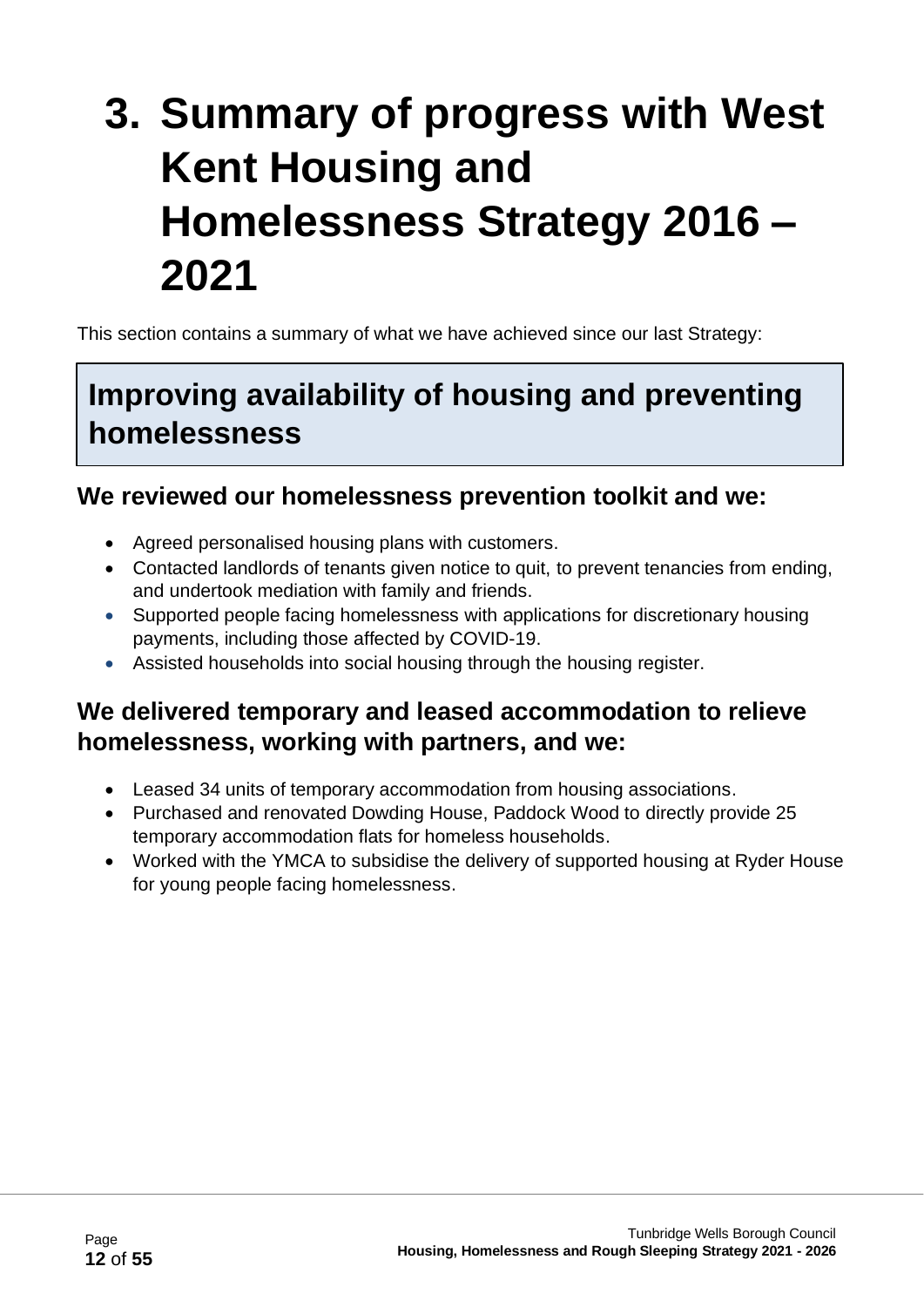#### **Ryder House supported housing**

Ryder House provides safe, welcoming, and supportive housing for 37 young people aged 16 and over, in high quality furnished flats. Most of these young people would be homeless so this is an essential and important service.

The team of YMCA Housing Support Workers assist each resident to address issues and to develop personal, social and life skills, look for training and secure work, and gain self-confidence and the skills to live independently.

For residents, Ryder House is more than a flat or a home, as they actively engage in decision making, and run residents' meetings and youth inclusion activities, as well as raising funds for special projects and awareness of the needs of other young people in Kent.

• Contributed section 106 affordable housing funding to develop nine bed spaces in three shared facility flats at Quaker Meeting House to provide move on accommodation for young people.

#### **Quaker meeting house**

The Friends' meeting house is a good example of a project where better use is being made of an existing space in the town. The Quakers decided they only needed half of the building, and they wanted to do something useful with the rest of it. They found out that the local YMCA was struggling to find accommodation for people ready to move out of supported housing, and so they looked into using half of the building as a stepping-stone to independent living, providing a home for nine young homeless people in three shared flats.

The funding for the conversion was provided by Habitat for Humanity GB Homes who invested £500,000, the Quakers raised £100,000 and the Council contributed £250,000. The three shared flats are affordable to anyone on a low income, or receiving housing benefit, and give young people a chance of a home, developing their independence, and learning skills to enter the mainstream housing market, after spending approximately two years in a flat.

### **We worked with partners to enable households to maximise their income and receive advice and support on a range of issues by:**

- Identifying joint working opportunities with CAB who provide debt, benefits and employment advice, and support for tenants facing eviction.
- Working with Kent County Council to support care leavers, in particular when threatened with homelessness.
- Making referrals to Live Well Kent, who offer mental health support and manage supported accommodation for people with high mental health needs.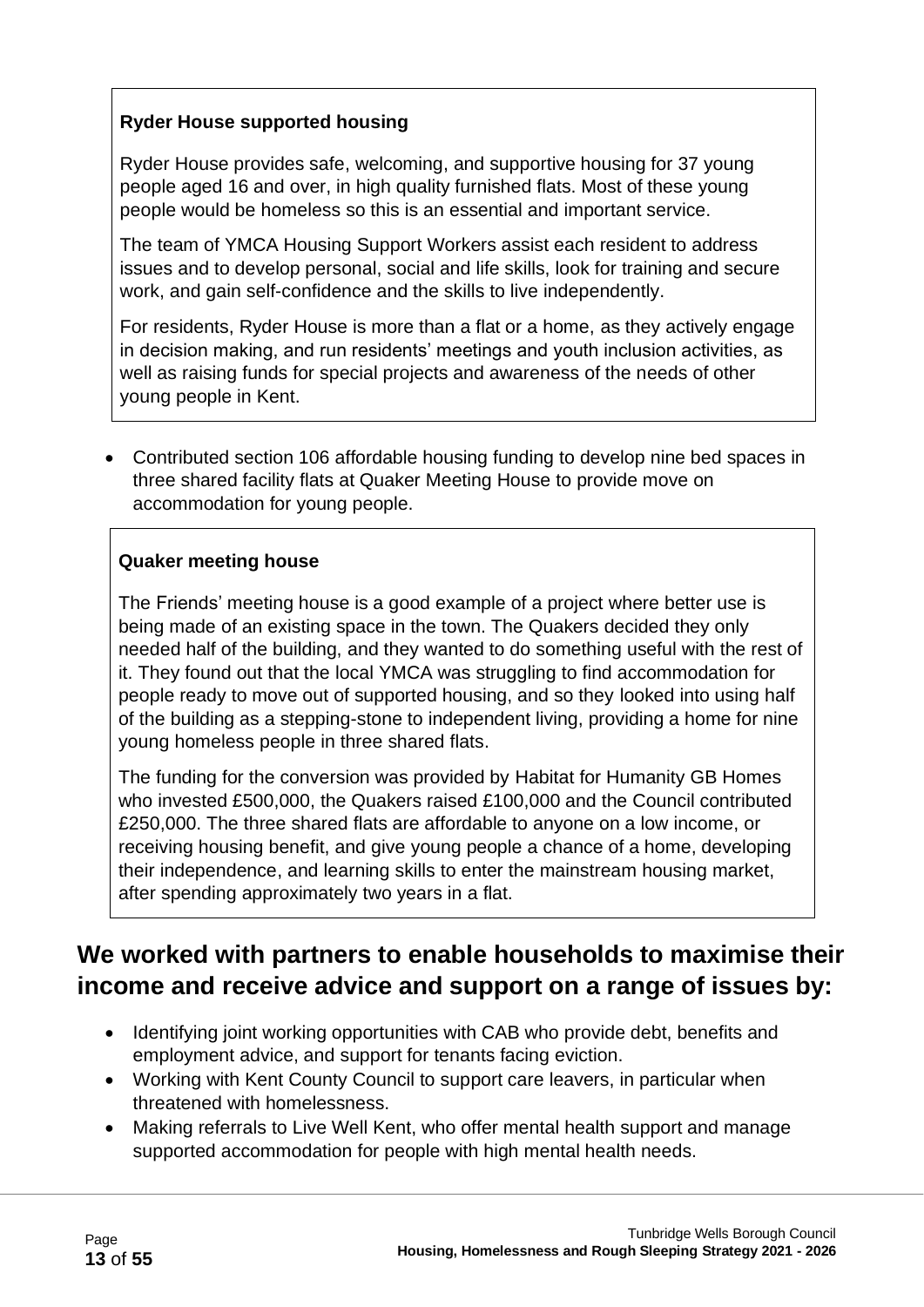• Supporting Look Ahead to extend the use of the Sanctuary scheme and referring customers fleeing domestic abuse to local refuges.

#### **Look Ahead**

Look Ahead offers specialist care, support and housing services across Kent, providing a range of community and accommodation support services.

People who stay with Look Ahead come from a range of life experiences, for example a young person of 16 or 17 years old, a care leaver, or someone experiencing homelessness, domestic abuse or mental ill-health. Look Ahead works with each person to empower them to take control of their lives, and their skilled, multi-disciplinary teams put the customer at the heart of everything, with a focus on developing positive relationships, building on strengths, and preparing and supporting each person to move on and maintain their own independent accommodation in a safe environment.

Experienced Domestic Abuse advisors work in refuges and in the community, running support groups and specialist programmes, providing expert care and support to both female and male survivors. Look Ahead can offer emergency accommodation to those in immediate danger, while helping domestic abuse survivors who want to stay in their own homes with security measures.

### **We delivered private sector tenancy support by:**

- Setting up Tenancy Officer roles who work with private landlords to find accommodation, arrange deposit bonds and deposit loans, negotiate private assured shorthold tenancies, manage temporary accommodation, and assist customers to move onto permanent accommodation.
- Developing our website to provide comprehensive information and advice about homelessness and prevention.
- Referring customers to Kent Homeless Connect, provided by Porchlight, to help people sustain their tenancies.
- Contacting landlords about leasing vacant properties to us, placing adverts in local media and via Housing Benefits mail-outs.
- Contacting landlords about hard to let accommodation and the potential to use it as temporary accommodation.

### **We worked to reduce rough sleeping by:**

• Making successful bids to the Government's Rough Sleeping Initiative in 2018/19, 2019/20, 2020/21 and 2021/22 for a total of £890,000 to fund a package of initiatives to support people sleeping rough and end rough sleeping, including a Rough Sleeper Co-ordinator role.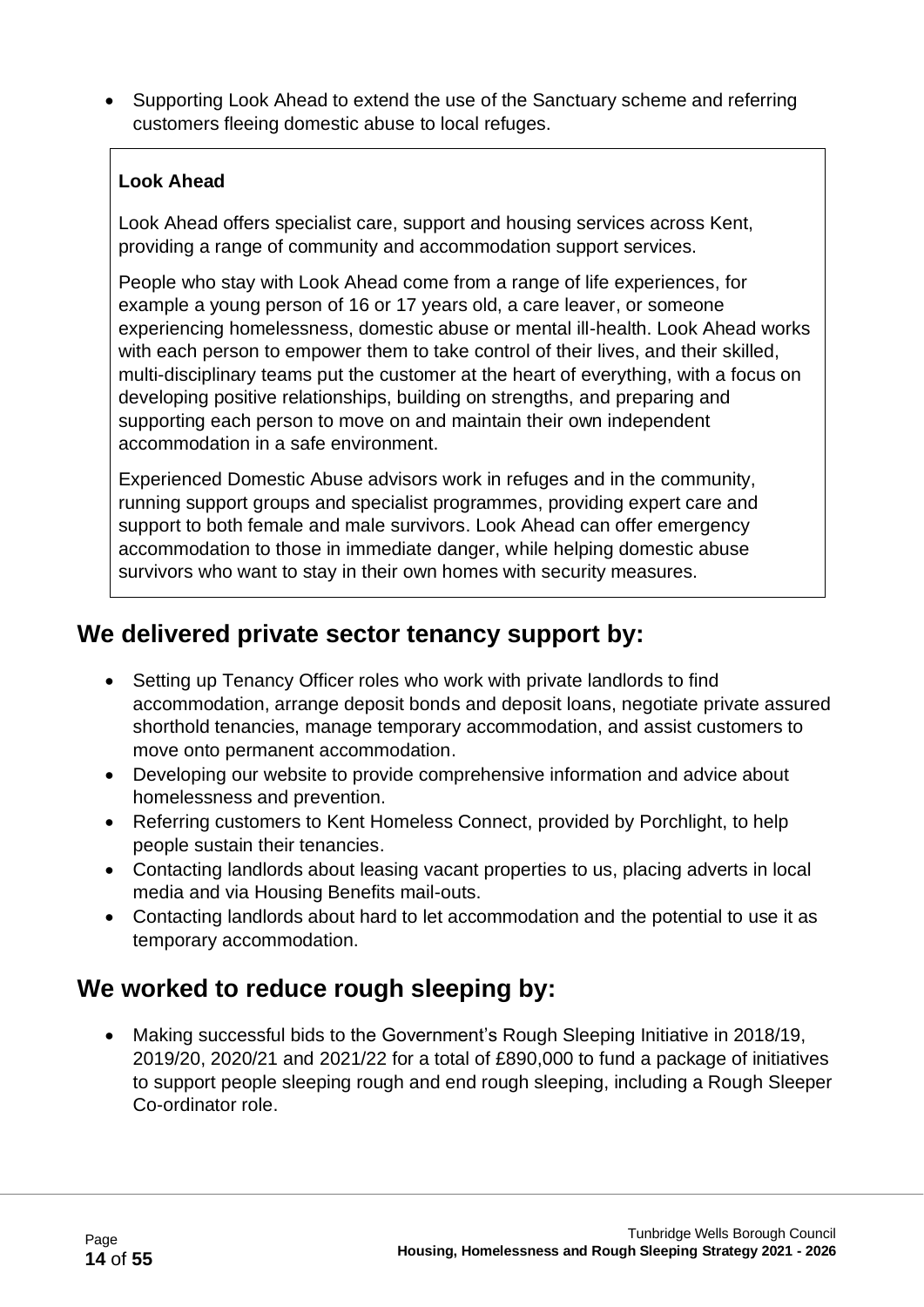#### **Supporting rough sleepers**

Many people who have been sleeping rough have done so for several years and often have complex support needs. Our robust Outreach Service enables us to meet the needs of every individual, visiting rough sleepers regularly and bringing mental and physical health support directly to them. This greatly increases the likelihood of benefit to the rough sleeper, as it can be challenging for a rough sleeper to seek out and receive support through the usual channels.

Our Rough Sleeper Coordinator and the two Porchlight outreach workers work closely with a number of other agencies including CGL (ChangeGrowLive) who provide substance misuse support, as well as the Citizens' Advice Bureau and the National Probation Service, to provide tailored support for the individual needs of each client. A significant amount of work may be needed to gain trust and confidence to encourage the person sleeping rough to move into accommodation, and to be able to fully support their needs, including their mental and physical health.

Our Housing First scheme has supported 14 former rough sleepers since it began in July 2018. These Housing First properties enable intensive support to be wrapped around people who have been sleeping rough, helping them to quickly readapt to living in a property and achieving targets on their journey to living independently.

- Made a successful bid in 2020/21 to the Government's Next Steps Accommodation Programme for housing rough sleepers, to cover:
	- o Renovation of empty council-owned homes to create six bedspaces for people recovering from rough sleeping.
	- o Funding for three bedspaces for ex-offenders in supported housing in Maidstone.
	- o Funding for emergency housing.
	- o Funding for rent deposits.
	- o Tenancy sustainment support.
	- o Mental and physical health outreach workers.

## <span id="page-14-0"></span>**Improving housing supply**

### **We have:**

- Worked with partners to deliver 313 new affordable homes for rent and 239 homes built for shared ownership.
- Used section 106 monies for Quaker Meeting House refurbishment, and to provide social rented accommodation in Hawkhurst.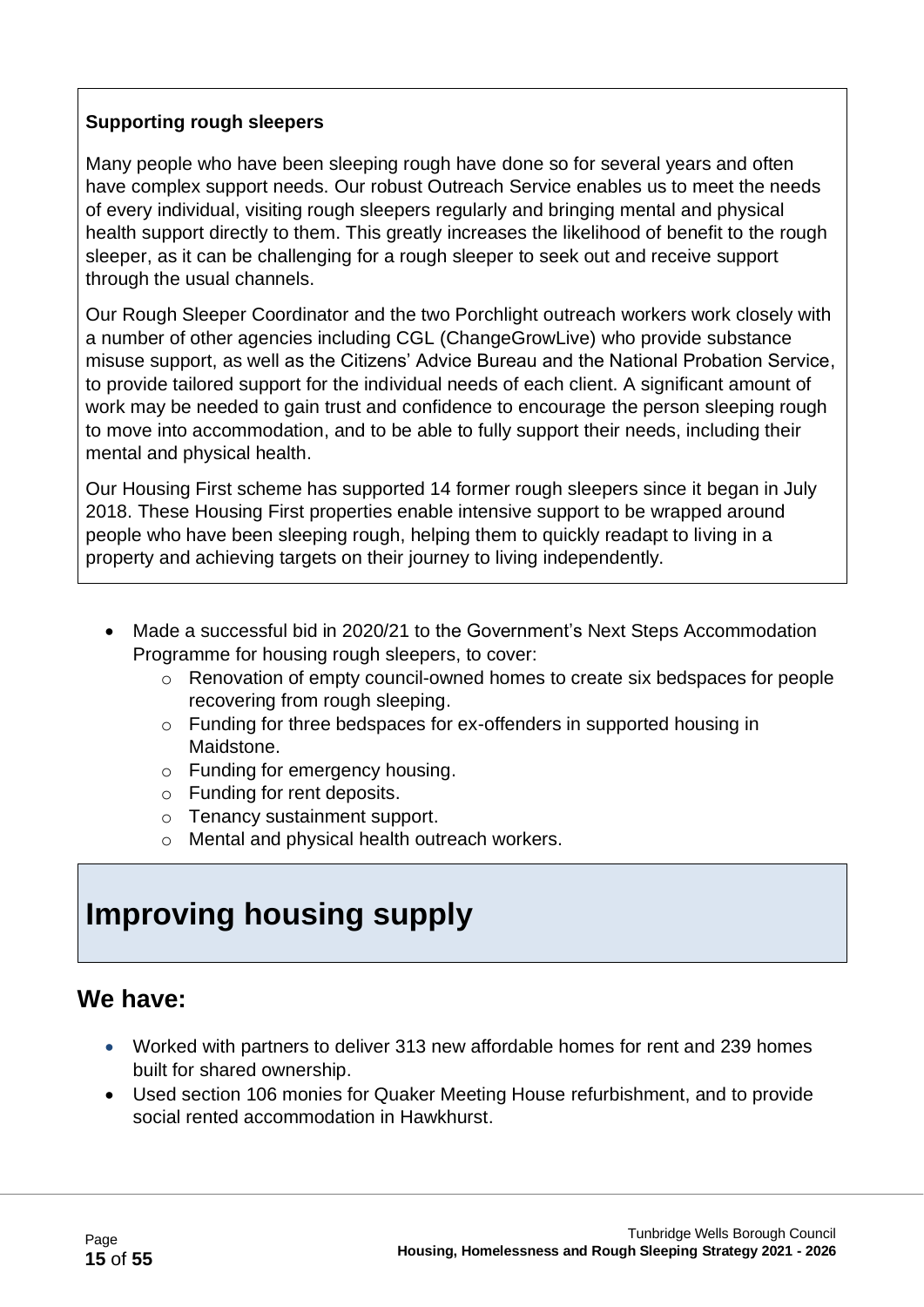- Enabled three parish councils to conduct housing needs surveys as part of the neighbourhood plan development process.
- Prepared an Affordable Housing policy for the emerging Local Plan, working with the Planning Policy team, to ensure a range of housing sizes and types with an emphasis on the provision of social rented housing.

### <span id="page-15-0"></span>**Improving standards**

### **We funded and promoted financial assistance for home improvements and energy efficiency by:**

- Utilising funding sources to deliver new boilers, insulation, and replacement windows for 32 households.
- Funding Warm homes assistance by enabling 12 households to have measures installed.

### **We improved houses in multiple occupation (HMOs) by:**

- Licensing and ensuring licensing conditions were met for 40 HMOs in 2016/17 and 2017/18.
- Licensed a further 20 HMOs in 2018, when additional types of HMOs were required to be licensed, and in 2020 we licensed a further 10, making a total of 70 licenced HMOs.
- Working with the Police, making joint visits to potential HMOs.
- Engaging with landlords at twice yearly West Kent Landlords'/National Residential Landlords' Association Forum to advise and inform about legislation and policy.

### **We improved the private sector by:**

- Removing over 200 Category 1 hazards which are serious hazards in the home, the most common being excess cold, dampness and mould growth, electrical safety, fire safety, and crowding and space requirements.
- Working with partners to bring 60 empty homes back into use.

### **We improved facilities at Cinderhill, our gypsy and traveller site by:**

- Replacing site lighting with LED lights, saving money, and improving lighting levels.
- Installing a smart meter for each pitch to give the occupants better control over how they pay for electricity.
- Being granted planning permission for three additional pitches for family members.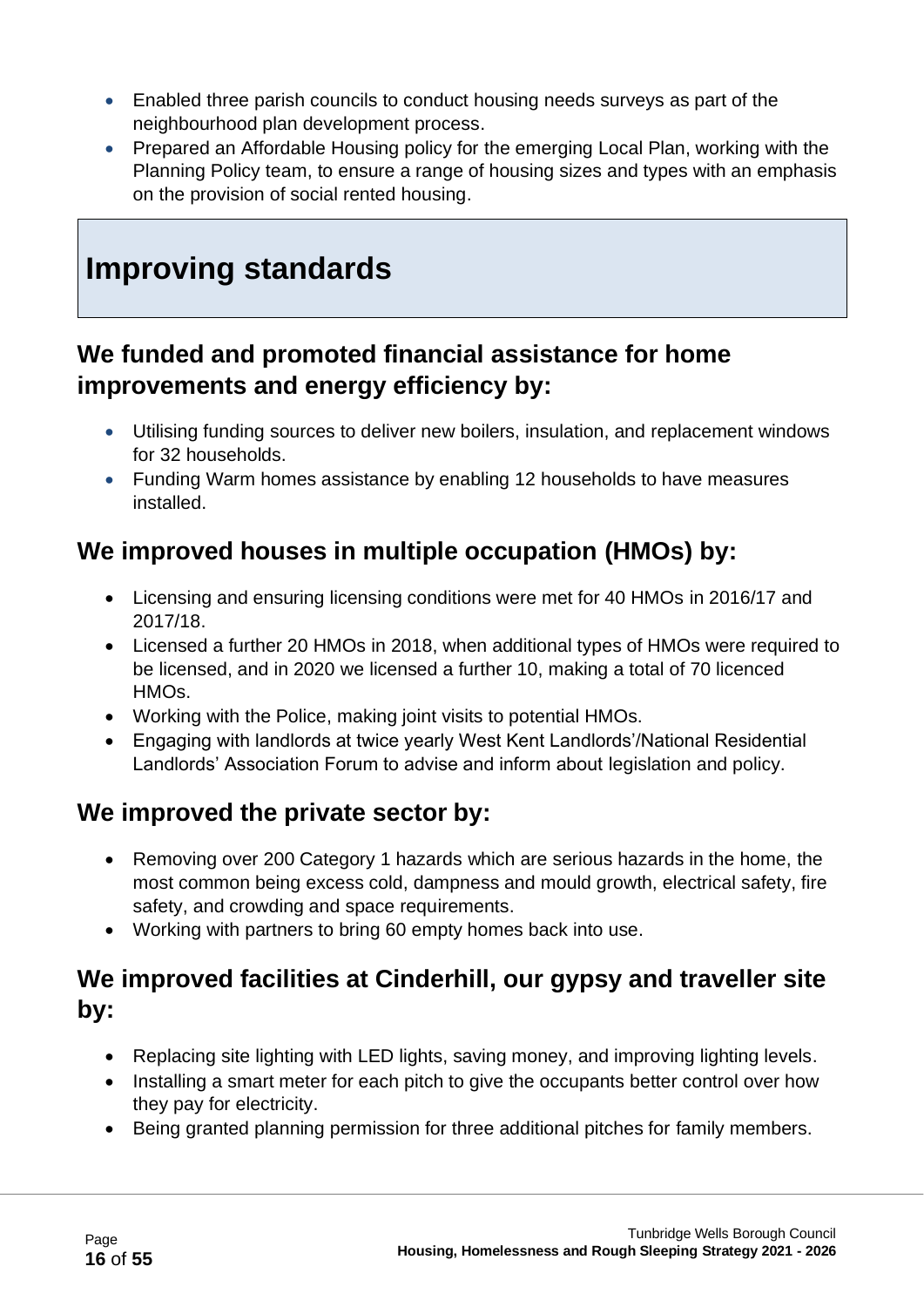### <span id="page-16-0"></span>**Improving wellbeing**

### **We promoted advice and assistance available through national and local energy efficiency schemes:**

- Provided advice on Energy Company Obligation (ECO) funding leading to cavity wall and loft insulation and draught-proofing being installed for 70 households since November 2018.
- Participated in Kent wide Solar Together project, assisting households to apply to have solar panels installed and battery storage retrofitted.
- Referred 30 households to have mains gas installed, to provide gas central heating and additional insulation.

### **We expanded advice, opportunities, and assistance to improve housing conditions with Better Care Fund by:**

- Introduced additional measures in our Housing Assistance Policy to provide hospital discharge grants (to enable people to return home more quickly), home straight grants (to assist cleaning and repairs for people with hoarding behaviours), and energy efficiency assistance (to improve the energy rating of a property).
- Setting up the Health and Housing Co-ordinator roles in partnership with Sevenoaks and Tonbridge and Malling councils, based at Pembury & Maidstone hospitals, to enable 470 people to be discharged from hospital more quickly, improving their quality of life and saving NHS resources.
- Funding the Handyperson post to support hospital discharge, by fitting key-safes, grab and banister rails, or moving furniture, helping 308 people.
- Funding the innovative Home Straight Co-ordinator role, offering support for 34 people in 2018/19, 36 people in 2019/20 and 46 people in 2020/21, to address clutter and hoarding issues and make their homes safer.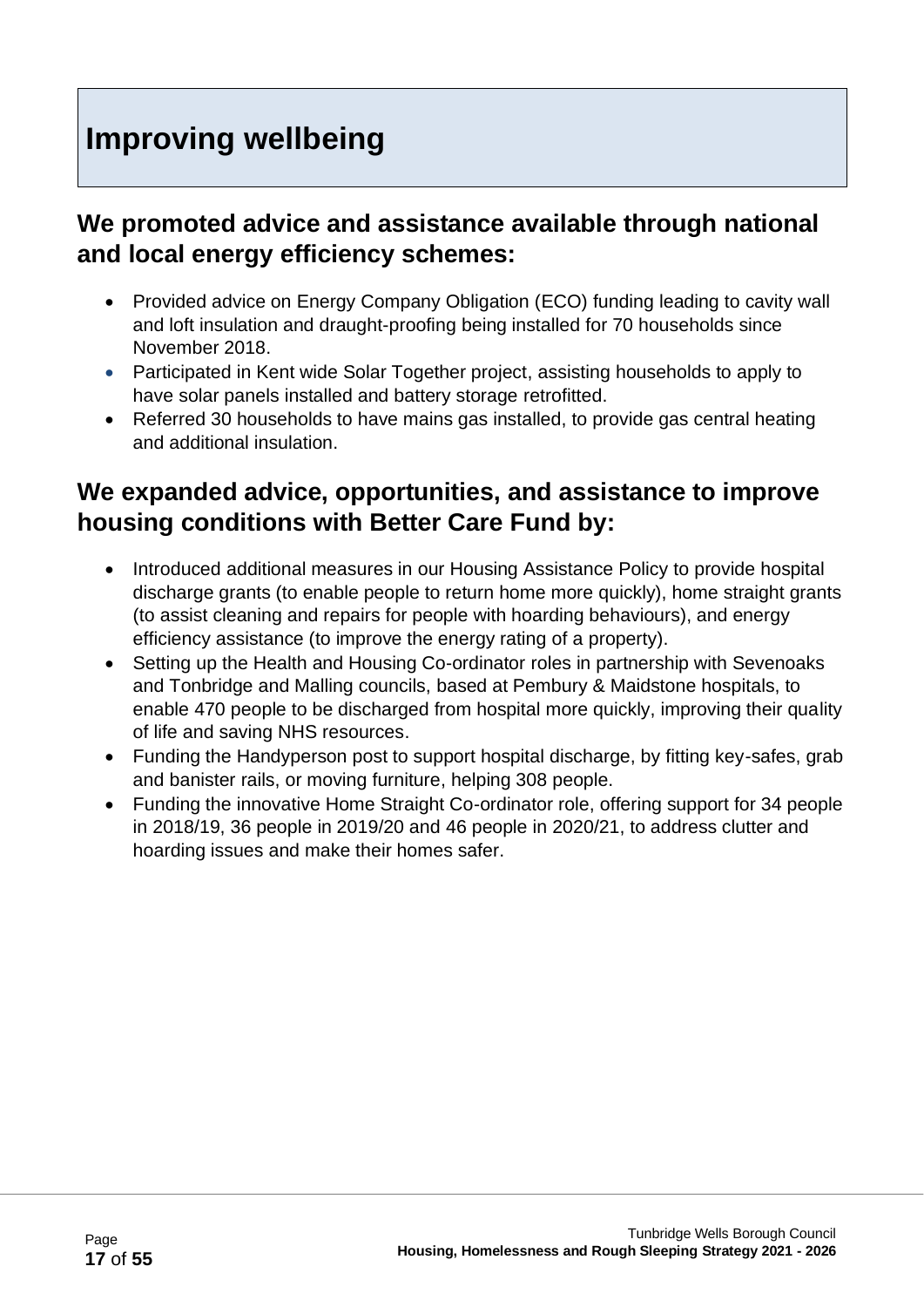#### **Home Straight project**

Home Straight is a service provided by Peabody and supports people with hoarding behaviours. Many people who have difficulty managing their possessions can be embarrassed about their home and want to keep services and people away.

Home Straight builds trust by establishing a personalised plan to help the person declutter, sometimes by working through their belongings themselves, or by providing a contractor to clear and clean the property, or a combination of these approaches. Regular visits to help with sorting, setting targets, giving focus and motivation help the person to manage tasks while maintaining control of the clearance process. Home Straight continues to work with the person to maintain the habits and routines that work for them, avoiding a return to hoarding behaviours in many situations.

Key to changing hoarding behaviours and establishing continued change is understanding what led to the behaviour and contributed to its persistence, by making appropriate referrals for support. This may include referrals to mental health and social services as well as non-statutory services to assist the person to engage with the community in rewarding ways. All of these interventions help the person to move forward and increase their resilience. Sometimes it is possible to help the person redirect the focus of their hoarding behaviour into a pastime in a community setting, for example craft or horticultural groups.

Home Straight also assists with practical issues and can arrange for Peabody's handy-person service to carry out basic repairs and install minor aids and adaptations.

### **We delivered a disabled facilities grant service to fund aids and adaptations by:**

- Funding an in-house occupational therapist to enable joined-up working, avoiding unnecessary delays.
- Delivering 374 disabled facilities grants to enable people to remain independent in their own homes, working in partnership with Kent County Council occupational therapists, housing associations and the Mid and West Kent home improvement agency, replacing baths with showers, providing stair-lifts and improving access, spending over £3.54 million.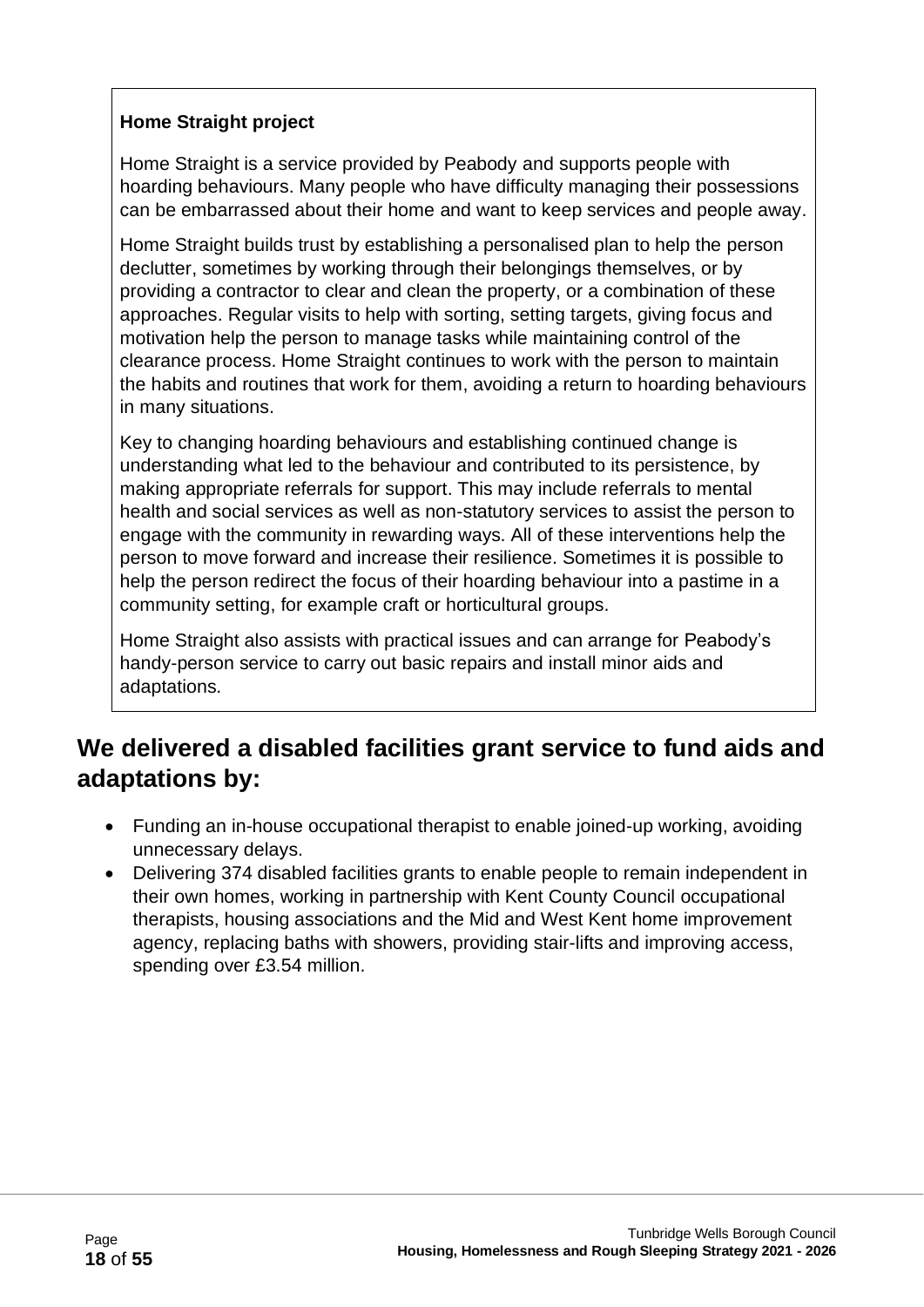#### **Mid and West Kent home improvement agency**

The agency which is run by Peabody provides practical support, advice, adaptations, small handyperson jobs and information for older or disabled people to help them to feel safe and independent in their homes.

They play a key role in assisting people to apply for disabled facilities grants which help with the costs of making changes to their homes, to enable them to continue to live there. The agency has an in-house surveyor and finds building contractors to carry out the works and supervises the works, so the older or disabled person does not have to be involved with what can be quite challenging tasks.

The types of adaptations that people often require are widening doors and installing ramps, improving access to rooms and facilities for example by installing stair-lifts, and enabling people to use their bathrooms, often by removing a bath and installing a flush floor shower.

- Assisting five disabled people with their financial contribution to a disabled facilities grant, enabling the necessary work to go ahead.
- Assisting Town and Country Housing Association with their refurbishment of sheltered accommodation at Camden Court, by enabling occupational therapy assessments, and installing showers/shower fittings instead of baths in 18 units.

### **Syrian refugee resettlement programme**

We assisted 11 families under the Home Office Syrian Vulnerable Persons' Relocation Scheme, working with Kent County Council, the support organisations Rethink and Clarion, and the local charity Tunbridge Wells Welcomes Refugees to provide privately rented furnished homes for vulnerable families. Support has been provided to the families to settle and feel at home, including support to obtain work and claim benefits, settle children into school, and how to obtain help with medical issues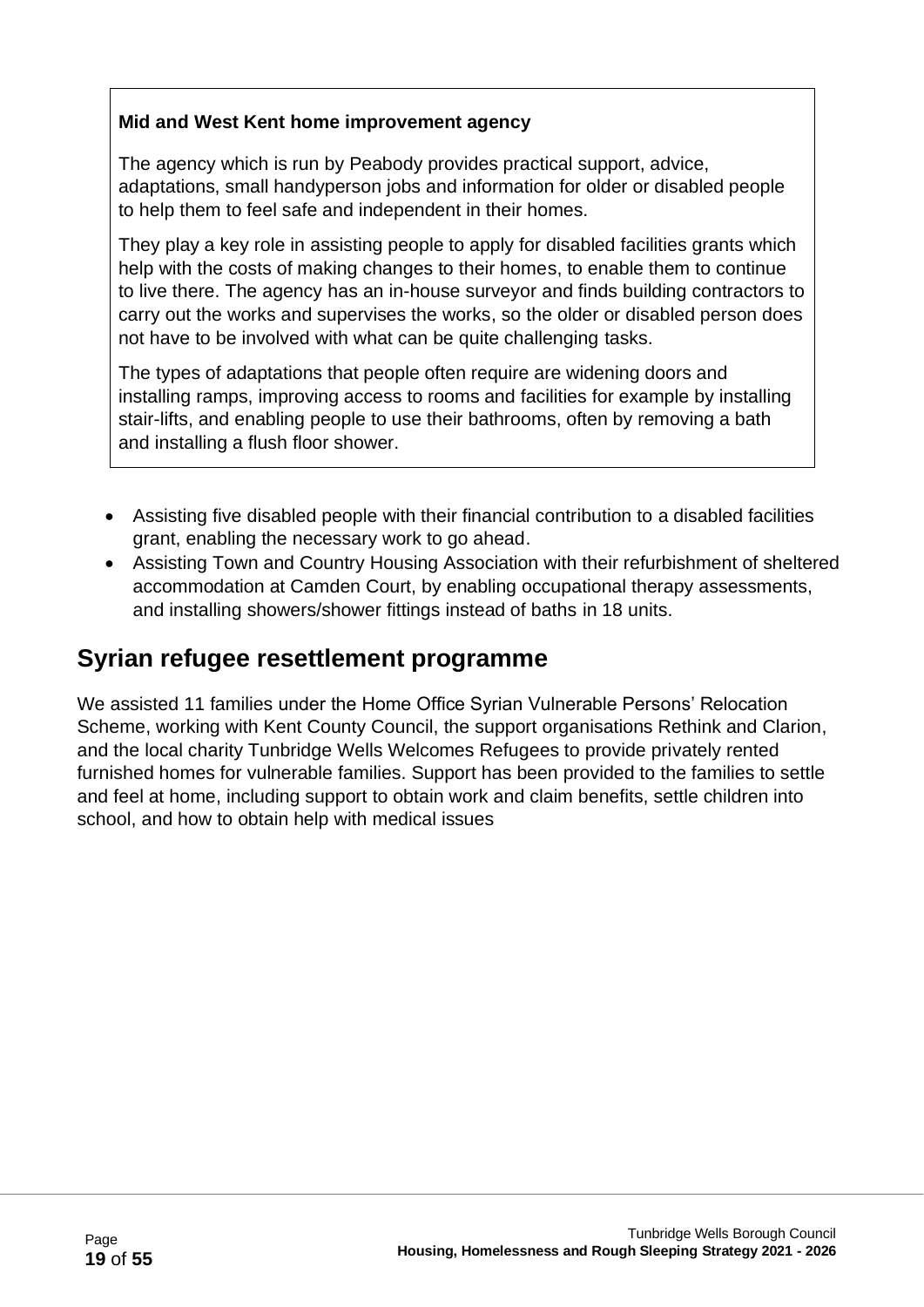# <span id="page-19-0"></span>**4. Our ambitions for 2021 - 2026**

Our four key ambitions for the next five years are:

- 4.1 Preventing homelessness and ending rough sleeping.
- 4.2 Increasing the supply and choice of affordable homes.
- 4.3 Improving housing and meeting need.
- 4.4 Promoting homes that support health and well-being.

These ambitions are set out in more detail in this part of the Strategy, and within each ambition, we set out why this is a priority, our current position, and our plans for delivery for 2021 – 2026. Each ambition contains a number of aims, how we will deliver each aim, by when and the lead officer with responsibility for delivery.

## <span id="page-19-1"></span>**4.1 Preventing homelessness and ending rough sleeping**

### **Why is this a priority?**

The prevention of homelessness is a key national and local priority, and the Homelessness Reduction Act 2017 has pushed this higher up the agenda, with the result that our Housing Options team take a proactive approach, undertaking work to help people threatened with homelessness.

The Homelessness Reduction Act changed our responsibilities in relation to homelessness, and all applicants who are eligible and homeless or threatened with homelessness must have an assessment of their case, including:

- an assessment of the circumstances that have caused them to become homeless, their housing needs and the accommodation that would be suitable for them, and the support that they require to have and sustain accommodation, for the applicant and their household members.
- develop and agree a personalised housing plan with everyone who qualifies for help, containing the housing options available and the steps both parties will take to prevent or relieve homelessness.
- take reasonable steps to prevent threatened homelessness for anyone who is eligible. by assisting them to stay in their current accommodation or helping them to find a new place to live.

Our customers receive a comprehensive service to prevent homelessness and consider housing options, as we spend longer with them, an approach which includes partnership working with the voluntary, third and private sectors.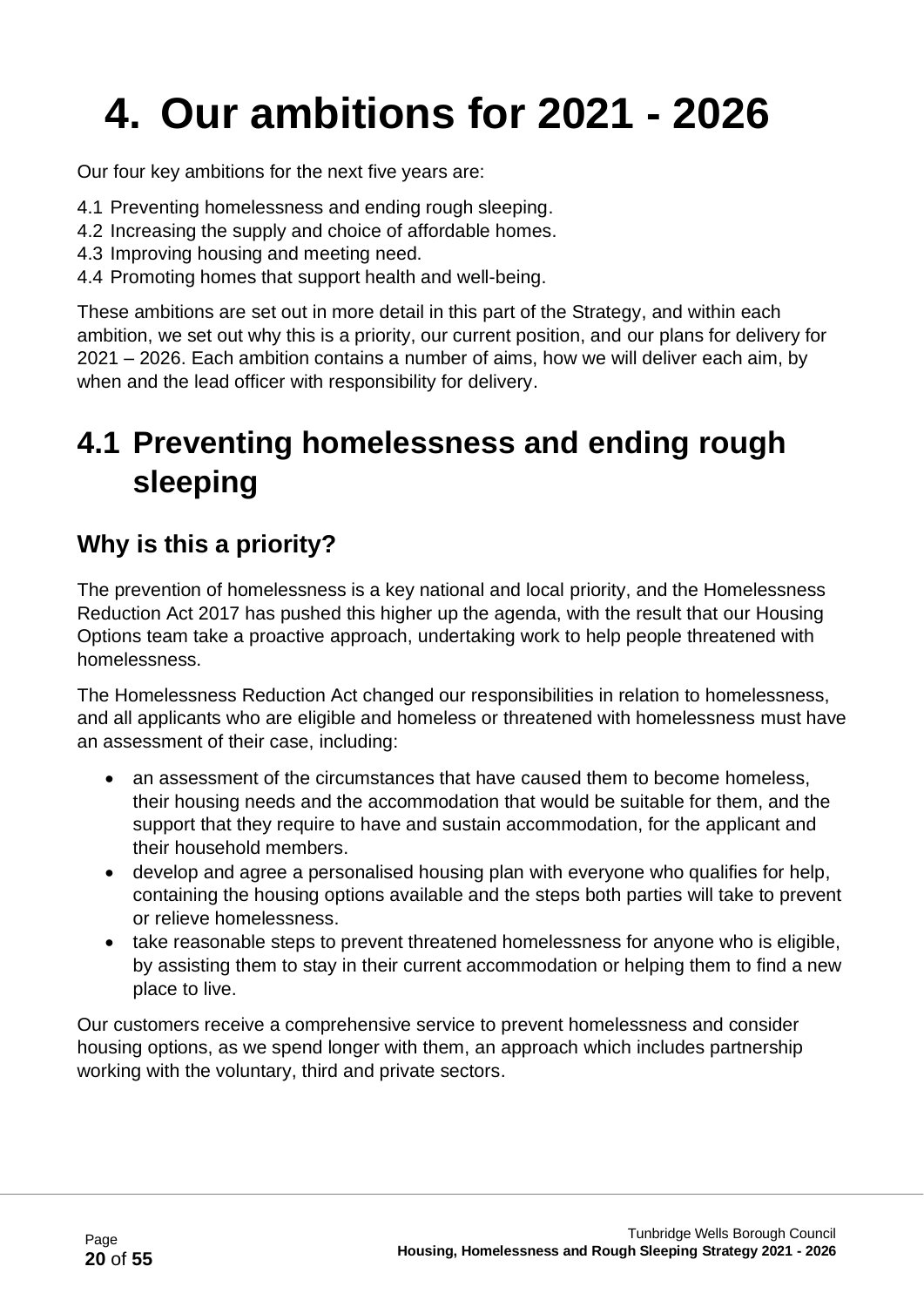### **Our current position**

Many homeless households are vulnerable and have complex needs that require additional support, for example people with mental health needs or experiencing domestic abuse, and care leavers, so our service provides support to help households sustain tenancies and prevent them from becoming homeless again.

The reasons for homelessness in 2019 and 2020 were consistently the end of a private rental, strained relationships with family or friends, relationship breakdown, and domestic abuse, and there is a growing demand for the Housing Options service.

#### **Emergency accommodation**

Emergency accommodation is typically a room in a bed & breakfast with shared facilities for a single homeless applicant, and self-contained accommodation for homeless families with children. It can often be outside of the Borough due to lack of local availability, which places pressure on homeless applicants and can disrupt their employment and their children's education, as well as being costly to provide.

We have seen an increase in the numbers of households needing emergency accommodation over the past two years, although there is some fluctuation. In 2019 the average number of households in emergency accommodation was 25, and most of these were families with children. In August 2020, 51 households were in emergency accommodation, most of whom were single people or couples not in priority need as defined by homelessness legislation, accommodated due to COVID-19 and the national lockdowns. Only 14 households were families with children. By November 2020, the number of households in emergency accommodation had increased to 67, although there was a decrease by the end of March 2021 to 44 households. In August 2021, 38 households were in emergency accommodation, seven of these being families with children.

The demand means that we are having to find additional emergency accommodation, and in 2020 there was a marked increase in single people approaching us for help.

The table below shows the changes that have taken place over the past three years in terms of approaches to us and new households placed in emergency accommodation:

| Year    | Number of approaches to the<br><b>Housing Options team</b> | Number of new households<br>placed in emergency<br>accommodation |
|---------|------------------------------------------------------------|------------------------------------------------------------------|
| 2018/19 | 1088                                                       | 141                                                              |
| 2019/20 | 1303                                                       | 219                                                              |
| 2020/21 | 1232                                                       | 269                                                              |

The increase in new households placed in emergency accommodation in 2020/21 was largely due to the impact of COVID-19.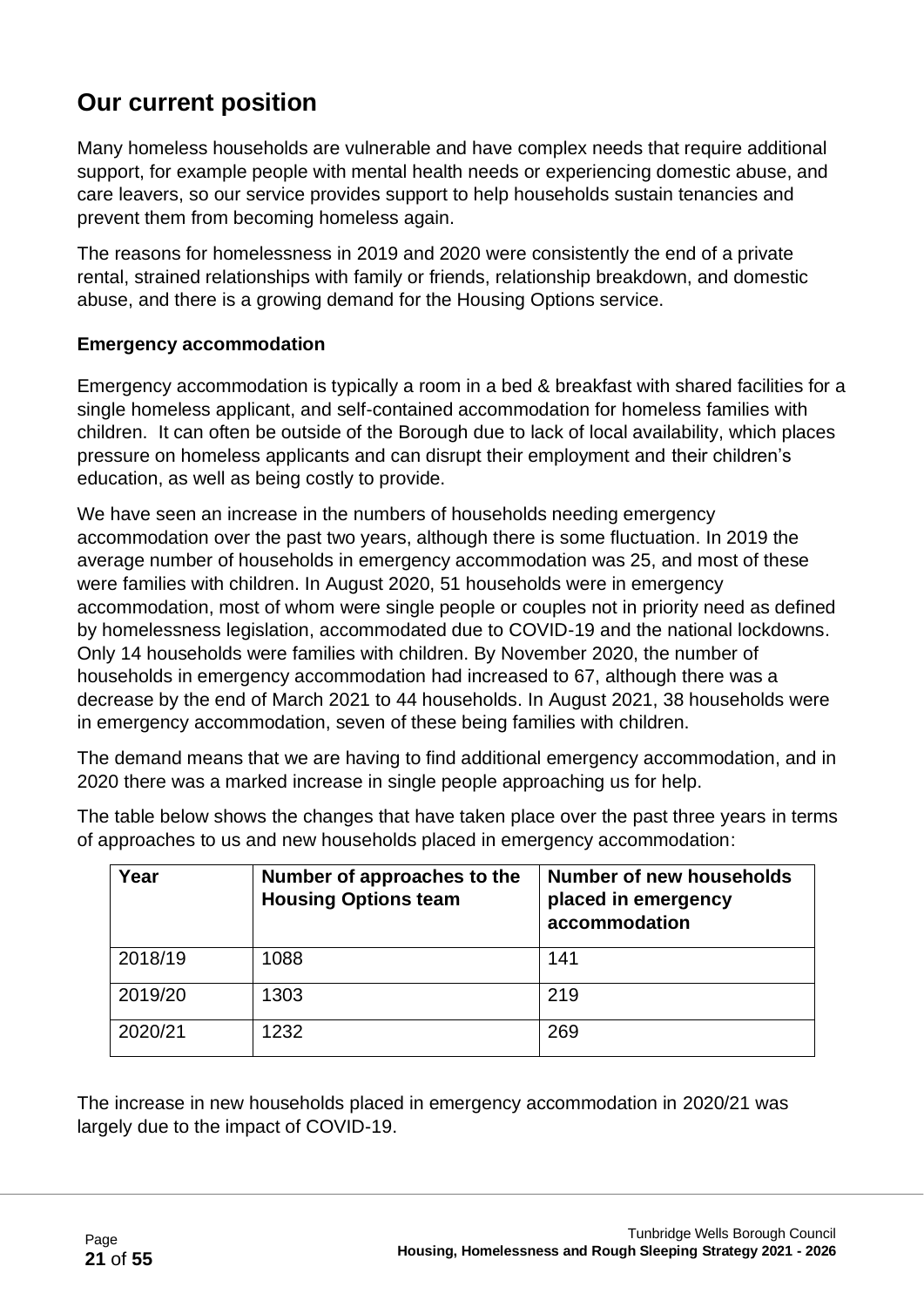#### **Temporary accommodation**

We lease 34 units of temporary accommodation from housing associations in addition to the 25 units at Dowding House, and our Tenancy Officers work with residents to support them to move onto permanent accommodation. These units are usually fully occupied. The Dowding House units are managed by our partner Paramount, with a Scheme Manager on site.

#### **Dowding House – preparing for new residents**

The Scheme Manager plays a pivotal role in preparing for new residents. This includes the initial work of sign-ups for the accommodation, assisting with housing benefit applications and looking at entitlement to other benefits, and helping people to manage financially and pay the service charge for water and electricity. A lap-top has been donated and the Manager works with the resident to ensure they have basic on-line skills.

As well as paperwork, there are tasks to prepare the accommodation. New residents are coming from emergency accommodation so may not have basics like furniture, bedding, towels, crockery & cutlery, toaster and a kettle. The Manager prepares the room with what is required, makes up the bed, and ensures the new resident has food. If not, she has built a good relationship with the nearby food bank.

This is a front facing role, and the Manager needs to make sure residents trust her. She carries out regular welfare checks, and signposts to a GP or health visitor if necessary. Many residents have been able to turn their lives round whilst at Dowding House, with the support of the Manager and an Outreach worker, moving into permanent accommodation.

Our Tenancy Officers work with private landlords to find accommodation, arrange deposit bonds and deposit loans, negotiate private assured shorthold tenancies, manage temporary accommodation, and assist customers to move onto permanent accommodation.

#### **Costs of emergency and temporary accommodation**

As well as emergency and temporary accommodation being unsuitable, in particular for families, there is a considerable cost to the Council. In 2020/21 the costs were significantly impacted by the "Everyone In" initiative, when the Government required all local authorities to provide housing for every rough sleeper due to COVID-19 to get them off the streets.

Taking into account what we spent, and income received including government grants, the total net expenditure on emergency and temporary accommodation for the past three years is:

| Year    | Net expenditure |
|---------|-----------------|
| 2018/19 | £254,000        |
| 2019/20 | £260,000        |
| 2020/21 | £824,000        |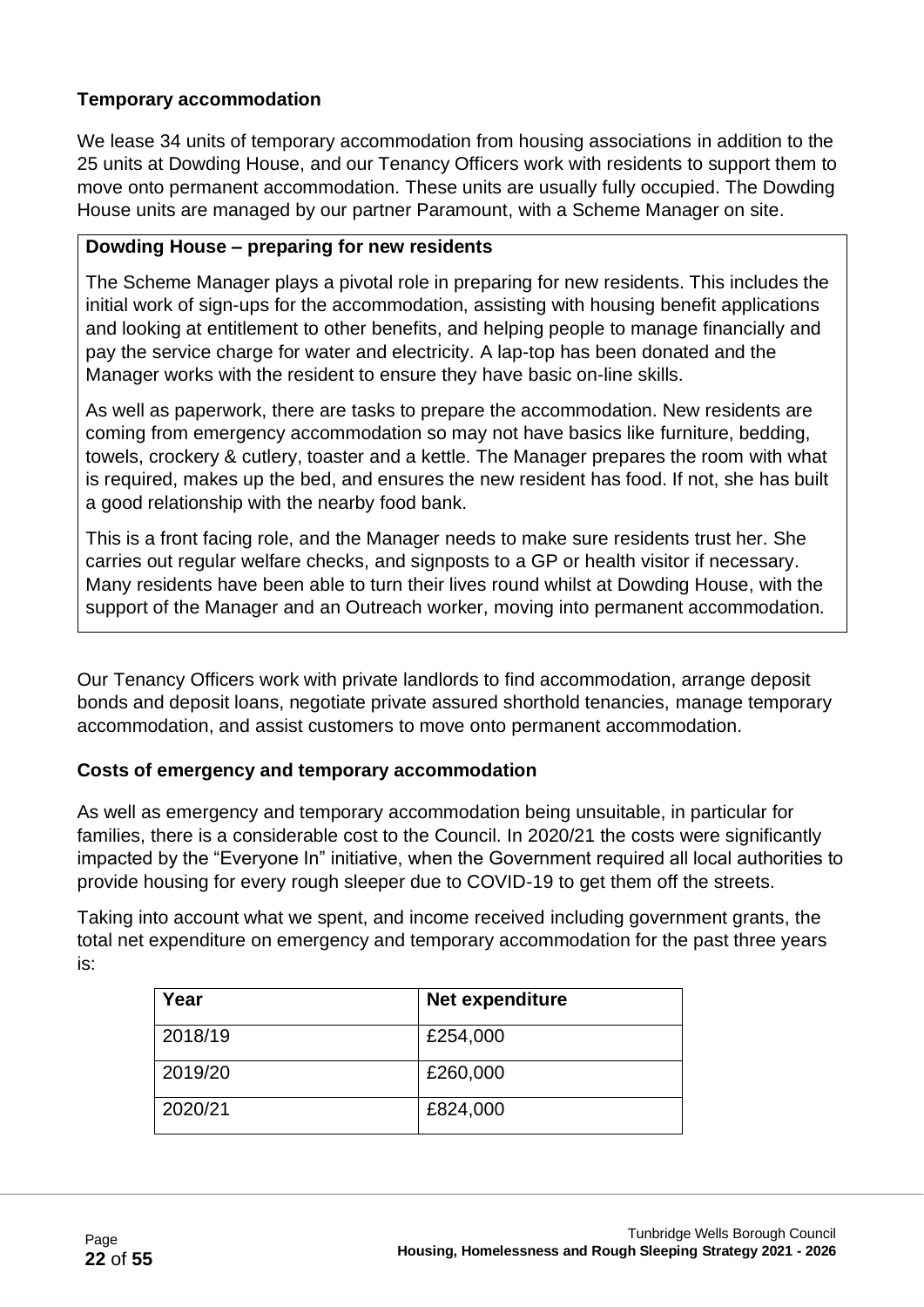These increased costs are unsustainable at a time when there is pressure across all Council services and so it is a priority for us to explore other options and find more suitable accommodation for the people who approach us for help with their housing need.

#### **Impact of COVID-19**

The lockdowns in 2020 and 2021 impacted homelessness, predominantly due to family or friends no longer being able to accommodate people, and an increase in tenants being served with a notice to quit. As part of the COVID-19 measures, the Government put emergency legislation into place to ensure that private and social tenants were not evicted. Landlords were required to serve tenants with six month notice periods, and landlords were not permitted to send in bailiffs to evict tenants. The ban came to an end on 31 May 2021.

Many private renters struggled to pay rent and have arrears, so are worried about losing their home, and being unable to find another. The rental market is very competitive which means that those who are homeless or facing homelessness are likely to find it difficult to secure a private rental.

Mortgage payment holidays were put into place for landlords whose tenants were experiencing financial difficulties, but some smaller landlords decided to sell up and leave the private rented market. The rise in unemployment, and the ending of furlough arrangements, and the associated impact on the ability to pay rent, has significantly contributed to the demand on our Housing Options service. In addition to housing advice, people often require advice on employment and welfare benefits which is provided by our partners.

#### **Rough sleeping**

The Government's [rough-sleeping-strategy](https://www.gov.uk/government/publications/the-rough-sleeping-strategy) set out the national vision for halving rough sleeping by 2022 and ending it by 2027, and more recently, they have stated that they want to end rough sleeping by the end of 2024. The key elements of the Government Strategy are prevention, intervention, and recovery.

Rough sleeping is the most extreme form of homelessness and to end it, secure and affordable housing is needed. Rough sleepers often have complex health and support needs, including poor physical and mental health, drug and alcohol misuse, lack of family and personal support, financial exclusion, and sometimes anti-social behaviour. They are frequently victims of violence and theft. As a result, rough sleepers require a range of coordinated interventions including stable accommodation, and health and clinical support.

The Government's Rough Sleeping Initiative launched in 2018 and funding was made available to local authorities. Working with Tonbridge and Malling District Council on joint projects, we successfully made applications and received the following sums:

| Year    | <b>Sum</b> |
|---------|------------|
| 2018/19 | £162,840   |
| 2019/20 | £170,718   |
| 2020/21 | £260,680   |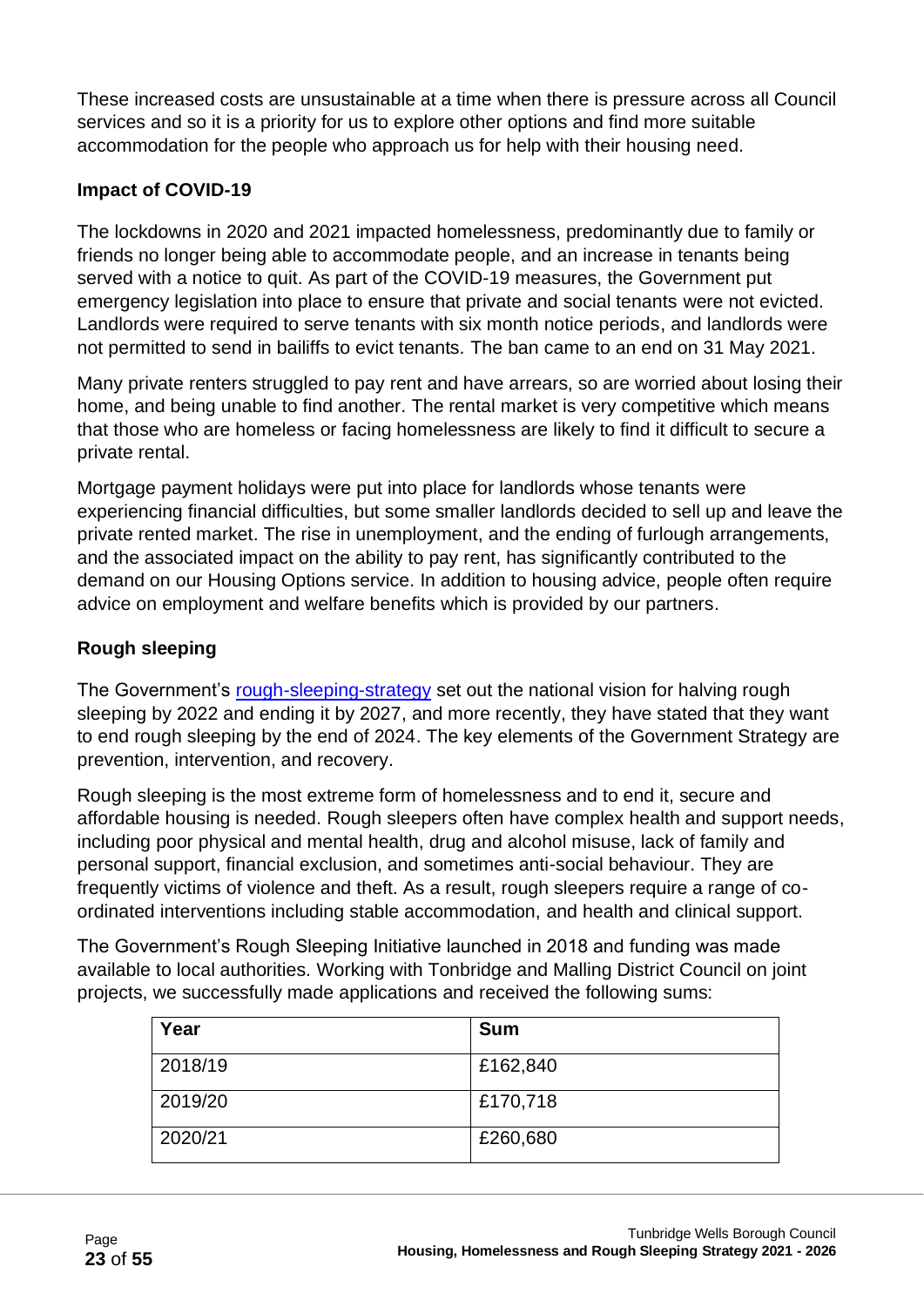| 2021/22 | £276,240 |
|---------|----------|
| Total   | £870,478 |

This has enabled us to provide funding to two specialist organisations who employ staff, and to develop support initiatives, including a Rough Sleeper Co-ordinator, two Porchlight Rough Sleeper Outreach workers, two Housing First project workers, and a Supported Lettings worker. We have also contributed to funding a mental health outreach worker and a complex care nurse, both of whom work across West Kent. These roles combine to provide an intensive package of one to one support, from locating and meeting people sleeping rough to identify their needs and refer them to appropriate health and other services, getting them off the streets into suitable housing, and on-going support to help sustain tenancies.

Housing First is an approach to providing housing and support which prioritises access to stable accommodation prior to requiring a homeless person to address any other support needs s/he might have. This enables people to sustain their accommodation and improve their health and wellbeing. Our Housing First project provides accommodation for the most entrenched rough sleepers, with support from staff to manage their finances and to act as a pathway into other mental health and health services. We aim to have 14 units of accommodation and to maintain them in the future.

To ensure that we met our responsibilities under the "Everyone In" initiative, we provided emergency accommodation to single people who were sleeping rough, or at risk of sleeping rough. We have provided accommodation for 140 individual people or couples who were sleeping rough since the Initiative commenced, and over 90 of them moved into longer term accommodation, such as privately renting, supported accommodation, and social housing. These placements were in addition to accommodation provided for families with children or single people/couples with priority need under homelessness legislation, which shows the level of demand that we faced.

Rough sleeping has continued to be a concern in the town centre and during 2020 it was usual to provide between 15 to 20 rough sleepers with emergency accommodation at any one time. We carry out annual street counts and in 2017 we found 20 people sleeping rough, in 2018 there were seven, and in 2019 there were 11. Due to the extensive intervention work done to provide accommodation for rough sleepers, in particular the "Everyone In" Initiative, the November 2020 count found no rough sleepers.

The Government announced further funding in 2020 to help local authorities end rough sleeping, the Next Steps Accommodation Programme, a three year programme starting in 2020/21 and ending in 2022/23, with capital and revenue streams. We made a successful bid and received both capital and revenue funding. The revenue sums fund emergency housing, rent deposits, staffing costs for supported lettings workers to help with tenancy sustainment, and funding for three bed spaces at Pathways to Independence in Maidstone, which provides supported housing for ex-offenders.

The capital funding of £205,000 received from this Programme was used to set up a supported accommodation scheme, with three houses owned by the Council in Crescent Rd, Tunbridge Wells converted to six one bedroom self-contained flats for former rough sleepers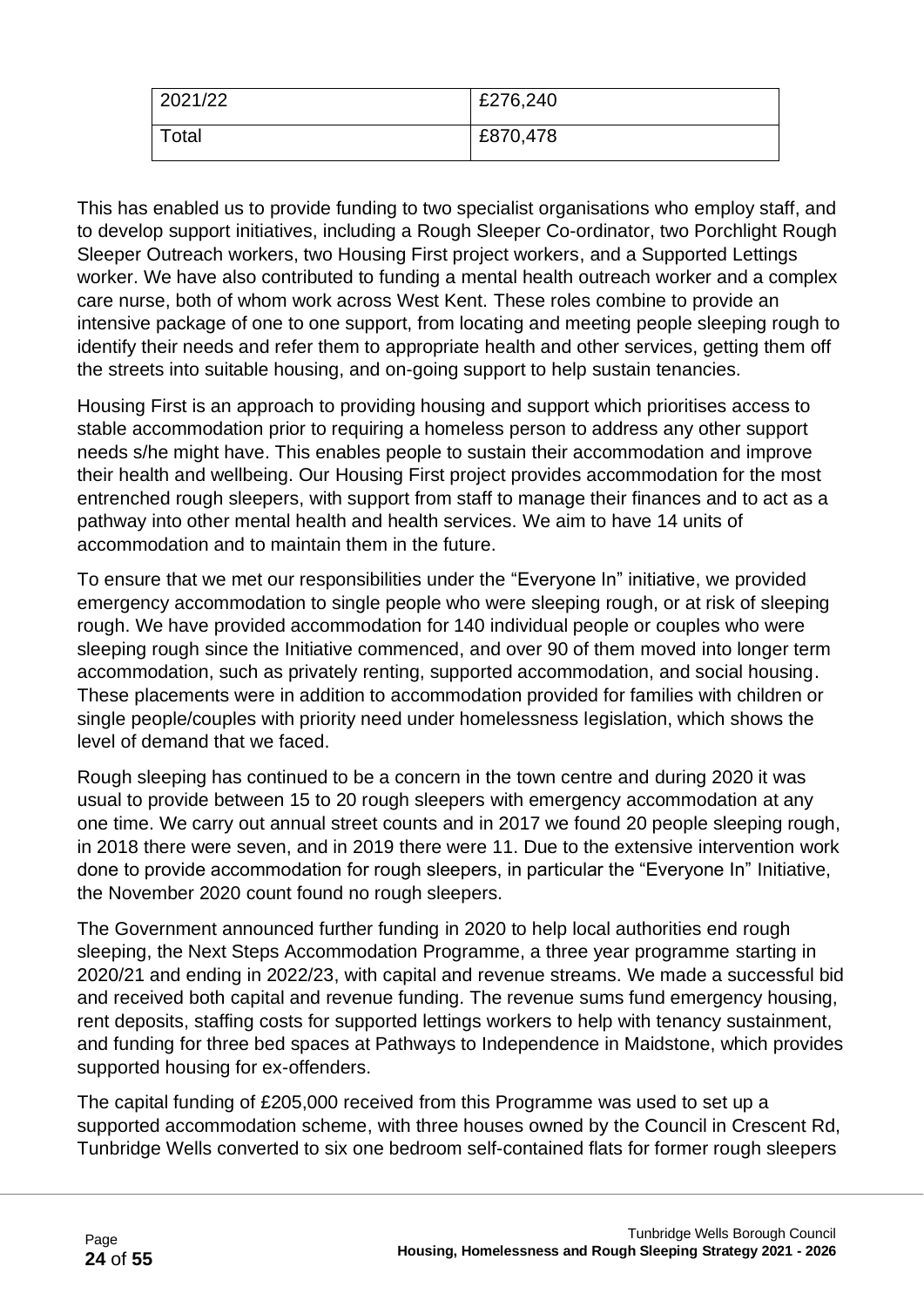during the summer 2021. We have contributed £310,000 to the project from section 106 commuted sums from developers for the purpose of providing affordable housing.

The properties are managed by Tunbridge Wells Property Holdings Ltd and let at a social or affordable rent. People can live in the flats while they receive support to sustain a tenancy, build a good tenancy history for rehousing through the housing register in future. and help them into a permanent home. This means that over the 30 year period for the scheme, many people can be assisted. This type of accommodation is vital to ensure that we can play our part in ending rough sleeping.

There is a range of [rough sleeping support](https://tunbridgewells.gov.uk/housing/homeless-vulnerable-or-at-risk/homelessness) services including the Porchlight outreach service, and information about them can be found on our website which is regularly updated.

### **Our plans**

#### **A1. Preventing homelessness and supporting households at risk of homelessness**

Our Housing Options team provides early support to households facing homelessness, with the aim of keeping people in their existing homes or finding a new place to live. To enable us to fulfil this role, we will:

| Aim                                                                                                            | How we will deliver                                                                                                                                                                                                       | By when                        | <b>Allocated to:</b>                                                     |
|----------------------------------------------------------------------------------------------------------------|---------------------------------------------------------------------------------------------------------------------------------------------------------------------------------------------------------------------------|--------------------------------|--------------------------------------------------------------------------|
| Provide high quality<br>advice                                                                                 | Review website regularly<br>and ensure information on<br>housing options is current,<br>and regularly updated                                                                                                             | Years $1 - 5$                  | <b>Housing Services</b><br>Manager                                       |
| Carry out research to<br>establish reasons for<br>homelessness and<br>support households                       | Investigate why people are<br>becoming homeless<br>Support households at risk<br>of homelessness e.g. rent<br>arrears to build resilience<br>and prevent them from<br>losing their homes                                  | Years $1 - 5$<br>Years $1 - 5$ | <b>Housing Services</b><br>Manager<br><b>Housing Services</b><br>Manager |
| Work with key<br>partners and<br>agencies so that a<br>complete range of<br>support and advice is<br>available | Work with CAB to explore<br>their role in representing<br>tenants at eviction hearings<br>Work with CAB on a referrals<br>route for debt advice and<br>family mediation to prioritise<br>residents facing<br>homelessness | Years $1 - 2$<br>Years $1 - 2$ | <b>Housing Services</b><br>Manager<br><b>Housing Services</b><br>Manager |
|                                                                                                                | Explore options for landlord<br>& tenant mediation services                                                                                                                                                               | Years $1 - 2$                  | <b>Housing Services</b><br>Manager                                       |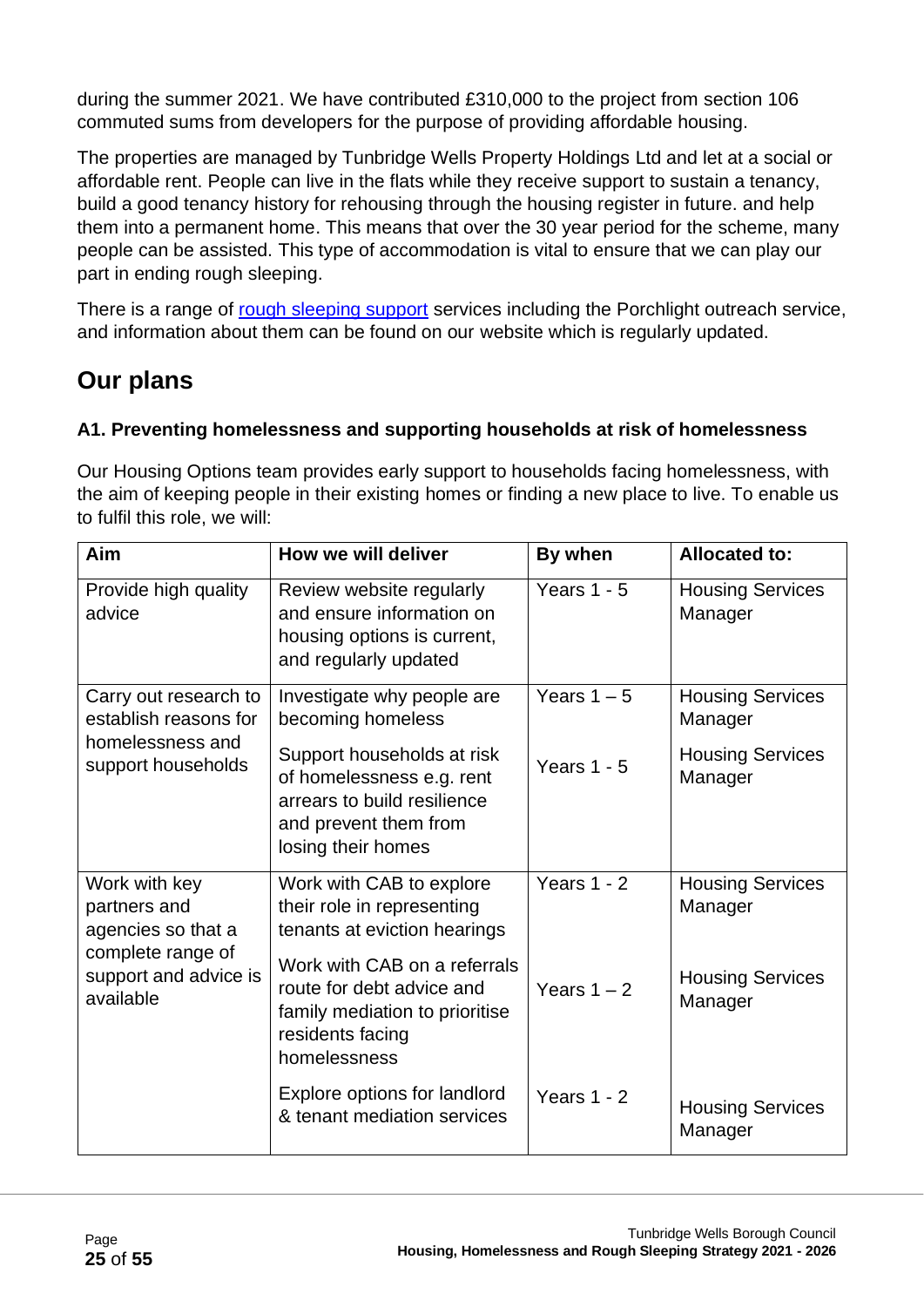| Support residents<br>facing eviction so<br>they can remain in<br>their homes             | Contact landlords who have<br>given tenants notice to quit<br>to prevent tenancies ending                                                                                            | Years $1 - 5$ | <b>Housing Services</b><br>Manager |
|------------------------------------------------------------------------------------------|--------------------------------------------------------------------------------------------------------------------------------------------------------------------------------------|---------------|------------------------------------|
|                                                                                          | Mediate with family and<br>friends to prevent<br>homelessness                                                                                                                        | Years $1 - 5$ | <b>Housing Services</b><br>Manager |
|                                                                                          | Target discretionary housing<br>payments to people<br>adversely affected by<br>COVID-19 and facing<br>homelessness                                                                   | Years $1 - 2$ | <b>Housing Services</b><br>Manager |
| Reduce the need for<br>emergency                                                         | Explore private leasing<br>options with landlords                                                                                                                                    | Years $2 - 5$ | <b>Housing Services</b><br>Manager |
| accommodation                                                                            | Consider use of incentive<br>payments to landlords to<br>provide tenancies                                                                                                           | Years $2 - 3$ | <b>Housing Services</b><br>Manager |
|                                                                                          | Explore guaranteed rent<br>arrangements and landlord<br>insurance                                                                                                                    | Years $2 - 3$ | <b>Housing Services</b><br>Manager |
|                                                                                          | Provide a package of<br>tenancy support and<br>quarterly property<br>inspections                                                                                                     | Years $2 - 3$ | <b>Housing Services</b><br>Manager |
| Manage costs of<br>emergency<br>accommodation                                            | <b>Procurement with Maidstone</b><br>and Swale councils to tender<br>for emergency<br>accommodation across all<br>three areas to ensure<br>consistent costs                          | Years $1 - 2$ | <b>Housing Services</b><br>Manager |
|                                                                                          | Proactively manage<br>placements to ensure<br>reasons for homelessness<br>are investigated, and<br>benefits are maximised to<br>cover costs                                          | Years $1 - 5$ | <b>Housing Services</b><br>Manager |
| Strengthen the<br>support for victims<br>experiencing or at<br>risk of domestic<br>abuse | Implement the Domestic<br>Abuse Act 2021 specifically<br>the duty to provide support<br>to victims and their children<br>within refuges and other safe<br>accommodation, and provide | Years $1 - 5$ | <b>Housing Services</b><br>Manager |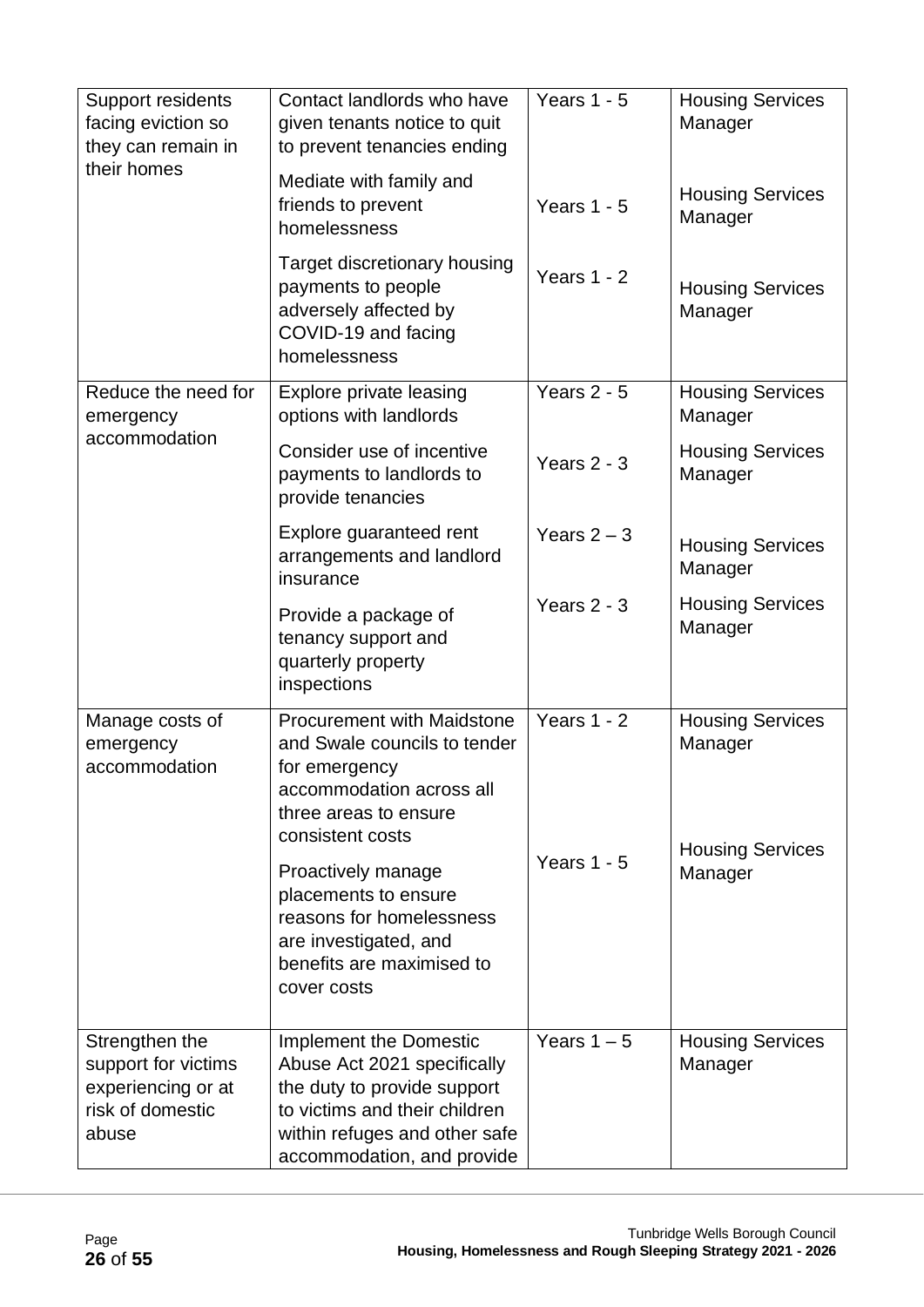| housing related advice and<br>support                                                |               |                                    |
|--------------------------------------------------------------------------------------|---------------|------------------------------------|
| Participate in the multi-<br>agency Domestic Abuse<br><b>Local Partnership Board</b> | Years $1 - 5$ | <b>Housing Services</b><br>Manager |

#### **A2. Ending rough sleeping**

We will work with partners to end rough sleeping, with these measures:

| Aim                                                                                                                                        | How we will deliver                                                                               | By when       | <b>Allocated to:</b>               |
|--------------------------------------------------------------------------------------------------------------------------------------------|---------------------------------------------------------------------------------------------------|---------------|------------------------------------|
| Provide emergency<br>housing for rough<br>sleepers                                                                                         | Submit bids to Next Steps<br>Accommodation programme                                              | Years $1 - 2$ | <b>Housing Services</b><br>Manager |
| Provide a support<br>package for rough<br>sleepers, to address<br>mental and physical<br>health problems and<br>drug and alcohol<br>issues | Submit bids to Rough<br>Sleeping Initiative to<br>maintain support package<br>and outreach work   | Years $1 - 5$ | <b>Housing Services</b><br>Manager |
| Deliver the Ending<br>rough sleeping plan                                                                                                  | Continue with work to<br>prevent homelessness                                                     | Years $1 - 2$ | <b>Housing Services</b><br>Manager |
|                                                                                                                                            | Explore crash pad provision<br>and direct access<br>accommodation with the<br><b>Bridge Trust</b> | Years $1 - 2$ | <b>Housing Services</b><br>Manager |
|                                                                                                                                            | Explore peer mentoring with<br><b>Tunbridge Wells Churches</b><br>and Mosaic centre               | Years $1 - 2$ | <b>Housing Services</b><br>Manager |

#### **A3. Working with private sector landlords to house homeless and at risk households**

The private rented sector is an important part of our local housing market and we have been developing relationships with private landlords and negotiating tenancies for homeless households. We will build on this by:

| Aim                                   | How we will deliver                                                                 | By when       | <b>Allocated to:</b>               |
|---------------------------------------|-------------------------------------------------------------------------------------|---------------|------------------------------------|
| private rented<br>homes available for | Increase numbers of   Continue with rent deposit<br>bond and deposit loan<br>scheme | Years $1 - 5$ | <b>Housing Services</b><br>Manager |
|                                       |                                                                                     | Years $1 - 5$ |                                    |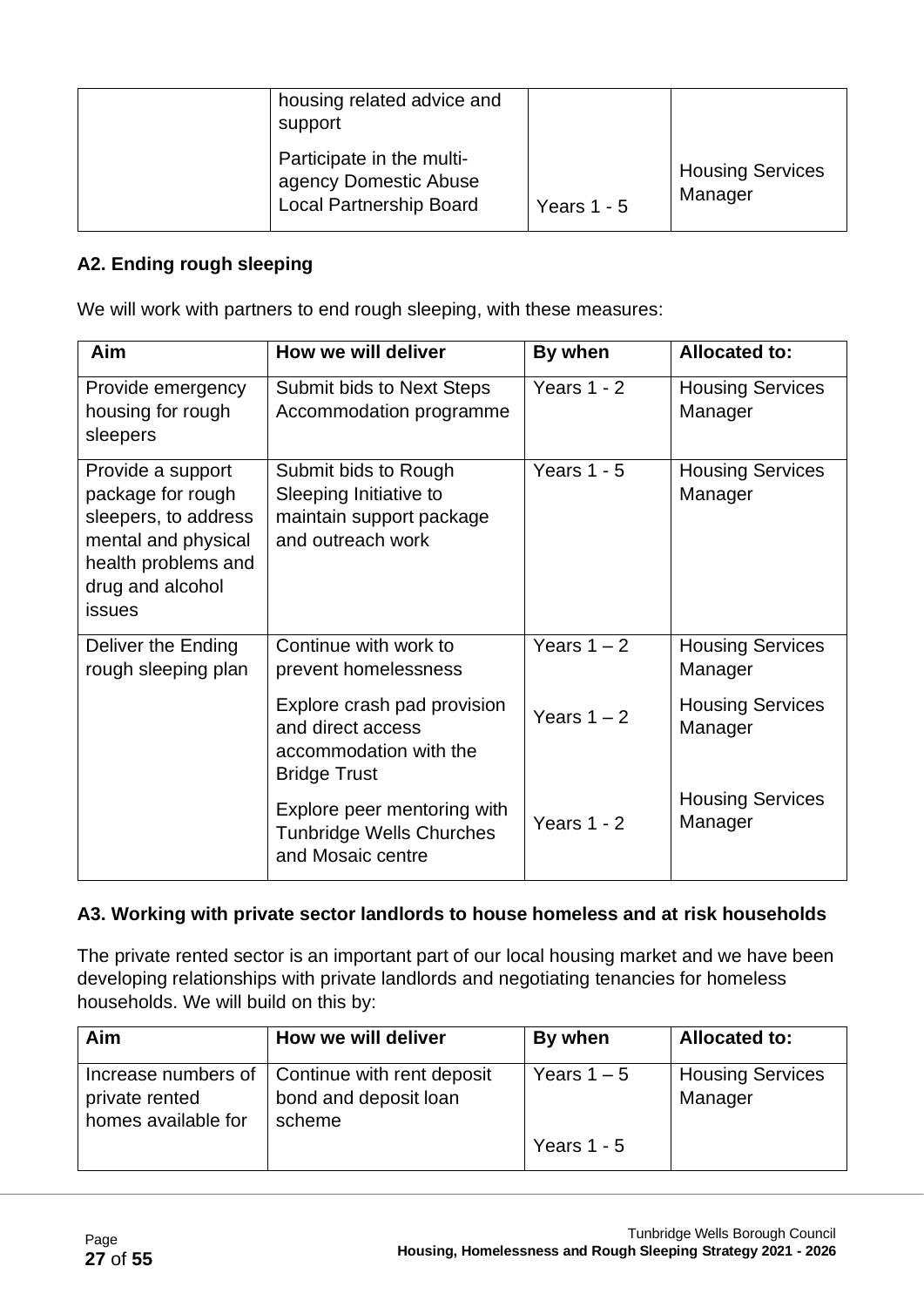| <b>Housing Options</b><br>team referrals                                              | Contact private landlords via<br>the Housing benefits system                                      |               | <b>Housing Services</b><br>Manager |
|---------------------------------------------------------------------------------------|---------------------------------------------------------------------------------------------------|---------------|------------------------------------|
|                                                                                       | Progress options for the<br>council to act as a rent<br>guarantor for low income<br>families      | Years $1 - 2$ | <b>Housing Services</b><br>Manager |
| Explore long term<br>private rentals                                                  | Investigate options                                                                               | Years $2 - 3$ | <b>Housing Services</b><br>Manager |
| funded through<br>investment<br>company, with the<br>council having                   | Obtain approval to progress                                                                       | Years $2 - 3$ | <b>Housing Services</b><br>Manager |
| nomination rights<br>and owning the<br>property after 25<br>years                     | Identify suitable property<br>management company to<br>provide accommodation                      | Years $3 - 4$ | <b>Housing Services</b><br>Manager |
| Work with private<br>landlords to provide<br>at least 5 units of<br>accommodation for | Communications and direct<br>contact with landlords and<br>letting agents to locate<br>properties | Years $1 - 2$ | <b>Housing Services</b><br>Manager |
| Afghan citizens                                                                       | Ensure properties meet all<br>relevant safety standards                                           | Years $1 - 2$ | <b>Housing Services</b><br>Manager |
|                                                                                       | Ensure support provided for<br>families                                                           | Years $1 - 2$ | <b>Housing Services</b><br>Manager |

#### **A4. Moving homeless households onto permanent homes**

Temporary and emergency accommodation is usually suitable for the short-term only, and so we aim to assist homeless households to move onto permanent homes. Our plans are to:

| Aim                                                               | How we will deliver                                                                        | By when       | <b>Allocated to:</b>               |
|-------------------------------------------------------------------|--------------------------------------------------------------------------------------------|---------------|------------------------------------|
| Provide low cost and<br>sustainable<br>temporary<br>accommodation | Work in partnership with<br>Housing associations to<br>lease additional<br>accommodation   | Years $1 - 5$ | <b>Housing Services</b><br>Manager |
|                                                                   | Evaluate need and consider<br>options to purchase<br>additional temporary<br>accommodation | Years $1 - 5$ | <b>Housing Services</b><br>Manager |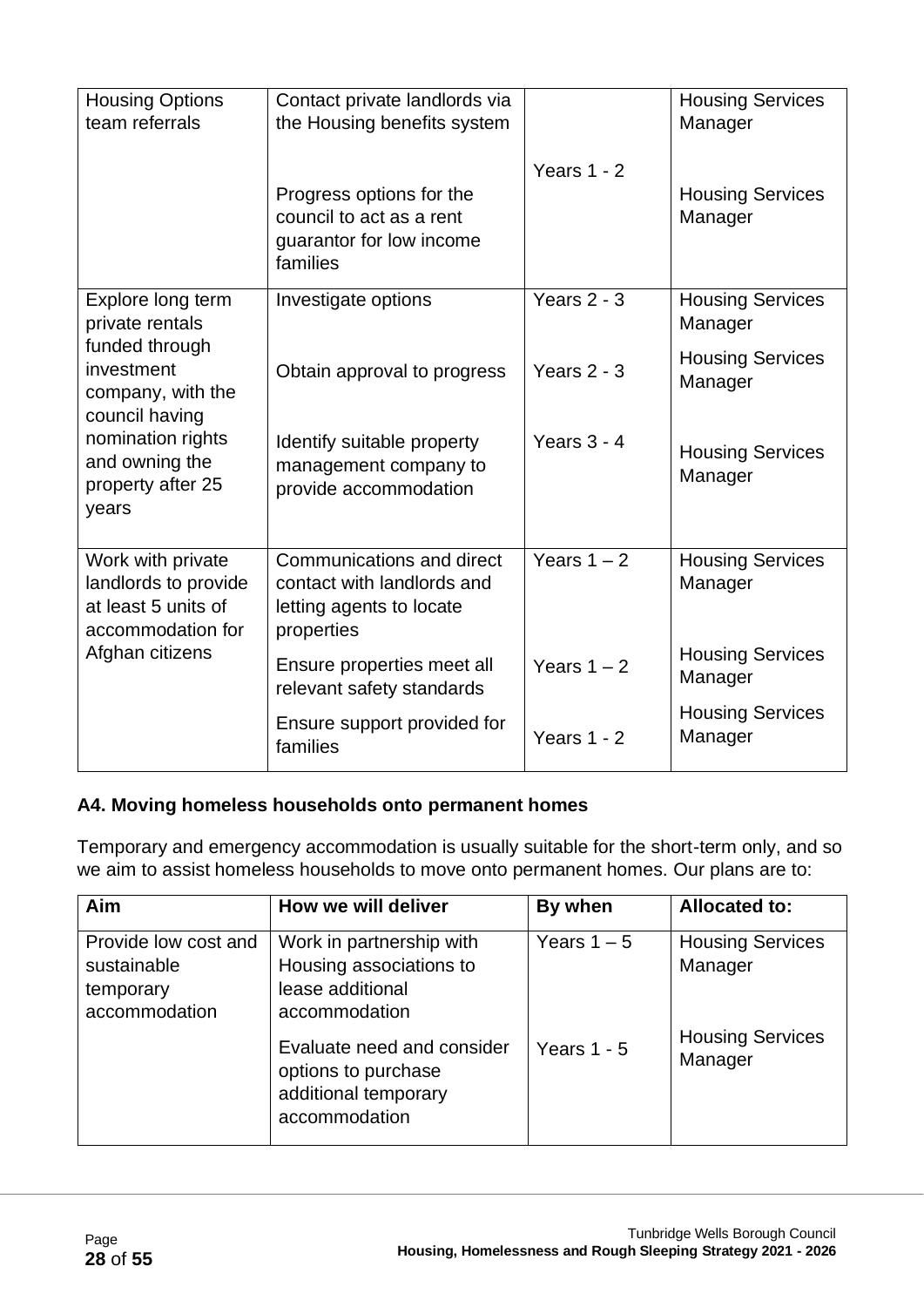| Identify homes for<br>those currently living<br>in temporary<br>accommodation | Tenancy officers to work with<br>landlords to identify suitable<br>homes to enable people to<br>move out of temporary<br>accommodation<br>Promote tenancy<br>sustainment service to<br>encourage landlords to let<br>properties to homeless<br>families | Years $1 - 5$<br>Years $1 - 5$ | <b>Housing Services</b><br>Manager<br><b>Housing Services</b><br>Manager |
|-------------------------------------------------------------------------------|---------------------------------------------------------------------------------------------------------------------------------------------------------------------------------------------------------------------------------------------------------|--------------------------------|--------------------------------------------------------------------------|
| Develop a strategy<br>for intentionally<br>homeless<br>households             | Investigate options for<br>finding accommodation for<br>harder to house households                                                                                                                                                                      | Years $2 - 5$                  | <b>Housing Services</b><br>Manager                                       |

# <span id="page-28-0"></span>**4.2 Increasing the supply and choice of affordable homes**

### **Why is this a priority?**

#### **The national situation**

In September 2020, the Government announced a £11.5 billion Affordable Homes Programme, including homes for social rent. In November 2020 they issued a White Paper "The charter for social housing residents", setting out their plans to increase the supply of affordable homes, affordable home ownership, and a right to shared ownership where residents can purchase a 10% or more stake in their homes. Around half of all new affordable homes are delivered through developer contributions which are negotiated as part of the planning system.

Affordable housing includes social rented, affordable rented, starter homes and intermediate housing (principally shared ownership) and discounted market sales. It is provided for eligible households whose needs are not met by the market.

#### **The local situation**

Rising household numbers together with an ageing population means we will need to continue to provide a mix of housing types and sizes and tenures. Proximity to London & ease of travel makes the area attractive and the relatively high property values continue to increase. Home ownership is out of reach for many in particular lower and middle income households, despite low unemployment in the borough compared to Kent and the South east, and above average incomes.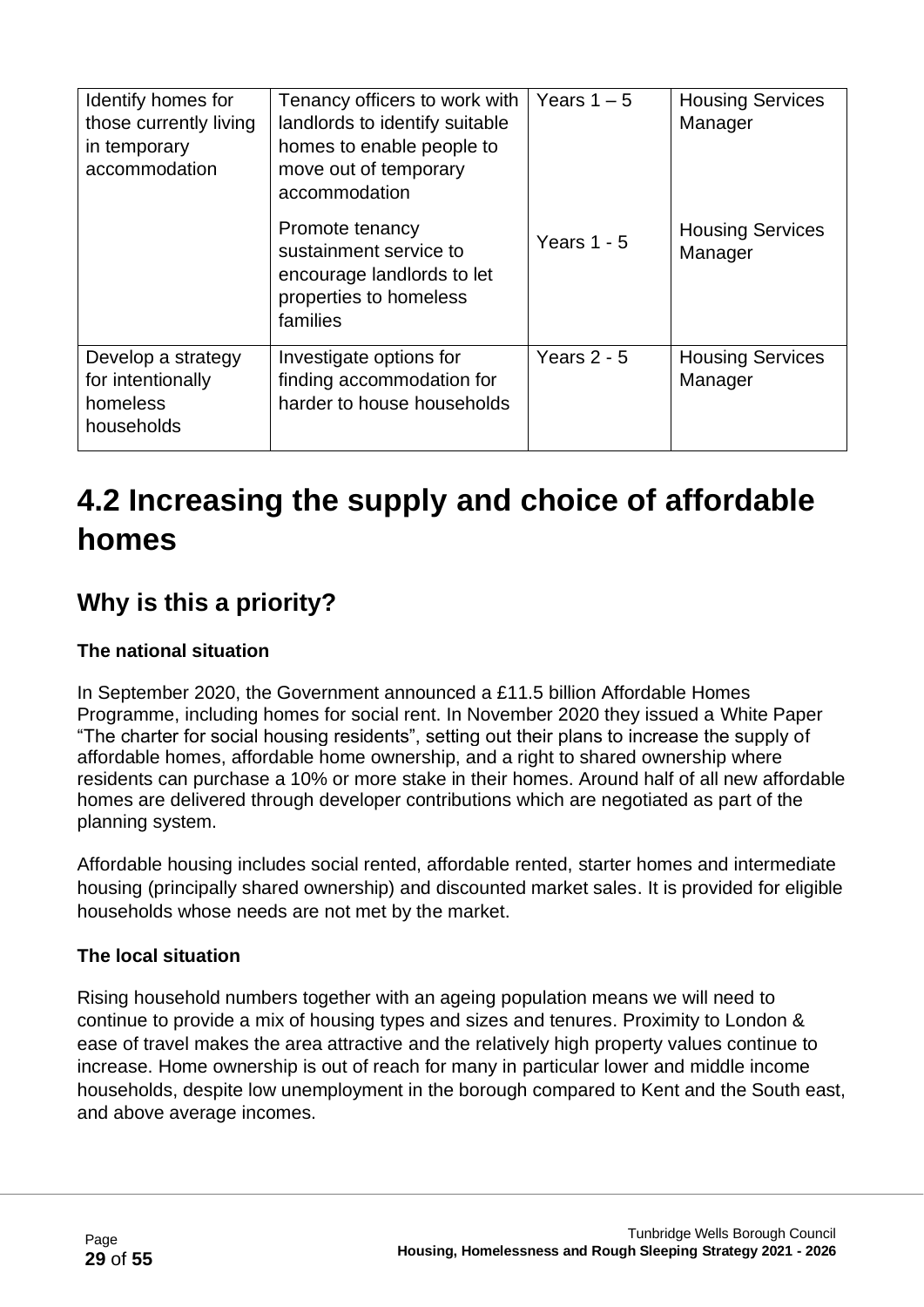A review titled "Affordable housing needs in the context of First Homes" was conducted in February 2021 as part of the work undertaken for the emerging Local Plan, to explore this situation in more depth. First Homes are a specific kind of discounted market sale housing which has been introduced through an update to the Planning Practice Guidance in May 2021. This review provided an analysis of Land Registry data for the year to September 2020, which suggests that the entry level cost of buying a flat starts at £190,000 and rises to over £500,000 for a detached home, with the "average" price for all dwelling types being £276,000. For the year to September 2021, the average price for all types of property is £400,000 (as of July 2021, the Land Registry data shows the average house price in the UK to be £255,535). The situation is just as challenging for renters in the private sector, where analysis of Office of National Statistics (ONS) data shows an average cost of £795 per month.

The Affordable housing needs review goes on to look at the range of incomes in the Borough estimating that around 10% of households have an income in excess of £120,000. The median income is £42,900 per annum, with a lower quartile figure of £24,800. Households would need an income of around £55,200 per annum to afford to buy a home, and £30,300 to afford to rent. The notable gap between these income requirements means that households who fall between will potentially have a need for affordable home ownership which going forward will include First Homes, and further work is being undertaken to support planmaking and decision-making.

The implications of COVID-19 on the need for affordable housing are not yet clear, however, rising unemployment is very likely to place additional pressure on the need for affordable housing, particularly rented housing.

Challenges to our ability to deliver more housing include:

- high land values with land supply constrained by Green Belt and AONB restrictions.
- funding from Homes England (formerly the Homes and Communities Agency) has an emphasis on home ownership, with more limited resources for new rented housing.
- the impact of right to acquire for housing association tenants, potentially reducing the available social housing stock in future years.
- a mis-match between housing association stock and housing need.

We need to continue with development especially houses, develop and increase the range of housing and support products for older people and to deliver additional affordable housing to help offset identified net shortfalls.

We recognise the need to preserve rural communities and enable local people on modest incomes to remain in, or move back to, the community in which they already live or work, or where they have strong local connections. This supports the local economy and sustains services to the benefit of the community. We work in partnership with parish and town councils as well as Rural Kent - Action with Communities, to undertake housing needs surveys, identifying the need for new homes and working together to find solutions.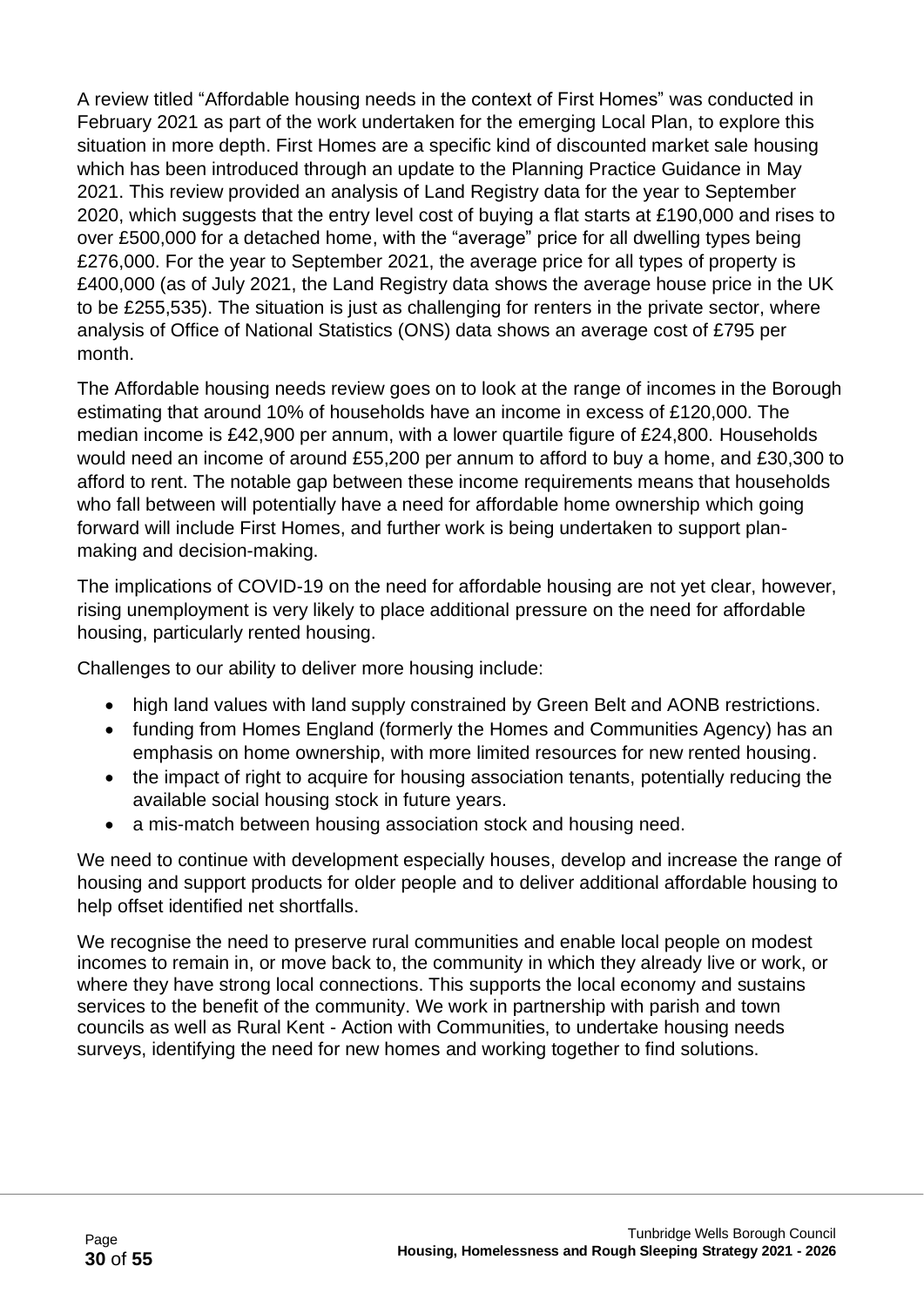### **Our current position**

The emerging [Local Plan](https://tunbridgewells.gov.uk/__data/assets/pdf_file/0009/403587/CD_3.128_Local-Plan_Submission-accessible_reduced.pdf) (once adopted) sets out our housing need as a minimum of 678 dwellings per year until 2038. Within this total, there is a relatively high need for affordable housing. This situation is expected to continue, so the emerging (submission version) Local Plan will look to maximise supply. Policy H3 Affordable Housing contains more detail on what is required and how it will be delivered.

We have set a relatively high affordable housing requirement for sites of more than nine dwellings, which is 40% for greenfield sites and 30% for brownfield sites, and by having a low threshold in terms of the size of developments that the threshold applies to. The general approach is that 60% will be provided for social rent, with the remaining 40% being intermediate tenures. In addition, both in recognition of the affordability issues in the AONB and the smaller scale of many developments there, financial contributions towards affordable housing from schemes of between six and nine dwellings are sought, equivalent to 20% affordable housing for greenfield sites and 15% for brownfield sites.

Affordable housing is normally provided and managed by registered providers (this includes not for profit housing associations and for profit organisations) and should be mainly available for social rent on the majority of sites. All affordable housing will need to be built to accessible and adaptable standards as set out in the Building Regulation Standard Part M4 (2), apart from the proportion that is wheelchair adaptable or accessible as set out in Part M4 (3).

The Government promotes other forms of affordable housing through registered providers and help to buy equity loans and shared ownership are available through the South East Help to buy agent [helptobuyagent3](https://www.helptobuyagent3.org.uk/)

#### **Housing for older people**

The emerging (submission version) Local Plan will seek to meet the housing needs of older people (defined as being over the age of 65 years) by encouraging the delivery of housing through planning applications and as part of a mixed use scheme. Policy H6 Housing for Older People and People with Disabilities includes the need to consider specific types of accommodation such as residential nursing care, end of life, hospice care, and dementia care homes, as well as self-contained accommodation, sheltered accommodation, extra care accommodation, assisted living, close care and continuing care.

Community support networks are recognised as being helpful and so housing needs to be provided in all areas, including rural areas, to ensure older people can remain in their communities, along with the need to be close to local services in particular shops, healthcare, social/community facilities, and/or regular bus routes. Homes will need to be accessible and adaptable for the future needs of residents, and accommodation suitable for people with dementia will be increasingly required.

#### **Reducing carbon emissions**

Climate change is a major issue at both a national and local level, and the Government's current legally binding target is to reduce all greenhouse gas emissions to net zero by 2050. Net zero means that emissions that cannot be eradicated would be offset by an equivalent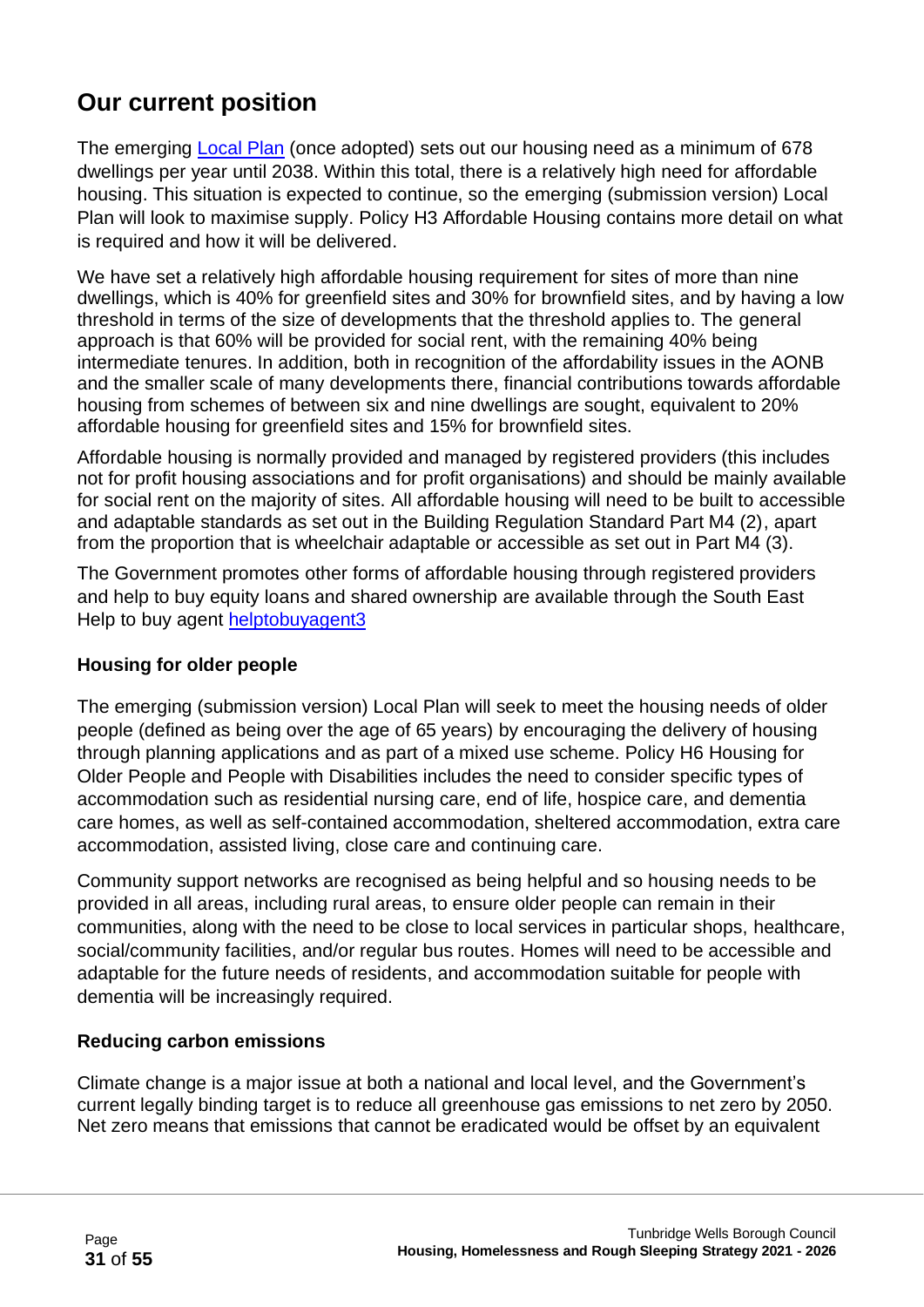amount of greenhouse gases with schemes such as planting trees or carbon capture and storage.

We have recognised the need to take a firm lead on reducing carbon emissions in our own operations, services and buildings and in 2019 we declared a Climate Emergency setting an ambition to make the borough carbon neutral by 203[0, and a summary can be found by](https://tunbridgewells.gov.uk/environment/climate-change)  [following this link climate-change](https://tunbridgewells.gov.uk/environment/climate-change) We are looking at the actions that we need to take to address this emergency including how the wider community including businesses, organisations and individuals can be encouraged to make contributions to meeting the goal to make the Borough carbon neutral by 2030.

The policies contained within the emerging (submission version) Local Plan seek to support carbon reduction and the transition to a low carbon future, reducing the ecological and carbon footprint of development, seeking to achieve sustainable construction methods and the use of responsibly sourced and low environmental impact building materials to reduce waste and resources. New regulations and building standards will be enforced through the planning system.

The Kent and Medway Energy and Low Emissions Strategy 2020 sets out how we will, in partnership with Kent County Council and the other councils in Kent, respond to the UK climate emergency and drive clean, resilient economic recovery across the county. Priority themes with relevance to housing relate to planning and development, a building retrofit programme, and renewable energy generation.

The Government's Future Homes Standard sets out a plan to radically improve the energy performance of new homes, which will need to be highly energy efficient with low carbon heating systems and zero carbon ready, for implementation from 2025. These homes are expected to produce 75 – 80% lower carbon emissions compared to current levels. As a first step, from 2022, all new homes are expected to produce 31% lower carbon emissions as part of an interim uplift.

This Strategy recognises the importance of promoting low and zero carbon homes, and sustainable development. In the Borough, approximately one-third of carbon emissions come from residential property, so taking steps to reduce these plays a significant role in meeting wider sustainability objectives and targets.

### **Our plans**

#### **B1. Maximising delivery of new affordable homes to meet housing need**

These actions will enable us to deliver new affordable homes and to monitor progress with our targets:

| Aim                 | How we will deliver          | By when     | <b>Allocated to:</b>    |
|---------------------|------------------------------|-------------|-------------------------|
| Maximise the        | Monitor and support delivery | Years 1 – 5 | <b>Housing Services</b> |
| provision of        | of Local Plan target for 40% |             | Manager/Head of         |
| affordable homes in | affordable homes on larger   |             | Planning                |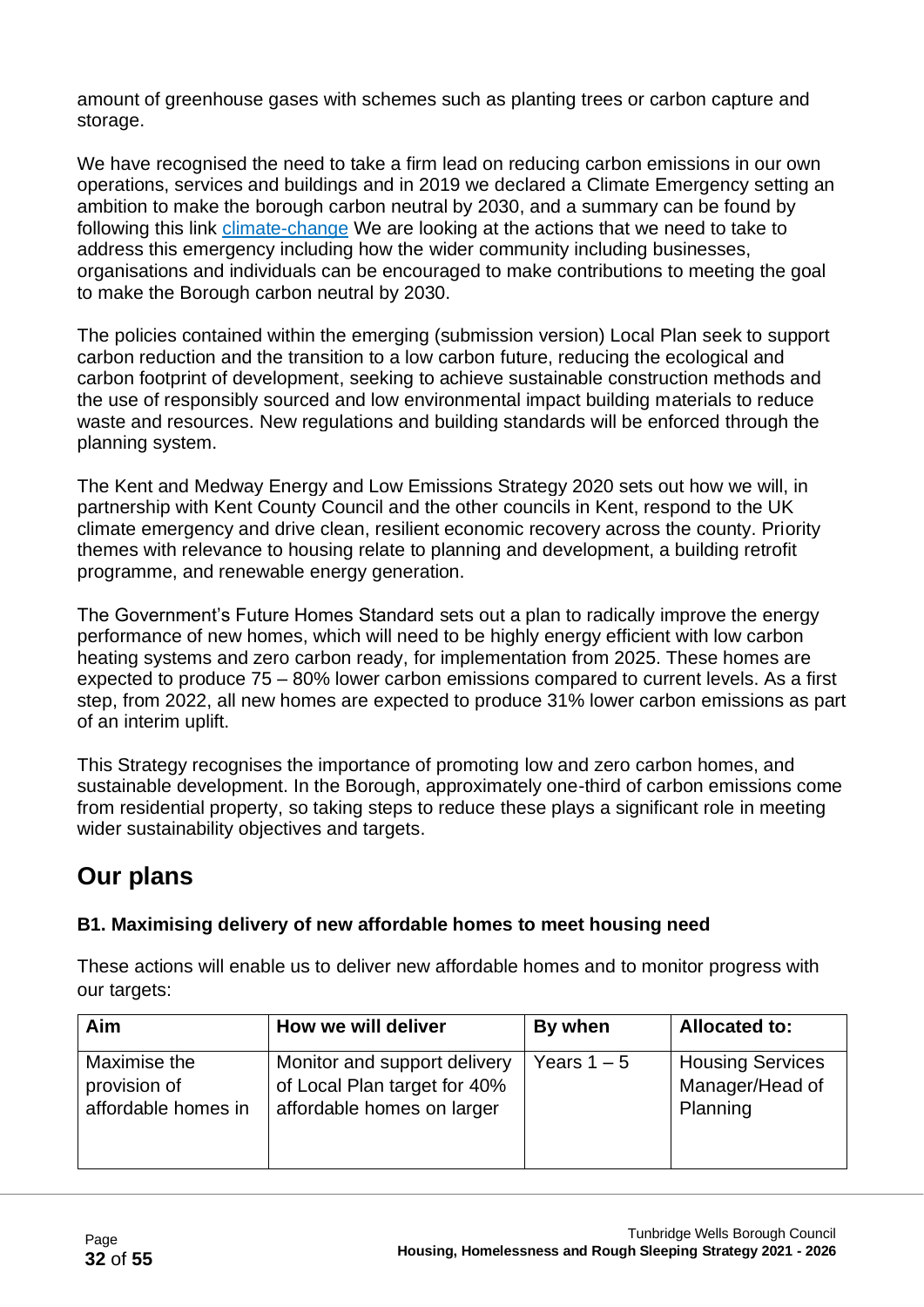| line with the Local<br>Plan                                               | greenfield sites and 30% on<br>brownfield sites<br>Support developers to<br>design schemes that deliver<br>affordable housing quotas,<br>including liaison with<br>registered providers and by<br>identifying the size and type | Years $1 - 5$ | <b>Housing Services</b><br>Manager/Head of<br>Planning        |
|---------------------------------------------------------------------------|---------------------------------------------------------------------------------------------------------------------------------------------------------------------------------------------------------------------------------|---------------|---------------------------------------------------------------|
|                                                                           | of accommodation required<br>by people on the housing<br>register                                                                                                                                                               |               | Head of Planning                                              |
|                                                                           | Maximise delivery of<br>affordable homes in the<br>AONB, including through<br>financial contributions on<br>smaller (six - nine dwellings)<br>schemes and exception sites                                                       | Years $1 - 5$ |                                                               |
| Develop affordable<br>housing for residents<br>on the housing<br>register | Monitor delivery and review<br>the housing needs of all<br>residents to ensure they are<br>being met, including those<br>with disabilities or long-term<br>health conditions                                                    | Years $1 - 5$ | <b>Housing Services</b><br>Manager<br><b>Housing Services</b> |
|                                                                           | Explore options for setting<br>up an Affordable Housing<br>company                                                                                                                                                              | Years $3 - 5$ | Manager                                                       |
| Prioritise new<br>affordable homes for<br>rent                            | <b>Negotiation with developers</b><br>and registered providers and<br>explore setting up local<br>forum                                                                                                                         | Years $1 - 5$ | <b>Housing Services</b><br>Manager                            |
|                                                                           | Use commuted sums to<br>subsidise social rented<br>housing                                                                                                                                                                      | Years $1 - 5$ | Head of Planning                                              |

#### **B2. Delivering low carbon and environmentally sustainable homes**

These actions will enable us to ensure we meet current environmental standards, and that carbon neutral and environmentally sustainable homes are delivered:

| Aim                                                         | How we will deliver                                               | By when       | <b>Allocated to:</b>    |
|-------------------------------------------------------------|-------------------------------------------------------------------|---------------|-------------------------|
| Reduce impact of<br>new build schemes<br>on the environment | Work with local developers to  <br>facilitate low and zero carbon | Years $1 - 5$ | <b>Head of Planning</b> |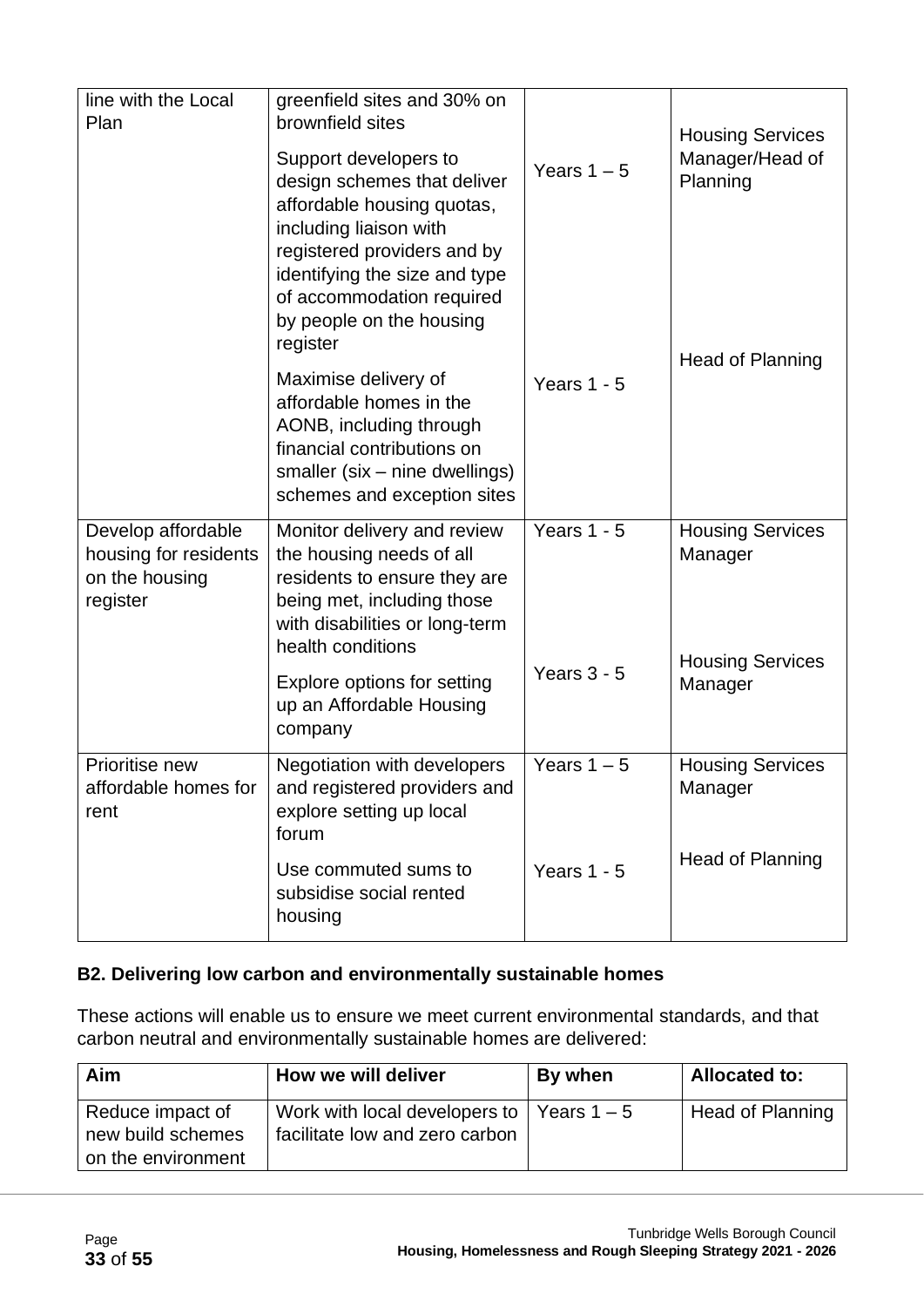| through planning<br>policy and<br>development<br>management                                                      | development and<br>technologies<br>Ensure public transport<br>options are integrated into<br>scheme planning and full<br>provision is made for EV<br>charging points                                                                                                       | Years $1 - 5$ | Head of Planning |
|------------------------------------------------------------------------------------------------------------------|----------------------------------------------------------------------------------------------------------------------------------------------------------------------------------------------------------------------------------------------------------------------------|---------------|------------------|
| Set sustainable<br>design standards<br>and ensure delivery<br>of low carbon<br>measures by private<br>developers | Local Plan policies will seek<br>to deliver measures:<br>that support and<br>enhance biodiversity<br>improve the thermal<br>$\bullet$<br>and acoustic<br>performance<br>support renewable<br>$\bullet$<br>energy generation<br>retrofit existing<br>$\bullet$<br>buildings | Years $1 - 5$ | Head of Planning |

# <span id="page-33-0"></span>**4.3 Improving housing and meeting need**

### **Why is this a priority?**

Good quality housing positively impacts on health, wellbeing, and life expectancy, and poor housing has detrimental effects on education, health and crime. We have a thriving private rented sector and for many, privately renting is an effective solution to housing needs, particularly for younger mobile households who need flexibility or who only intend to rent for short periods of time. It works less well for those wanting longer term tenancies such as families and older residents. The sector has expanded in recent years and rents have risen significantly, which means that private renting is becoming out of reach for many lower income households, so it is important to make best use of our existing homes.

Our Private Sector Housing team ensures that standards are maintained and improved across all tenures in particular the private rented sector and works to remove hazards and licence houses in multiple occupation. Recently there have been some legislative changes which have assisted us to improve standards:

- Rented accommodation (privately or from a housing association) must be fit for human habitation - safe, healthy and free from things that could cause serious harm. Tenants can take their landlords to court if their accommodation does not meet this standard.
- Extension of the mandatory HMO licensing scheme to smaller properties.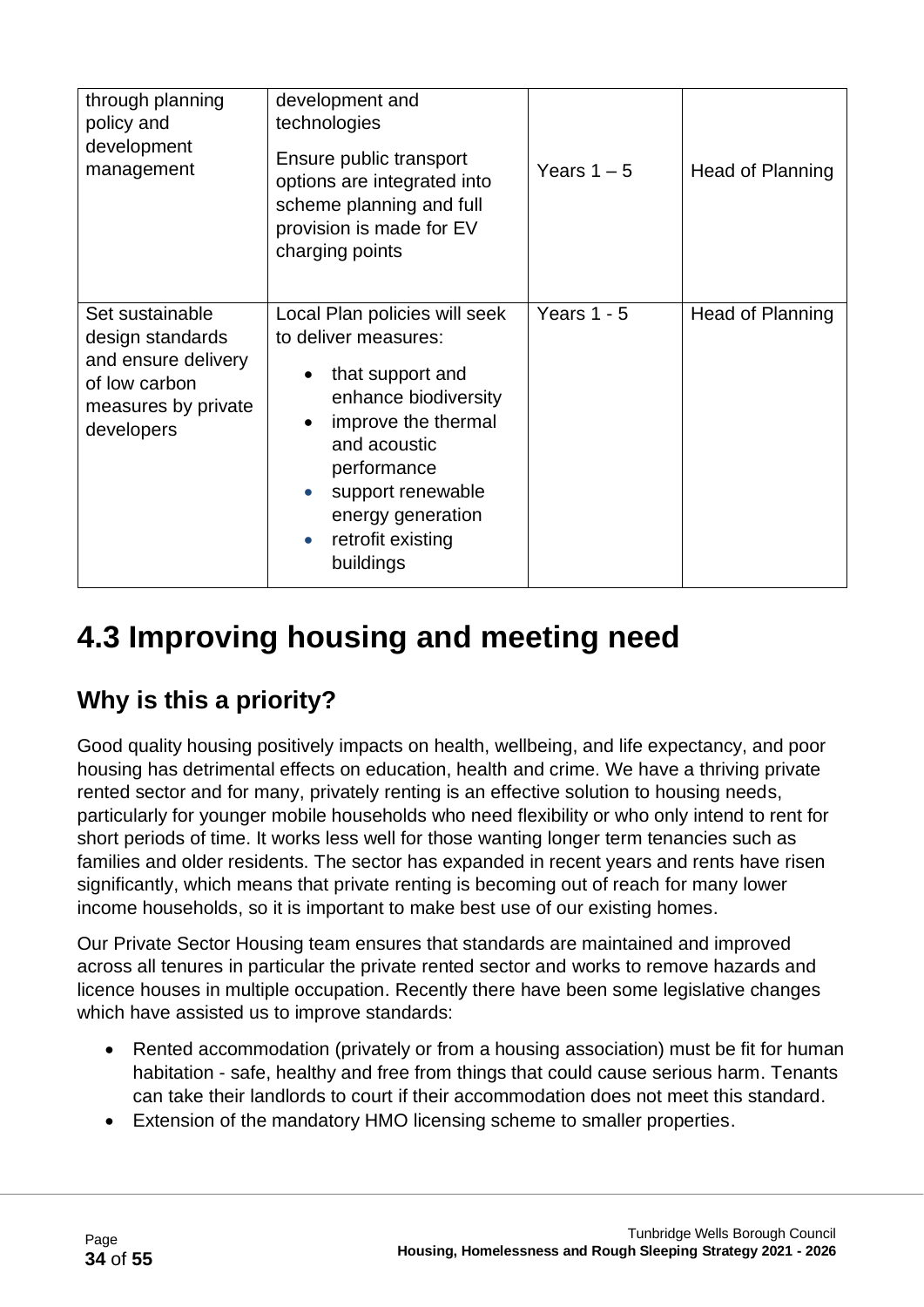- Powers to issue financial penalty notices for certain Housing Act 2004 offences as an alternative to prosecution.
- A database of rogue landlords and property agents.
- Properties in the private rented sector must have an Energy Performance certificate with a rating of at least Band E (and there are proposals to raise this to C).

Our Private Sector Housing Enforcement Policy 2021 – 2026 sets out our approach to improving standards. We actively work with businesses to advise and assist on compliance, but we will take enforcement action if necessary. The policy can be found by following this link Private Sector Housing [Enforcement](https://tunbridgewells.gov.uk/__data/assets/pdf_file/0020/383015/1611750516_PrivateSectorHousingEnforcementPolicy2021-2026.pdf) Policy 2021-2026

### **Our current position**

#### **Private sector stock condition survey**

In 2020, we commissioned the Building Research Establishment (BRE) to carry out a private sector stock condition survey, which was delivered by stock modelling and database information. This has provided a resource to enable us to take a proactive and targeted approach to improving housing in terms of identifying:

- dwellings in the private sector with category 1 Housing Health and Safety Rating System hazards (HHSRS), the most common hazards being excess cold and falls.
- dwellings with an EPC rating of F or G.
- potential HMOs which may require mandatory licensing.

We will use the survey information to identify and investigate poor housing and unsafe living conditions.

#### **Barriers to the private rented sector**

Barriers for people wishing to access the private rented sector include the requirement to meet income thresholds set by letting agents together with upfront costs such as one month's rent in advance, deposits and administration fees. A further barrier is Universal Credit where the housing subsidy is paid directly to residents meaning that some landlords are more reluctant to accept tenants who receive benefits.

Affordability is an issue, impacted by Local Housing Allowance (LHA), which is the rate that determines the maximum amount of housing benefit that is payable in a particular locality for each property size. Most of the Tunbridge Wells borough is in the High Weald LHA area although there are a few parts in the Ashford LHA area. For example, a two bedroom property currently has a LHA cap of £207.12per week in High Weald, and the rent for many two bedroom properties is higher than that, making access to the private rented sector difficult for those reliant on help with their rent.

#### **Access to social housing**

We no longer own any housing stock, and social housing is provided by registered providers formerly known as housing associations. The main provider of social housing is Town and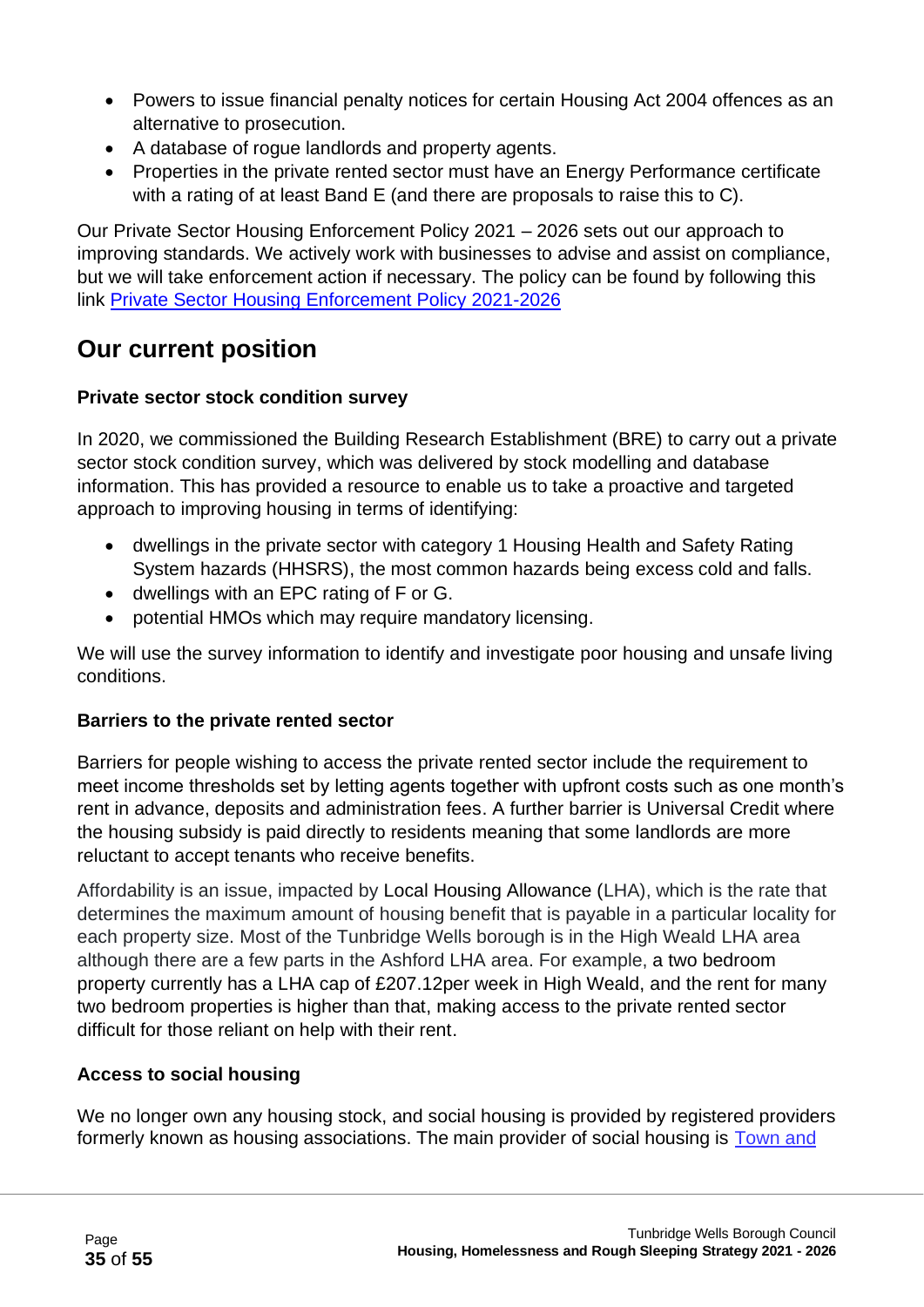[Country Housing,](https://www.tchg.org.uk/) and other registered providers that work in the borough include [Moat,](https://www.moat.co.uk/) [Orbit,](https://www.orbithomes.org.uk/) and [West Kent Housing](https://www.westkent.org/)

To apply for social housing, households and individuals will need to register with us, and to be eligible, they will need to have a housing need and meet the criteria in the [housing register](https://www.tunbridgewells.gov.uk/__data/assets/pdf_file/0005/345380/Housing-Register-Allocations-Policy-accessible-document-2.pdf)  [allocation policy](https://www.tunbridgewells.gov.uk/__data/assets/pdf_file/0005/345380/Housing-Register-Allocations-Policy-accessible-document-2.pdf)

Housing register statistics represent an important source of information with regard to housing need. There can be an imbalance in demand, for example, the greatest demand is for one and two bedroom units and the supply of available housing does not match this.

A snapshot of the housing register position was taken on 31 July 2020 and is shown in Chart 1 below, with the reason for the application by bedroom size.



For one bedroom properties, the principal reasons are a high or a low medical or welfare need, moving on from supported housing or of no fixed abode. For two, three and four bedroom properties, the reasons are overwhelmingly overcrowding.

The ethnic origin of applicant registered for housing on that same date was as follows:

| <b>Ethnic origin</b>          | <b>Number of applicants</b> |
|-------------------------------|-----------------------------|
| Arab                          |                             |
| Asian or Asian British        |                             |
| <b>Black or Black British</b> |                             |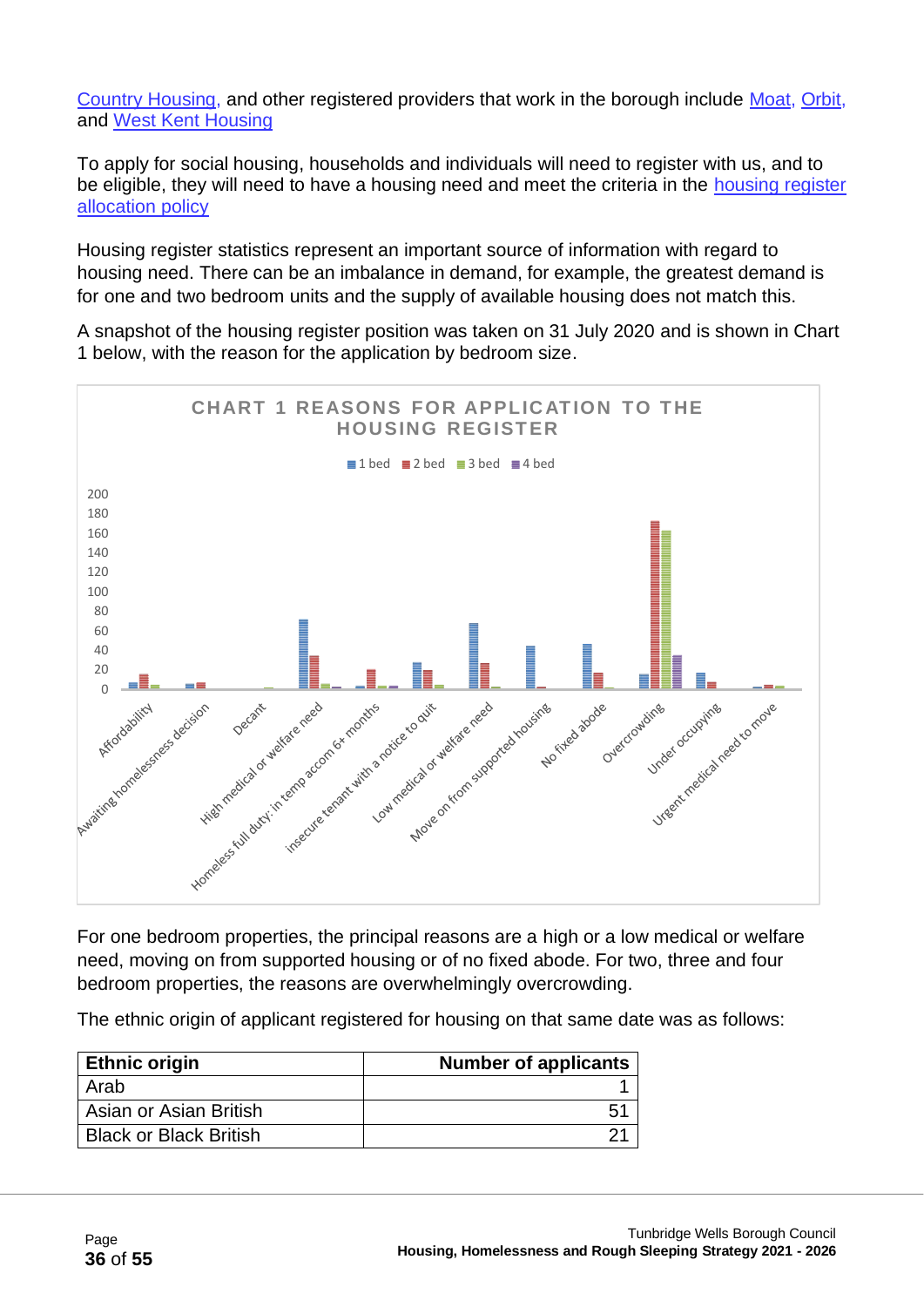| Gypsy or traveller    | 13  |
|-----------------------|-----|
| Mixed other           |     |
| Mixed White and Asian | 3   |
| Mixed White and Black |     |
| <b>Not Stated</b>     | 35  |
| Other                 | 10  |
| Prefer not to say     | 3   |
| <b>White British</b>  | 679 |
| White Irish           | 3   |
| White other           |     |

Most of those on the register (75%) describe themselves as White British, with a further 10% describing themselves as White other, and 5% as Asian or Asian British.

In terms of the total number of households on the housing register, the number has remained fairly constant. However during 2019/20, this figure started to increase as shown in Chart 2, which also shows the numbers of households that we have been able to house over the past three years:



Demand for different property sizes varies, with most demand being for one or two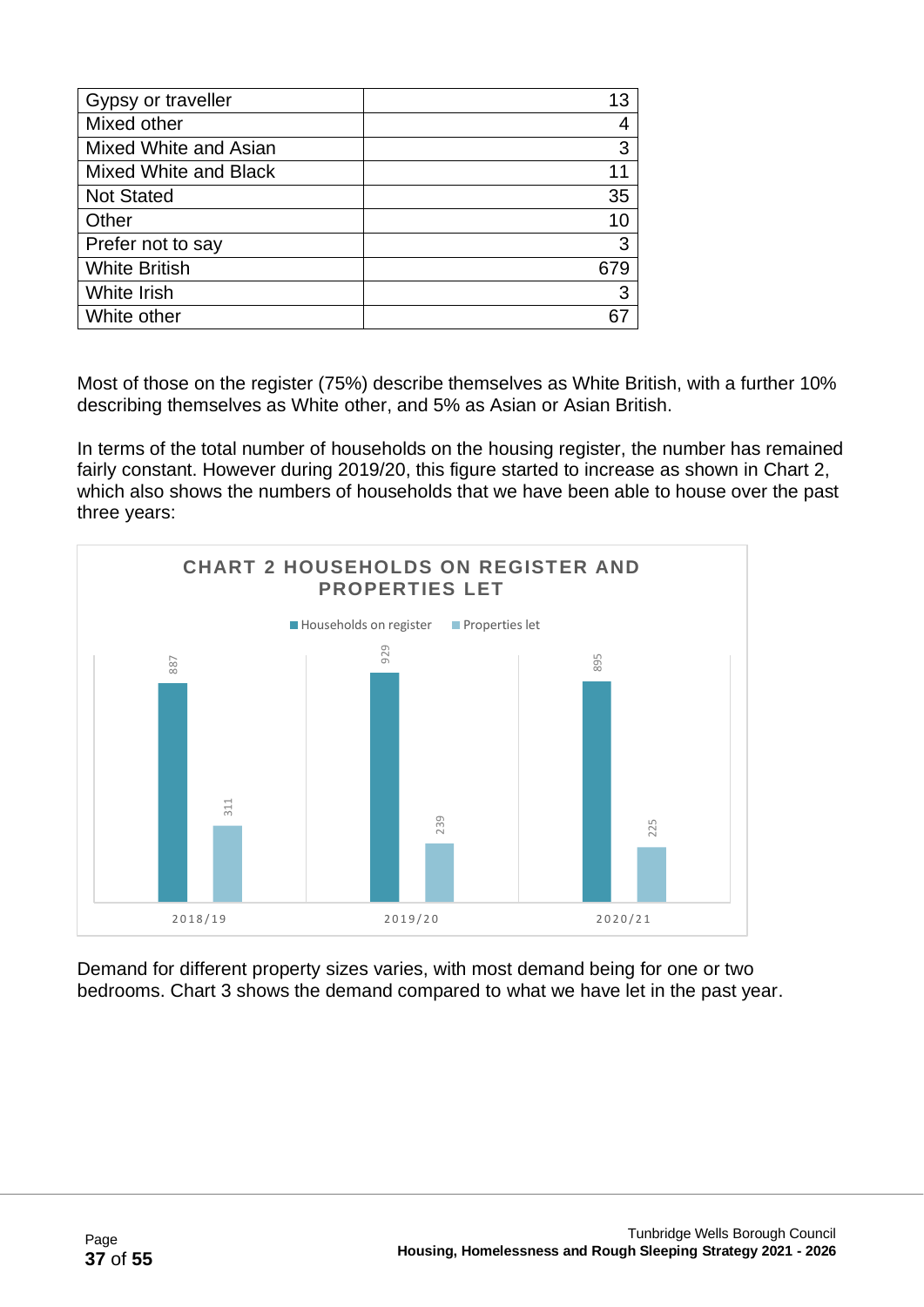

The average time to be rehoused has increased, and in December 2020 it was:

- One bedroom one year to 18 months
- Two bedrooms over two and a half years
- Three bedrooms three years
- Four bedrooms little data due to limited availability but at least four years

Historically demand was greatest for 2 bedroom units, but it has recently increased for 1 bedroom units.

The need for more affordable homes for rent in the borough is evident, and whilst the impact of the right to acquire social housing has not affected stock levels dramatically to date, it may impact availability in the future.

#### **Energy efficiency and fuel poverty**

Energy efficiency and fuel poverty remain key challenges across all tenures, and particularly impact lower income homes. Benefit caps and rising housing costs place additional strain on household budgets, as well as the increases to the cost of fuel, leading to difficulties in paying bills, and so reducing energy costs and enabling warmer homes for low income households becomes a greater priority.

Since April 2020, landlords can no longer let or continue to let properties with an energy performance certificate (EPC) below E unless they have a valid exemption. It is the landlord's responsibility to fund energy efficiency improvements of up to £3,500 and the EPC will include a list of recommendations for example insulation and draft-proofing, which will have a beneficial impact in terms of making the home warmer and reducing fuel bills. The Government has consulted on a proposal to raise the minimum EPC level to C, as well as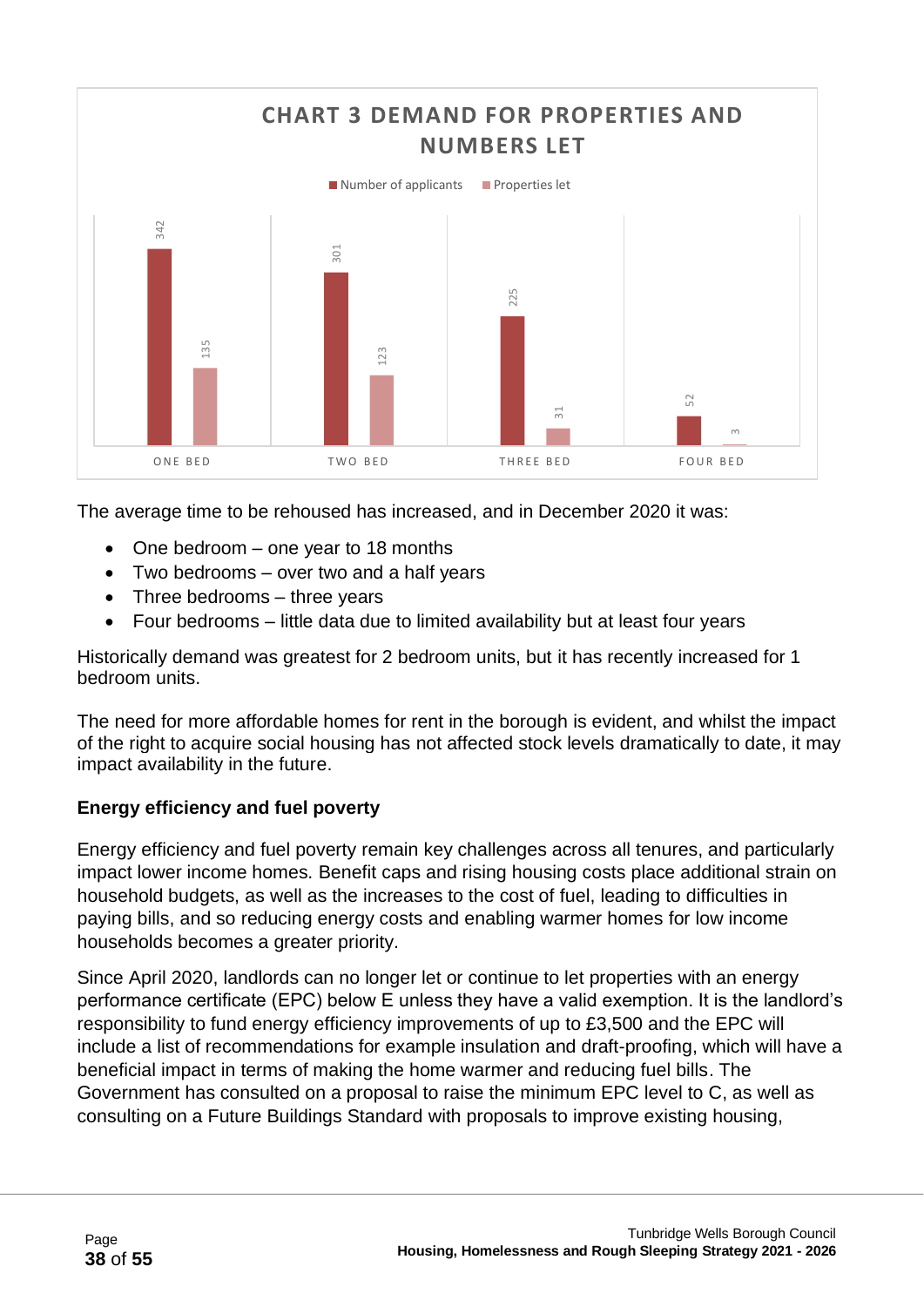including building work meeting new standards and measures to tackle over-heating and drive down costly bills for families.

The independent Climate Change Committee which advises the UK, reported in October 2021 that housing accounts for about 14% of the UK's greenhouse-gas emissions, mostly because of gas-boiler heating systems and poor insulation. Retro-fitting of insulation and the provision of low carbon heating measures are essential if the UK is to significantly cut carbon emissions to meet the net zero target for greenhouse gas emissions by 2050.

New technologies have been developed and currently these are heat pumps, and the future use of hydrogen although this is of course dependent on supply to homes. Heat pumps transfer heat from the ground, air or water around a property into its heating system, powered by electricity, so provide greener heating. The current costs of a heat pump are between £6,000 - £18,000 depending on the size of the property, significantly more than a replacement gas boiler which starts at £2,500. These new technologies are out of the price range for many, however, it is anticipated that prices will decrease over the years to become more affordable. The Government has committed to installing 600,000 heat pumps a year by 2028 and announced in October 2021 that no gas boilers will be sold after 2035. From April 2022, grants of £5,000 will be available for homeowners to install a heat pump and £450m has been allocated by the Government for this programme over the next three years.

We will continue to ensure that we maintain our awareness of government funding initiatives, and submit bids for funding, so that residents can access retro-fitting for insulation and low carbon heating measures where the relevant criteria are met.

### **Our plans**

#### **C1. Shaping a thriving, high standard private rented sector**

Our actions will maintain and improve standards for tenants and work with landlords to deliver a thriving private rented sector, by:

| Aim                                                | How we will deliver                                                                                                                                       | By when       | <b>Allocated to:</b>                            |
|----------------------------------------------------|-----------------------------------------------------------------------------------------------------------------------------------------------------------|---------------|-------------------------------------------------|
| Raise standards in<br>the private rented<br>sector | Reduce Category 1 hazards<br>by carrying out Housing<br><b>Health and Safety Rating</b><br>system (HHSRS)<br>assessments and taking<br>enforcement action | Years $1 - 5$ | <b>Private Sector</b><br><b>Housing Manager</b> |
|                                                    | Participate in review of<br><b>HHSRS</b> and update relevant<br>policies and documentation<br>to reflect changes                                          | Years $1 - 5$ | <b>Private Sector</b><br><b>Housing Manager</b> |
|                                                    | Use the BRE report and<br>other data sources to carry                                                                                                     | Years $1 - 5$ | <b>Private Sector</b><br><b>Housing Manager</b> |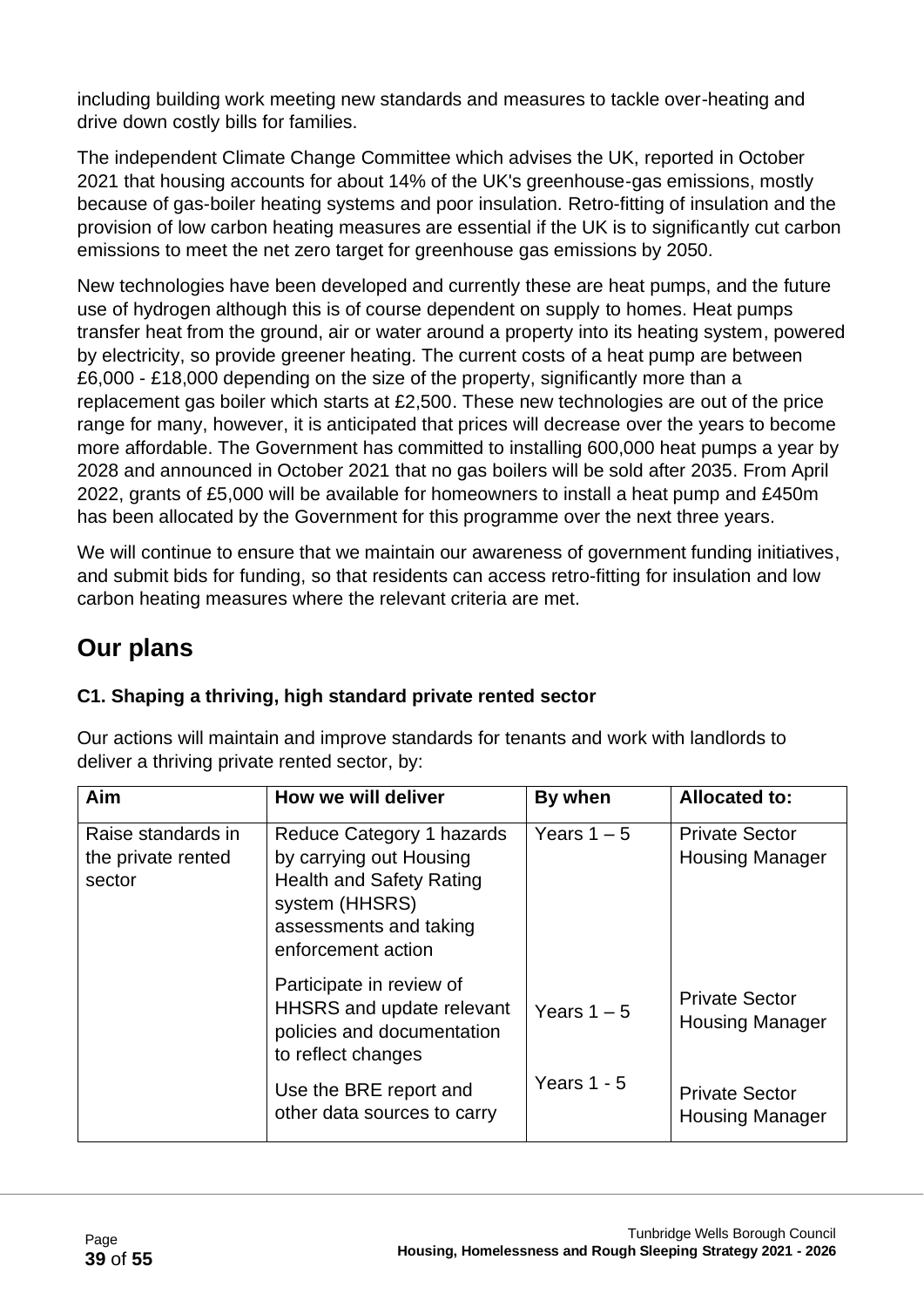|                                                                         | out proactive work to<br>improve standards                                                                                                                                                                 |               |                                                 |
|-------------------------------------------------------------------------|------------------------------------------------------------------------------------------------------------------------------------------------------------------------------------------------------------|---------------|-------------------------------------------------|
| Ensure all HMOs<br>that require licensing<br>meet relevant<br>standards | Undertake licensing of HMOs<br>& carry out inspections to<br>ensure compliance with<br>standards and proactive<br>work to identify HMOs that<br>require licensing                                          | Years $1 - 5$ | <b>Private Sector</b><br><b>Housing Manager</b> |
| Work with<br>businesses to<br>improve the private<br>rented sector      | Attend and participate in the<br><b>West Kent</b><br>Landlords'/National<br><b>Residential Landlords'</b><br>Association Forum to advise<br>and inform about new and<br>emerging legislation and<br>policy | Years $1 - 5$ | <b>Private Sector</b><br><b>Housing Manager</b> |
|                                                                         | Keep businesses fully<br>informed about changes to<br>legislation and policy,<br>including updates to the web<br>site                                                                                      | Years $1 - 5$ | <b>Private Sector</b><br><b>Housing Manager</b> |

#### **C2. Bringing long term empty homes back into use**

We will work with the owners of long term empty homes to encourage them to bring them back into use, by:

| Aim                                                          | How we will deliver                                                                       | By when       | <b>Allocated to:</b>                            |
|--------------------------------------------------------------|-------------------------------------------------------------------------------------------|---------------|-------------------------------------------------|
| Work with owners of<br>empty homes to<br>make them available | Implement our Empty Homes<br>Policy $2018 - 2023$ to<br>include:                          | Years $1 - 5$ | <b>Private Sector</b><br><b>Housing Manager</b> |
| and assist with<br>housing supply                            | Information, support, and<br>advice for owners and<br>enforcement action when<br>required | Years $1 - 5$ | <b>Private Sector</b><br><b>Housing Manager</b> |
|                                                              | Financial assistance and<br>loans, including Kent No Use<br><b>Empty loans</b>            | Years $1 - 5$ | <b>Private Sector</b><br><b>Housing Manager</b> |
|                                                              | Review Policy and adopt<br>new Policy 2023 - 2028                                         | Year $2 - 3$  | <b>Private Sector</b><br><b>Housing Manager</b> |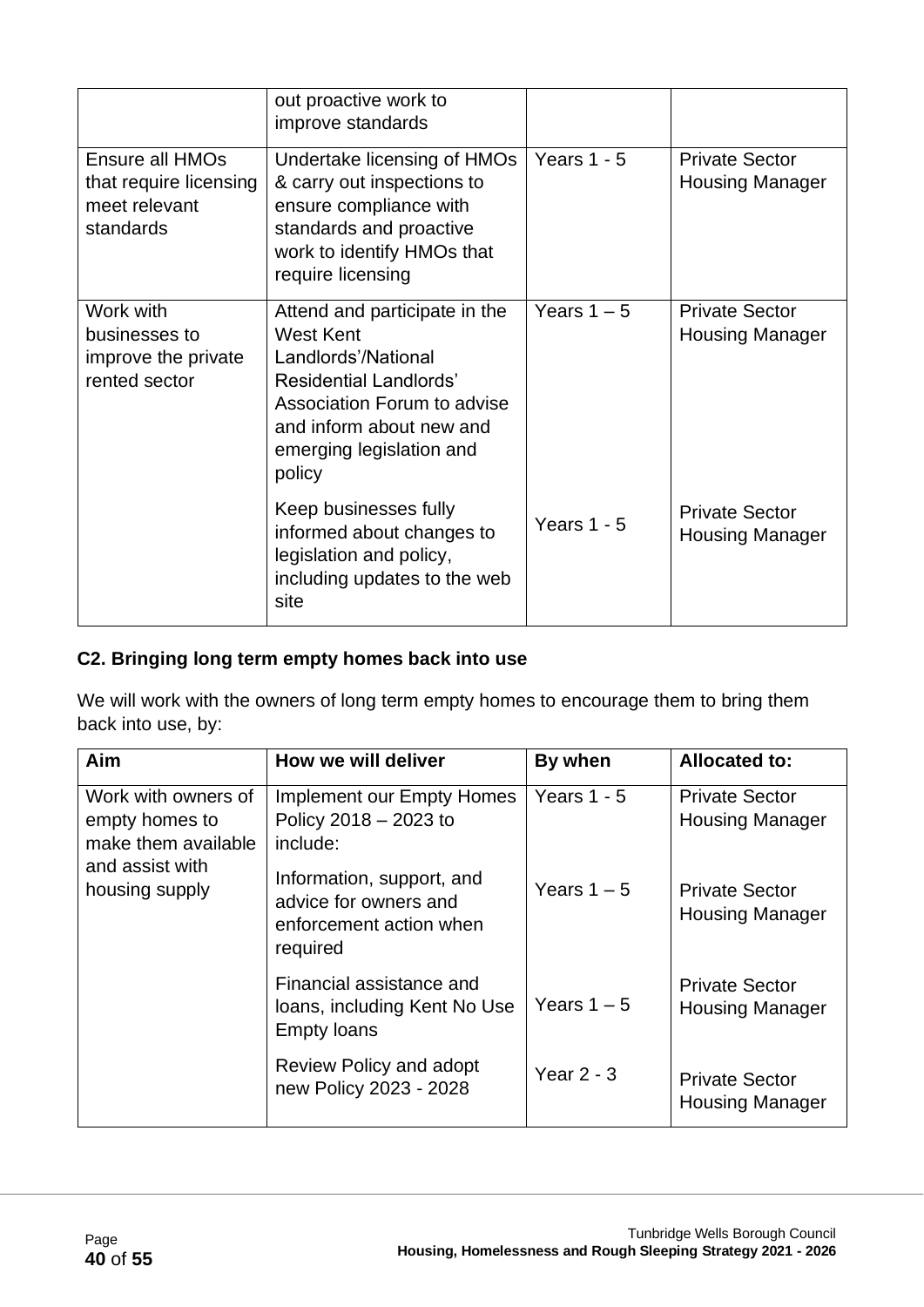#### **C3. Making best use of social rented housing**

We plan to ensure that social rented homes are available to households in the most housing need, and we will do this by:

| Aim                                                                                                                 | How we will deliver                                                                                                                        | By when       | <b>Allocated to:</b>               |
|---------------------------------------------------------------------------------------------------------------------|--------------------------------------------------------------------------------------------------------------------------------------------|---------------|------------------------------------|
| Monitor housing<br>register applications<br>and allocations to<br>assess number of<br>vacancies and<br>housing need | Review banding system to<br>address needs of<br>households living with<br>complex disabilities and<br>other long term health<br>conditions | Years $1 - 2$ | <b>Housing Services</b><br>Manager |
| Review the Housing<br>register allocations<br>policy and adopt<br>new policy                                        | Ensure alignment with<br><b>Homelessness Reduction</b><br>Act<br>Work with registered<br>providers to align allocation<br>policies         | Years $2 - 3$ | <b>Housing Services</b><br>Manager |

#### **C4. Reducing the environmental impact of homes**

We will ensure we provide advice and information on our website to assist owners and landlords to access information on new technologies, and current national and local schemes, by:

| Aim                                                                                                 | How we will deliver                                                                                                                                                                                                                                            | By when       | <b>Allocated to:</b>                            |
|-----------------------------------------------------------------------------------------------------|----------------------------------------------------------------------------------------------------------------------------------------------------------------------------------------------------------------------------------------------------------------|---------------|-------------------------------------------------|
| Promote and<br>encourage the<br>adoption of low<br>carbon measures to<br>reduce carbon<br>emissions | Promote access to national<br>and regional funding<br>opportunities, working with<br>partners and registered<br>industry providers to procure<br>discounted purchasing for<br>PV panels and other<br>low/zero carbon technology<br>and water saving technology | Years $1 - 5$ | <b>Private Sector</b><br><b>Housing Manager</b> |
|                                                                                                     | Ensure web content is<br>updated with links to Simple<br><b>Energy Advice (Government</b><br>agency) and other agencies<br>to keep residents informed of<br>new initiatives                                                                                    | Years 1-5     | <b>Private Sector</b><br><b>Housing Manager</b> |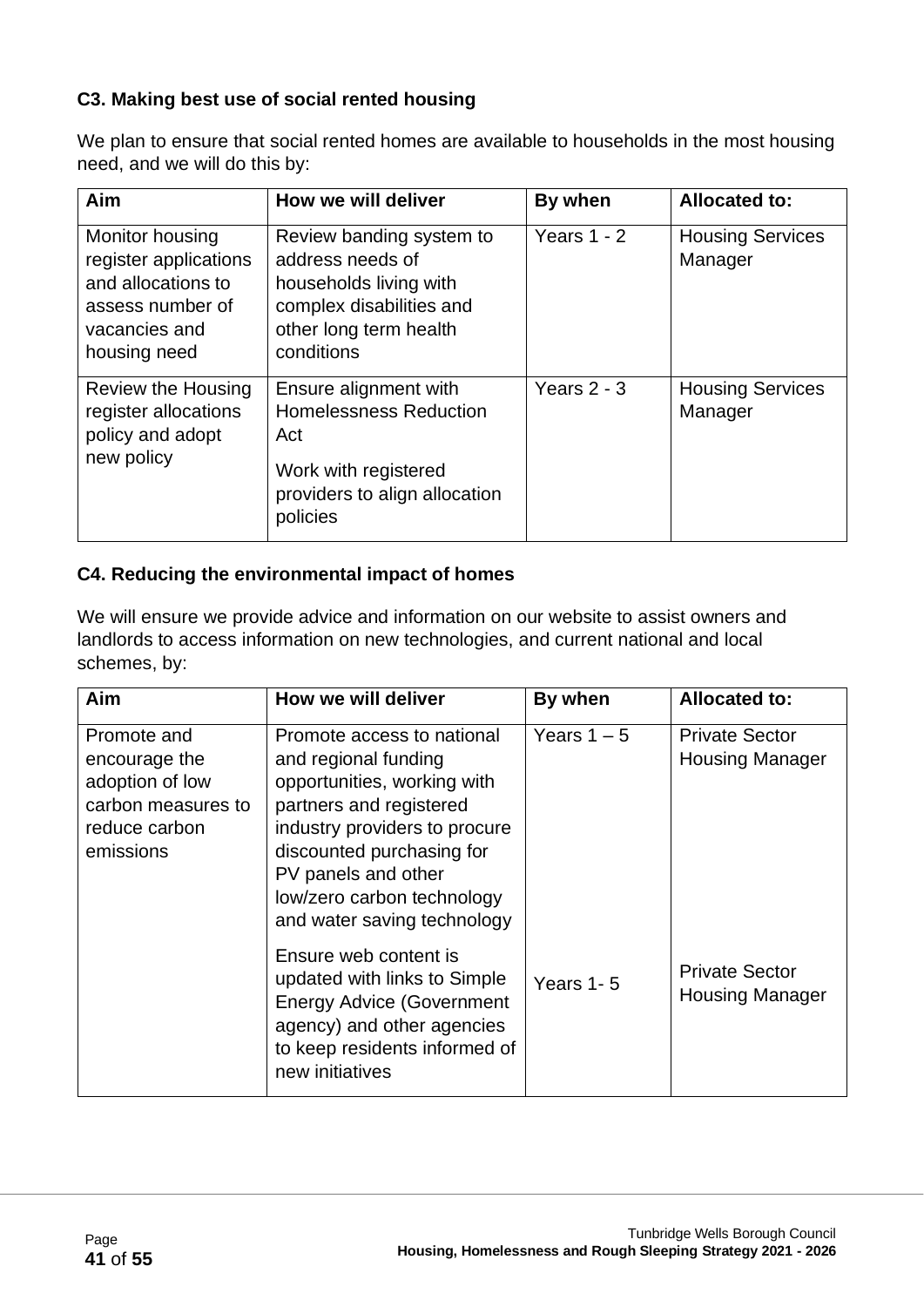| Improve the energy<br>efficiency of private<br>rented housing                                                         | Take action to raise Energy<br><b>Performance Assessments</b><br>(EPCs) of properties to E<br>Monitor status of BEIS<br>consultation and take action<br>to raise Energy Performance<br>Assessments for:<br>new tenancies to C<br>existing tenancies to<br>( ) | Years $1 - 3$<br>Year 4 (2025)<br>2028 | <b>Private Sector</b><br><b>Housing Manager</b> |
|-----------------------------------------------------------------------------------------------------------------------|---------------------------------------------------------------------------------------------------------------------------------------------------------------------------------------------------------------------------------------------------------------|----------------------------------------|-------------------------------------------------|
| Promote collective<br>switching                                                                                       | Enable residents to<br>participate in the Energy<br>Deal Scheme (suppliers bid<br>with 100% renewable energy<br>three times a year)                                                                                                                           | Years $1 - 5$                          | Sustainability<br>Manager                       |
| Enable households<br>to access energy<br>efficient and<br>economic forms of<br>power and retro-<br>fitting programmes | Review new national and<br>local initiatives and promote<br>to residents                                                                                                                                                                                      | Years $1 - 5$                          | <b>Private Sector</b><br><b>Housing Manager</b> |

# <span id="page-41-0"></span>**4.4 Promoting homes that sustain health and wellbeing**

### **Why is this a priority?**

Since the Marmot Review report on Health Equity in England in 2010 and the Ten Years On review in 2020, research on the relationship between poor housing conditions and health has expanded. Poor quality housing harms health, and evidence shows that exposure to poor housing conditions (including damp, mould, cold and noise) is strongly associated with both poor physical and mental health. The longer the exposure to poor conditions, the greater the impact on physical and mental health. Specific physical effects are respiratory conditions, cardiovascular disease, communicable diseases, and mortality.

In terms of mental health impacts, living in non-decent, cold or overcrowded housing and unaffordable housing has been associated with increased stress, a reduction in control over one's life, depression and anxiety. Children living in overcrowded homes are more likely to be stressed, anxious, depressed, have poorer physical health, attain less well at school, with a greater likelihood of behavioural problems.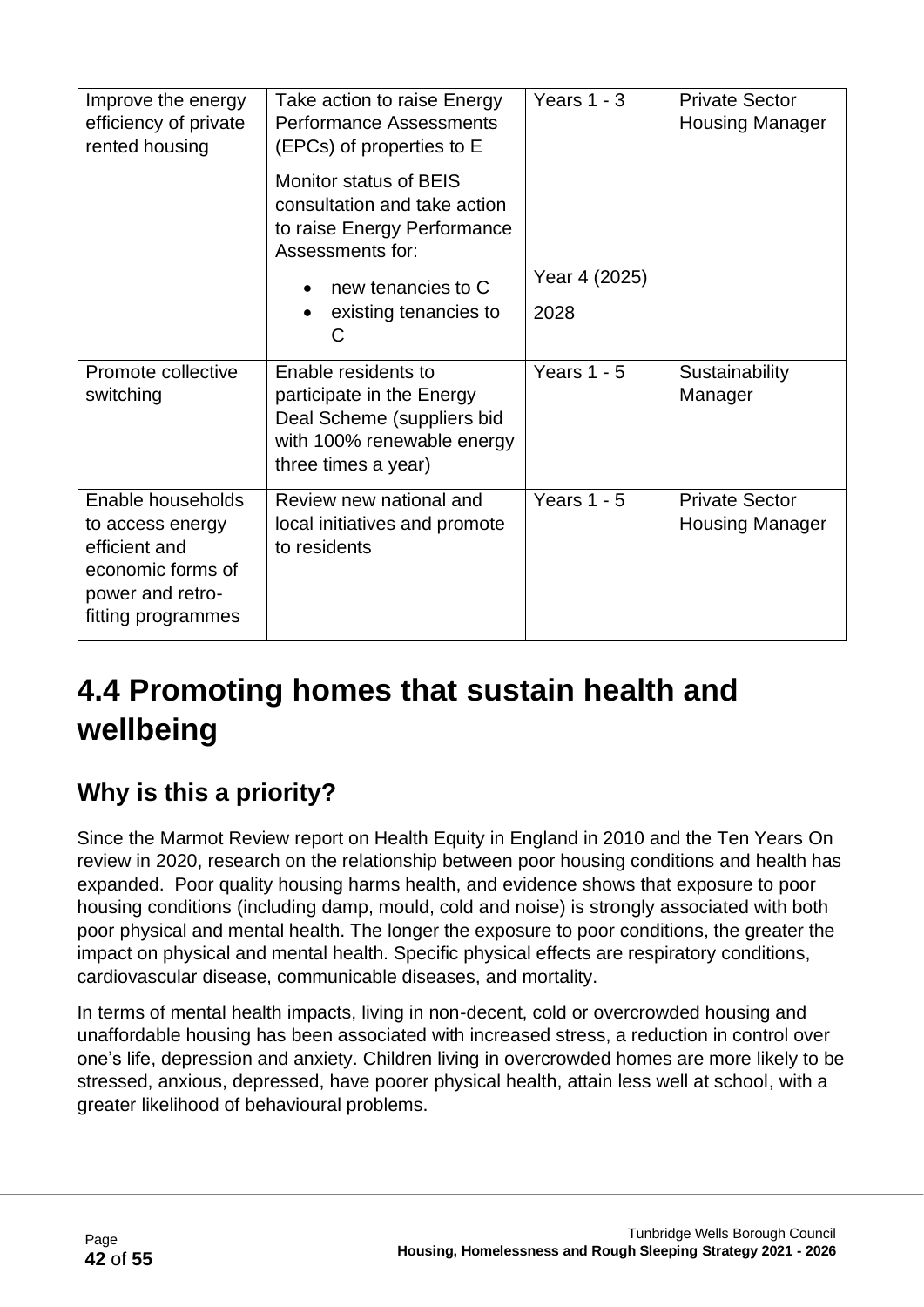In their study on the impact of housing problems on mental health in 2017, Shelter reported that 21 per cent of adults in England said that a housing issue had negatively affected their mental health, and housing affordability was most frequently stated as the reason. Falling into arrears with housing payments and not being able to afford decent housing increases stress, blood pressure and hypertension, depression, and anxiety. Housing costs including privately renting have significantly increased since 2010 and impacts are clearly greater for lower income households, pushing families into poverty or deeper into poverty. Universal credit is slow to respond to changing circumstances and when people lose work, rent arrears can build up. Rising levels of poverty amongst working and non-working households have led to increased use of food banks and raised levels of evictions.

A healthy home is one that is affordable and secure and provides for all household needs. Occupants need to feel comfortable and safe and there needs to be strong connections to the local community, services, work, and education.

Poor housing conditions present a greater risk to the health of older and disabled people, and people with long term health conditions. An ageing population leads to a greater need to integrate and align housing, health, and care services with the aim of keeping residents in their homes. The Government's "Improving health and care through the home: memorandum of understanding" published in 2018 brought together over 25 stakeholders to give a renewed commitment to joint action across the health, social care and housing sectors.

Safe accessible housing can maintain or improve health and wellbeing and greatly improve quality of life, especially as people grow older. As the number of people over 50 increases, so does the proportion of the population with disability, accessibility, and mobility requirements. Kent Public Health Observatory produces health and social care maps at ward level, and with regards to Tunbridge Wells Borough Council, key issues are:

- in 2017 of those aged 65+, 44% have two or more long term conditions.
- in 2018/19, there were 602 admissions to hospital for falls.

Minor repairs, as well as minor and major home adaptations, are effective interventions for preventing falls and injuries, and improving the performance of everyday activities and mental health. Future proofing housing stock to meet the needs of an ageing population means people will be able to remain independent, safe, and well in their homes for longer. Housing, health and social care needs to be connected in ways that improve older people's quality of life in terms of delivering a diverse range of housing options and providing services to help to maintain both health and independence. We participate in the regular Kent and Medway Clinical Commissioning Group Multi-disciplinary team meetings which identifies adults who require support from a range of health and social care professionals, providing an integrated, holistic and patient centred approach to their needs.

### **Our current position**

Partnership working to share best practice, identify areas for joint working and agree positive objectives for housing is well established in Kent. We are a member of the Kent Housing Group, a forum for housing organisations, with representatives from all Kent local authorities, housing associations, Homes England, National Residential Landlords' Association, Kent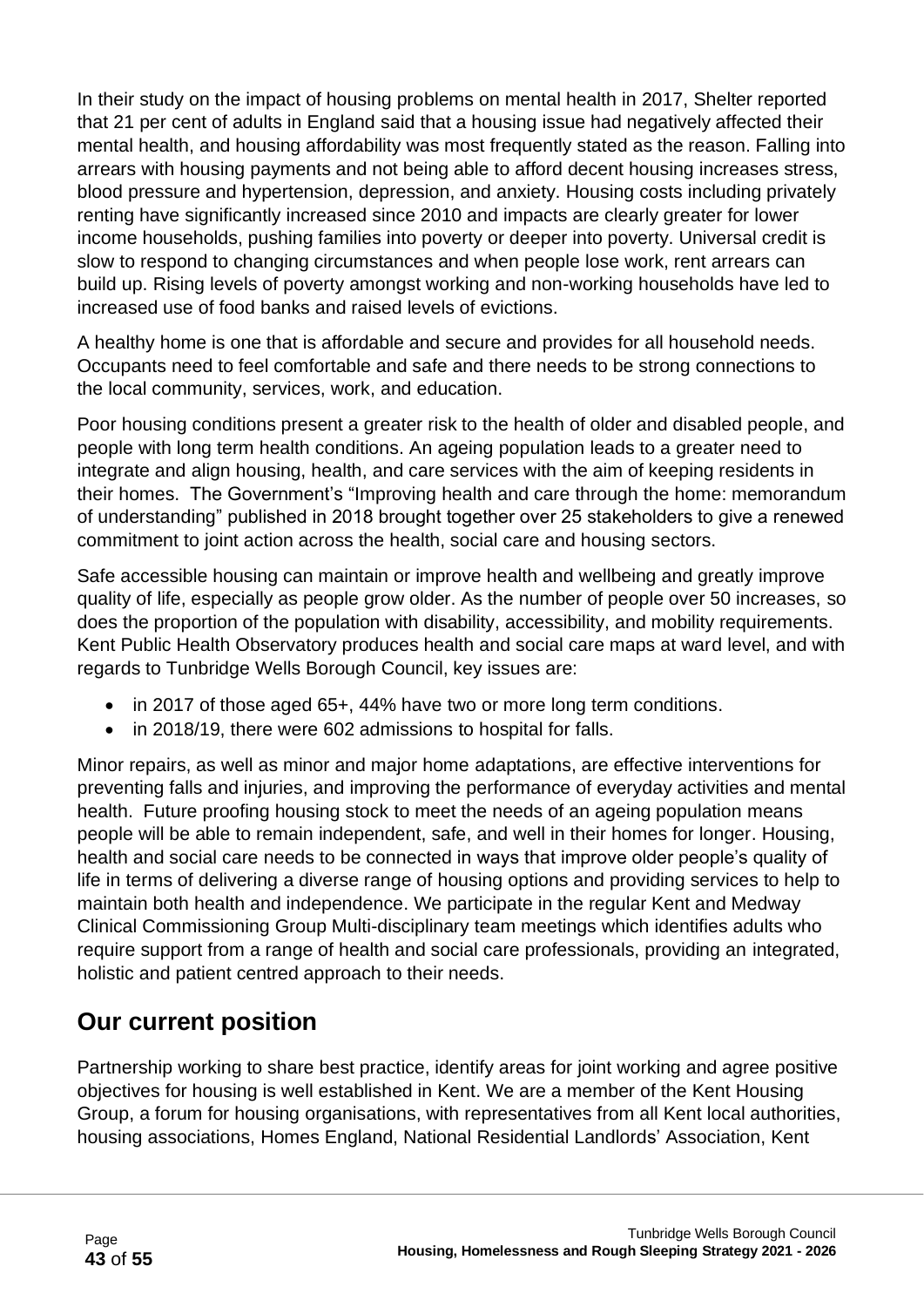Developers' Group, Kent Planning Officers' Group, Kent Public Health and the South East Local Enterprise Partnership. Key aims are to:

- strategically shape and set the housing agenda.
- work together to improve the supply and quality of affordable homes.
- create sustainable communities for Kent.

The over-arching Kent Housing Group has sub-groups, including the Housing, Health and Social Care Sub-Group, which is a forum for housing organisations, NHS, public health, and social care to take an overview of how we can work together to promote healthy places, communities, and the health and wellbeing of individuals. The key objectives are to promote good health and prevent ill-health, and to encourage organisations to work together to create healthier communities.

The Better Care Fund provides financial support for councils and NHS organisations to jointly plan and deliver integrated services to cover health, social care, and housing, to prevent illhealth and avoid unnecessary hospital admissions. We use this funding to provide disabled facilities grants to enable disabled people to live independently in their own homes, and to provide a package of grants and financial assistance to repair, improve or provide energy efficient measures to private sector housing, meeting local need and addressing emerging need. The grants and assistance are set out in our Housing [Assistance](https://tunbridgewells.gov.uk/__data/assets/pdf_file/0011/345638/Housing-Assistance-Policy-2021-2026-update-accessible-version.pdf) Policy 2021-2026

### **Government's Charter for social housing residents**

We are mindful of the Government's Charter for social housing residents, and that every social housing resident should be able to expect:

- 1. To be safe in their home the Government will work with industry and landlords to ensure every home is safe and secure.
- 2. To know how their landlord is performing, including on repairs, complaints and safety, and how it spends its money, so it can be held to account.
- 3. To have complaints dealt with promptly and fairly, with access to a strong ombudsman who will provide swift and fair redress when needed.
- 4. To be treated with respect, backed by a strong consumer regulator and improved consumer standards for tenants.
- 5. To have their voice heard by their landlord, for example through regular meetings, scrutiny panels or being on its Board.
- 6. To have a good quality home and neighbourhood to live in, with landlords keeping homes in good repair.
- 7. To be supported to take first steps to ownership, so it is a ladder to other opportunities.

The role of the Regulator for Social Housing is to create a strong, proactive consumer regulatory regime, strengthening the formal standards against which social landlords are regulated, and requiring them to be transparent about their performance and decisionmaking, put things right when they go wrong and listen to tenants through effective engagement.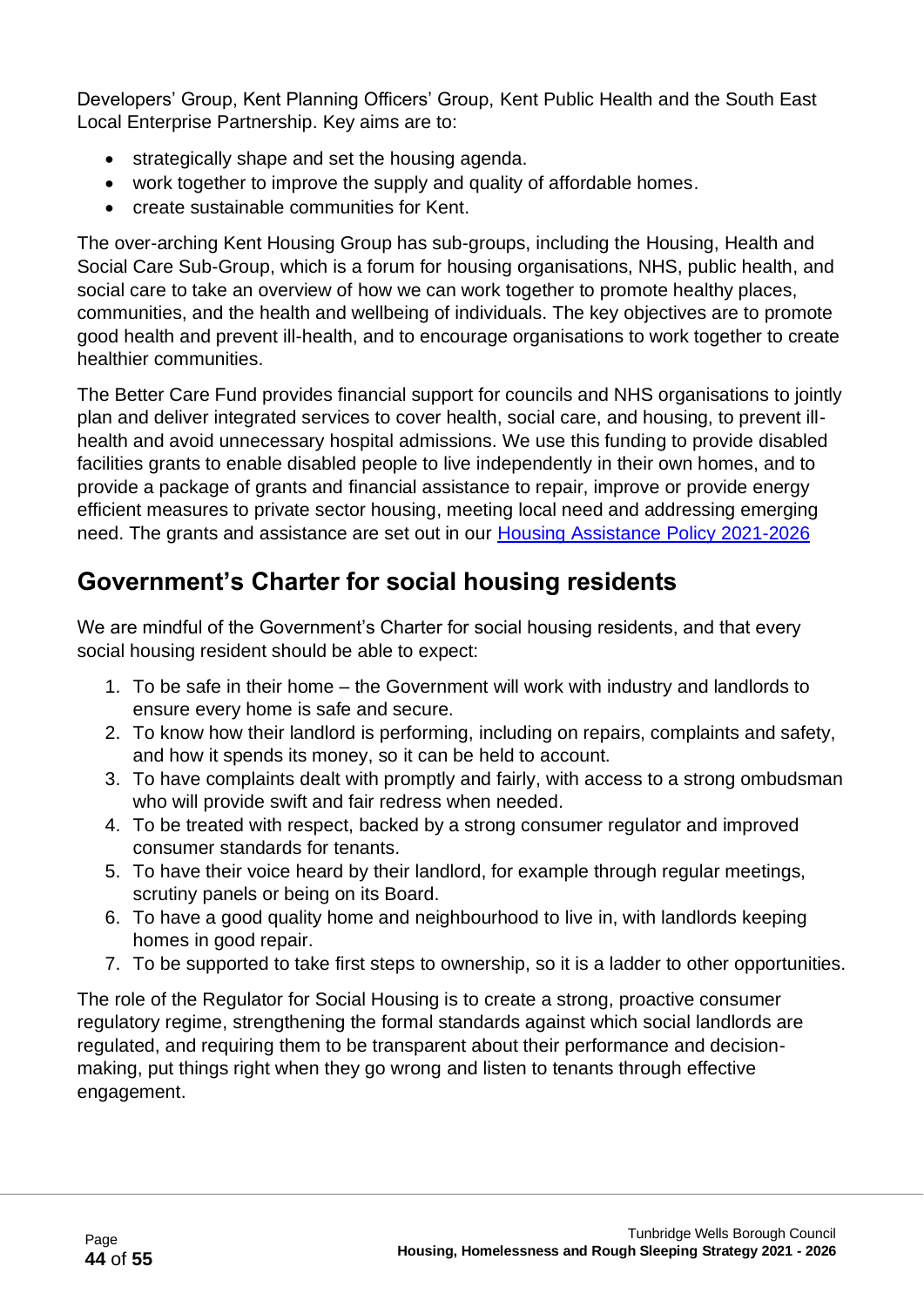### **Our plans**

#### **D1. Shaping the housing stock**

We will take steps to ensure that homes meet the needs of residents, and we will:

| Aim                                                                                                                   | How we will deliver                                                                                                        | By when       | <b>Allocated to:</b>               |
|-----------------------------------------------------------------------------------------------------------------------|----------------------------------------------------------------------------------------------------------------------------|---------------|------------------------------------|
| Ensure housing<br>provision aligns with<br>forecast change in<br>needs of residents                                   | Monitor changing needs                                                                                                     | Years $1 - 5$ | <b>Housing Services</b><br>Manager |
|                                                                                                                       | Explore solutions for high<br>needs households, including<br>those with children with<br>complex needs and<br>disabilities | Years $1 - 5$ | <b>Housing Services</b><br>Manager |
| Promote design<br>standards for new<br>homes that support<br>independent living                                       | New homes to meet<br>Accessible Homes Standard                                                                             | Years $1 - 5$ | Head of Planning                   |
| Work with registered<br>providers on their<br>obligations under the<br><b>Charter for social</b><br>housing residents | Meet with registered<br>providers to review repairing<br>obligations                                                       | Years $1 - 5$ | <b>Housing Services</b><br>Manager |

#### **D2. Supporting and maintaining the independence of residents**

We will take steps to support independent living, working with partners, by:

| Aim                                                                                                                          | How we will deliver                                                                                                                                             | By when           | <b>Allocated to:</b>                            |
|------------------------------------------------------------------------------------------------------------------------------|-----------------------------------------------------------------------------------------------------------------------------------------------------------------|-------------------|-------------------------------------------------|
| Maximise use of<br><b>Better Care Fund to</b><br>deliver disabled<br>facilities grants and<br>other grants and<br>assistance | <b>Prioritise Better Care funding</b><br>and specifically disabled<br>facilities grants to support<br>independent living for elderly<br>and disabled households | Years $1 - 5$     | <b>Private Sector</b><br><b>Housing Manager</b> |
| Explore using the<br><b>Better Care Fund to</b><br>support people with<br>dementia                                           | Work with partners to deliver<br>dementia friendly equipment                                                                                                    | Year <sub>2</sub> | <b>Private Sector</b><br><b>Housing Manager</b> |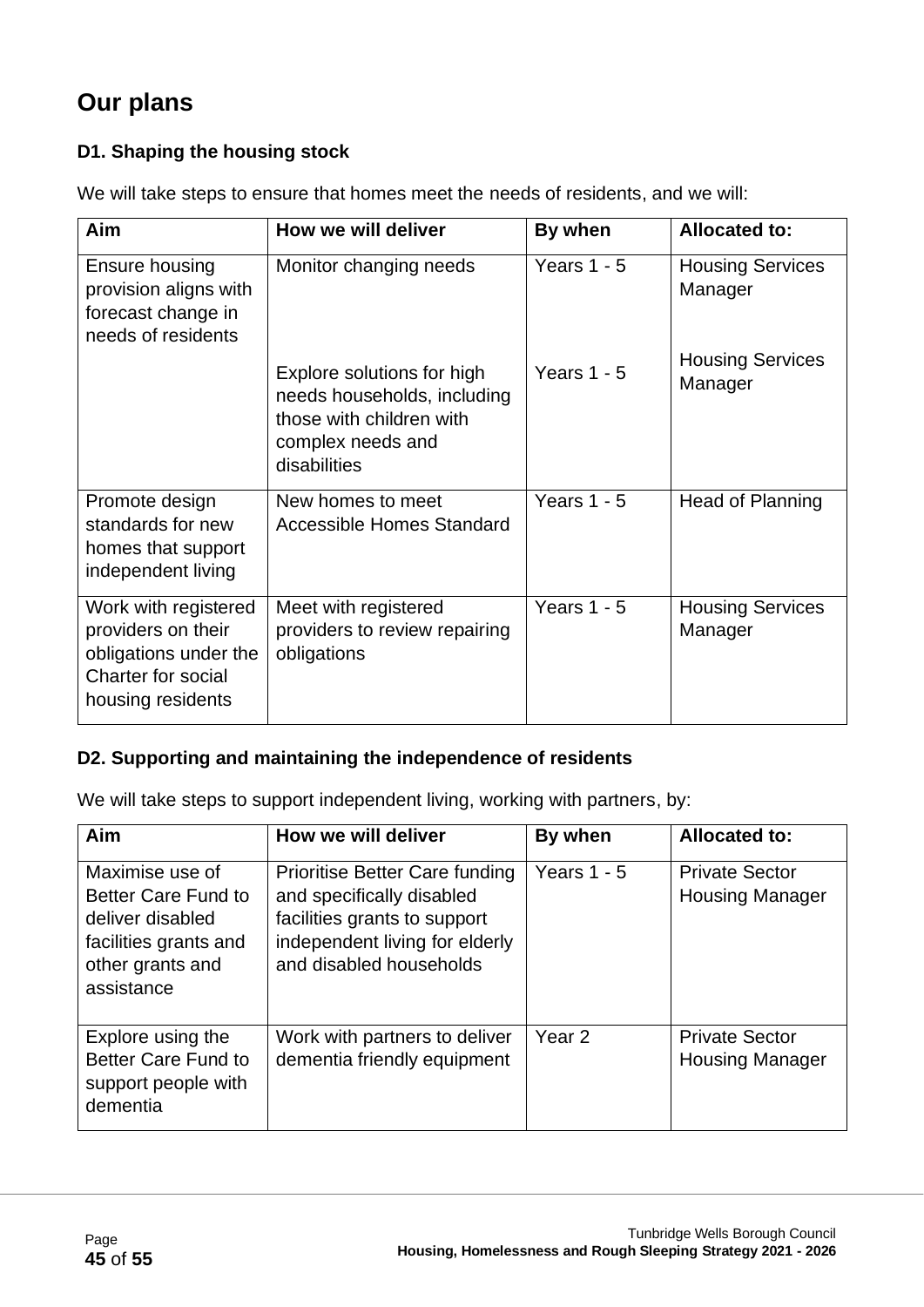| Promote schemes     | Make referrals to Kent Fire &                                                          | Years $1 - 5$ | <b>Private Sector</b>                           |
|---------------------|----------------------------------------------------------------------------------------|---------------|-------------------------------------------------|
| for resident safety | <b>Rescue Service Safe and</b>                                                         |               | <b>Housing Manager</b>                          |
|                     | Well Scheme to promote fire                                                            |               |                                                 |
|                     | safety                                                                                 |               |                                                 |
|                     | Install automatic door<br>openers to all flats at Bowles<br>Lodge extra care facility. | Year $1 - 2$  | <b>Private Sector</b><br><b>Housing Manager</b> |

#### **D3. Developing integrated housing, health, and care strategies**

We will work with partners across Kent to tackle health inequalities and the demand on health and care services by improving access to high quality housing:

| Aim                                                                                                                                     | How we will deliver                                                                                                                                                                           | By when       | <b>Allocated to:</b>                                                           |
|-----------------------------------------------------------------------------------------------------------------------------------------|-----------------------------------------------------------------------------------------------------------------------------------------------------------------------------------------------|---------------|--------------------------------------------------------------------------------|
| Develop joint<br>strategies that align<br>approaches to<br>housing and health,<br>promoting good<br>health and<br>preventing ill-health | Work with Housing, Health<br>and Social Care sub-group<br>to research local and<br>national models, share good<br>practice and develop<br>guidance and advice to<br>include:                  | Years 1-5     | <b>Housing Services</b><br>Manager/Private<br><b>Sector Housing</b><br>Manager |
|                                                                                                                                         | hospital discharge<br>$\bullet$<br>preventing delayed<br>transfers of care<br>use of DFGs<br>extra care<br>assistive moving on<br>$\bullet$<br>schemes, downsizing<br>and mutual<br>exchanges |               |                                                                                |
| Further develop<br>partnerships to<br>support people with<br>housing and health<br>needs                                                | Make referrals to Live Well<br>Kent (delivered by Porchlight<br>& Shaw Trust on behalf of<br>Kent County Council and the<br>NHS) who provide mental<br>health housing related<br>support      | Year 1        | <b>Housing Services</b><br>Manager                                             |
|                                                                                                                                         | Enable supported housing<br>providers to deliver<br>appropriate accommodation                                                                                                                 | Year $1 - 5$  | <b>Housing Services</b><br>Manager                                             |
|                                                                                                                                         | Participate in multi-<br>disciplinary team meetings,                                                                                                                                          | Years $1 - 5$ | <b>Private Sector</b><br><b>Housing Manager</b>                                |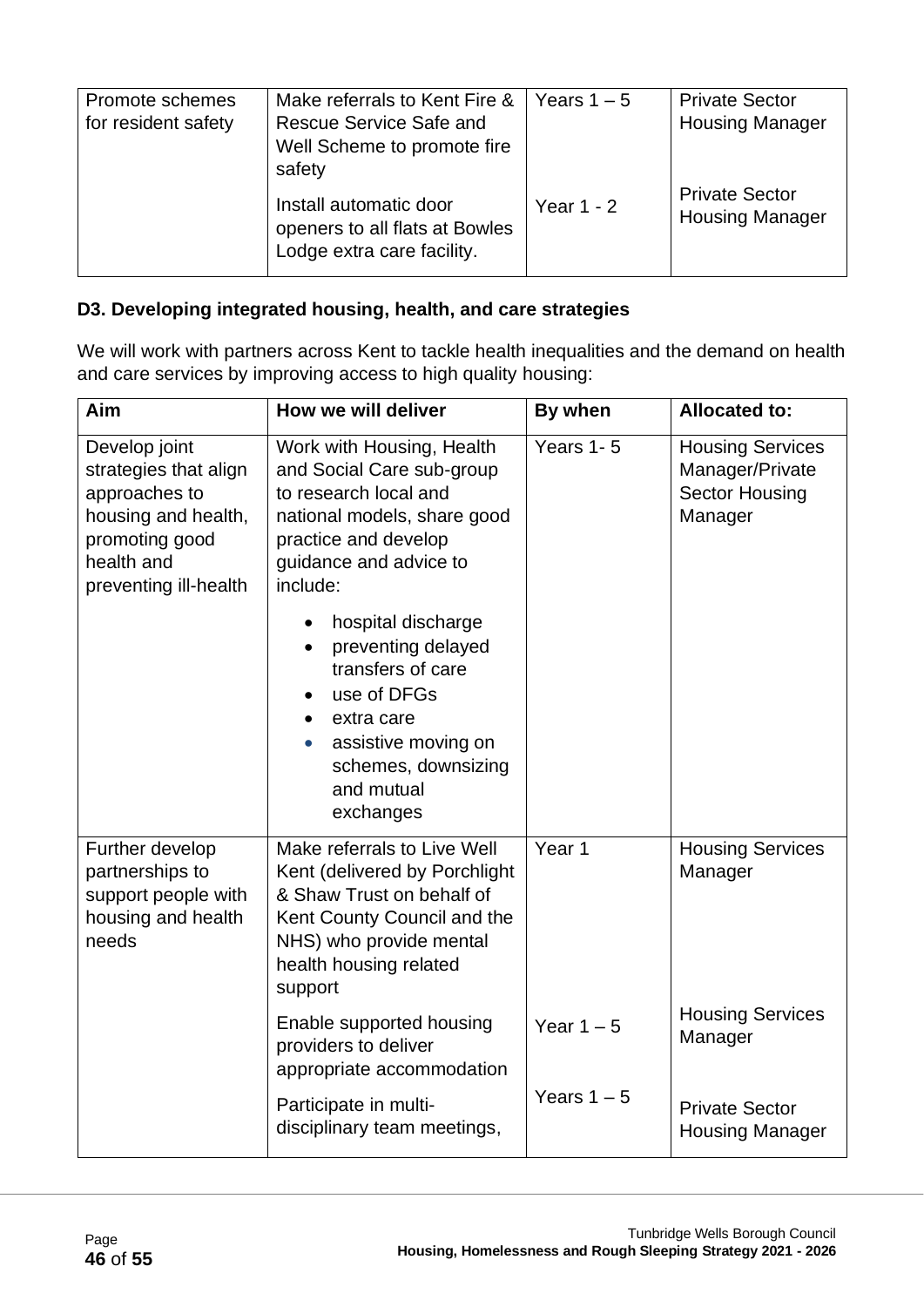| referring people to<br>appropriate housing services<br>Promote One You Kent | Years 1-5 | <b>Private Sector</b><br><b>Housing Manager</b> |
|-----------------------------------------------------------------------------|-----------|-------------------------------------------------|
|-----------------------------------------------------------------------------|-----------|-------------------------------------------------|

# <span id="page-46-0"></span>**5 Putting our plans into place**

Monitoring, evaluation and review of the Strategy will be carried out by the Housing Advisory Panel bi-annually to ensure that our priorities remain in the right direction and reflect local and national priorities. The panel consists of six councillors, including the Portfolio holder for Communities and Wellbeing who has responsibility for housing.

We have undertaken an equality impact assessment and we will review this every six months alongside the Strategy to ensure that our services can be accessed by all members of the community, with particular relevance to people with protected characteristics, and that we meet our public sector equality duty.

The action plans set out when we will undertake our aims.

Year 1 is 2021/22 Year 2 is 2022/23 Year 3 is 2023/24 Year 4 is 2024/25 Year 5 is 2025/26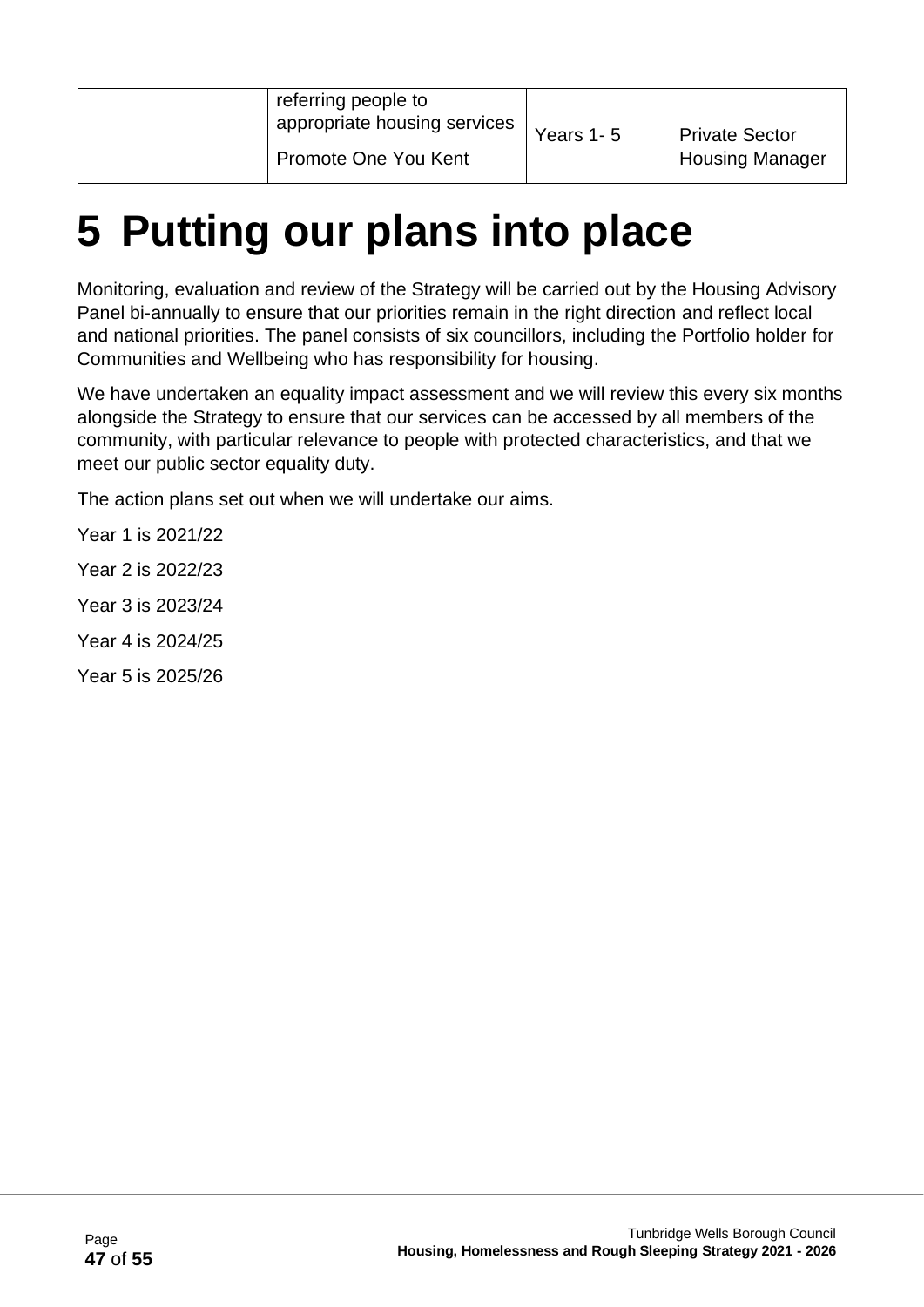# <span id="page-47-0"></span>**Appendix 1: Local policy and supporting information**

Several key strategies and policies are relevant to housing in the Tunbridge Wells borough, along with a wide range of supporting evidence, which link into and inform this Strategy. The key ones are:

# <span id="page-47-1"></span>**Local Plan**

The role of the Local Plan is to set out the spatial vision and strategic objectives for the borough, as well as the development strategy to meet those objectives. It aims to strike a balance between the growth to meet current and future housing needs and safeguarding our important natural and historic environments.

The emerging (submission version) [Local Plan](https://tunbridgewells.gov.uk/__data/assets/pdf_file/0009/403587/CD_3.128_Local-Plan_Submission-accessible_reduced.pdf) once adopted, will provide the basis for determining the suitability of development proposals across the borough for a 15 year period to 2038, and reflects the increased levels of housing need, in particular the need for affordable housing and private rented housing. It takes into account the housing needs of older people, people with disabilities, gypsies and travellers, and the need for custom and self-building opportunities, and for a proportion of smaller housing sites.

The Local Plan is currently at the examination stage. Consultation took place in Autumn 2019, and in 2021, ahead of formal examination by the Planning Inspectorate in 2022. It is anticipated that the emerging Local Plan will be adopted in early 2023.

The Government's proposals in the White Paper "Planning for the future – consultation on proposals for reform of the planning system in England" will have an impact, because of constraints on where development can occur, for example the Green Belt, leading to pressures on specific areas in the borough.

### <span id="page-47-2"></span>**Gypsy and traveller accommodation assessment**

A [Gypsy\\_and\\_Traveller\\_Accommodation\\_Assessment](https://tunbridgewells.gov.uk/__data/assets/pdf_file/0007/387520/Gypsy_and_Traveller_Accommodation_Assessment_2018.pdf) was completed in 2018 to identify future accommodation needs.

### <span id="page-47-3"></span>**Housing Needs Assessment topic paper**

The [Housing-Needs-Assessment-Topic-Paper](https://tunbridgewells.gov.uk/__data/assets/pdf_file/0003/388092/Housing-Needs-Assessment-Topic-Paper.pdf) sets out the findings of the Strategic Housing Market Assessment and the Housing Needs Study, and focuses on assessing housing need, and the number of homes that need to be planned for.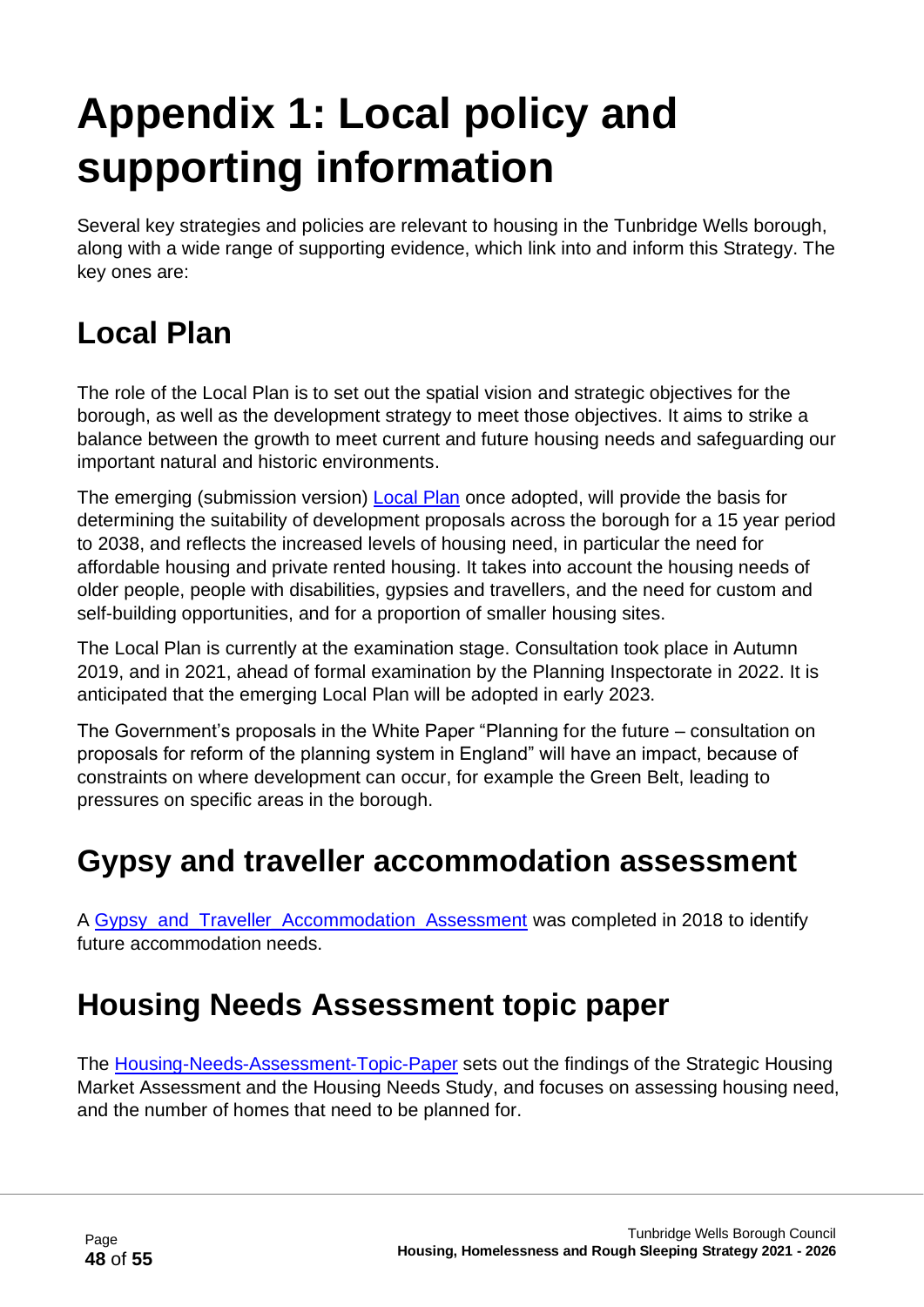# <span id="page-48-0"></span>**Housing Needs Study 2018**

We carried out a Housing Needs Study in 2018 and this helps us to identify the size, type and tenure of housing required, by considering the current market demand relative to supply. It identifies a continued affordable housing imbalance.

## <span id="page-48-1"></span>**Review of affordable housing needs in the context of First Homes February 2021**

The [Review-of-affordable-housing-needs-in-the-context-of-First-Homes](https://tunbridgewells.gov.uk/__data/assets/pdf_file/0003/385293/Review-of-affordable-housing-needs-in-the-context-of-First-Homes_accessible.pdf) provides an updated assessment of the need for affordable housing in the Borough, taking into account a new tenure of affordable housing (First Homes). Further work is being undertaken in the context of First Homes to support plan-making and decision-making.

## <span id="page-48-2"></span>**Strategic Housing and Economic Land Availability Assessment**

The purpose of the [strategic housing and economic land availability assessment i](https://tunbridgewells.gov.uk/planning/planning-policy/local-plan/shelaa)s to identify a potential supply of land that is suitable, available, and achievable to meet identified housing and economic development needs.

# <span id="page-48-3"></span>**Strategic Housing Market Assessment (SHMA)**

We carried out a joint Strategic Housing Market Assessment [SHMA-2015](https://tunbridgewells.gov.uk/__data/assets/pdf_file/0011/387524/a-SHMA-2015.pdf) with Sevenoaks and Tonbridge and Malling councils in 2015, and this was updated in 2017 SHMA 2017

The purpose of the SHMA is to assess housing needs, working with neighbouring authorities where housing market areas cross boundaries. The aim is to identify the scale and mix of housing and the range of tenures that the local population is likely to need over the Local Plan period.

The SHMA identified that the Borough of Tunbridge Wells and the Sevenoaks District fall within a West Kent Housing Market Area which also includes Tonbridge, Crowborough, Hawkhurst and Heathfield.

## <span id="page-48-4"></span>**Empty Homes Policy 2018 – 2023**

We have been working to reduce the number of empty homes for some time and bringing empty properties back to use can be a cost effective and sustainable way to increase the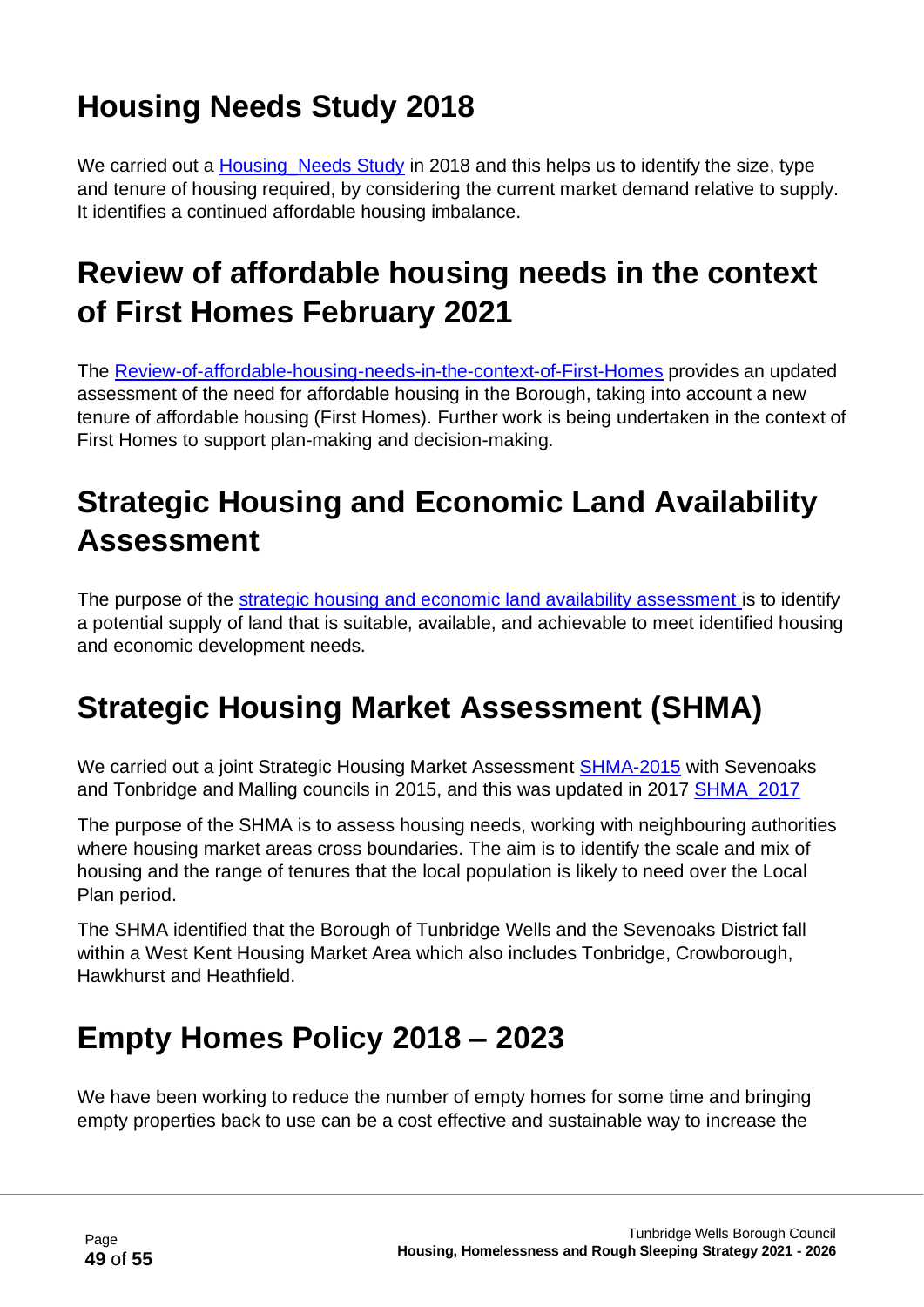supply of housing. Our **Empty [Homes](https://www.tunbridgewells.gov.uk/__data/assets/pdf_file/0017/345050/1599658114_EmptyHomesPolicy2018-2023Accessibleversion.pdf) Policy** sets out the actions we have taken so far, and the current tools for tackling empty homes.

# <span id="page-49-0"></span>**Housing Assistance Policy 2021 – 2026**

This policy sets out our approach to grants and financial assistance to adapt homes for people with disabilities, improve and repair homes, bring empty properties back into use and provide energy efficiency measures

[Housing-Assistance-Policy-2021-2026](https://tunbridgewells.gov.uk/__data/assets/pdf_file/0011/345638/Housing-Assistance-Policy-2021-2026-update-accessible-version.pdf)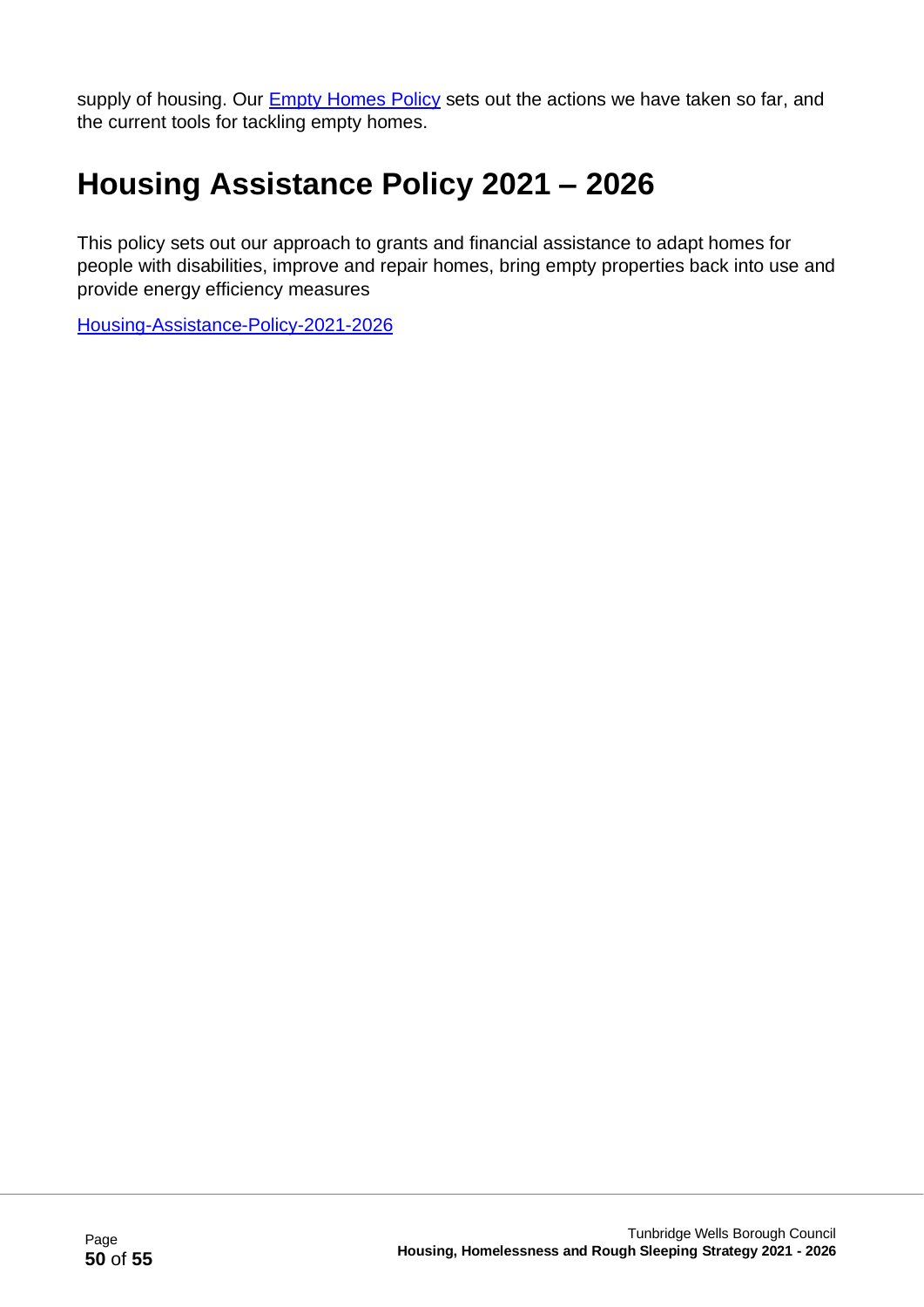# <span id="page-50-0"></span>**Appendix 2: Other useful documents**

Charter for social housing residents: white paper MHCLG November 2020 [charter-for-social-housing-residents](https://www.gov.uk/government/publications/the-charter-for-social-housing-residents-social-housing-white-paper)

Future Buildings Standard – Government consultation 27 January 2021 [the-future-buildings-standard](https://www.gov.uk/government/consultations/the-future-buildings-standard)

Future Homes Standard – Government consultation 1 October 2019 [the-future-homes-standard-changes-to-part-L-and-part-F-of-the-building-regulations](https://www.gov.uk/government/consultations/the-future-homes-standard-changes-to-part-l-and-part-f-of-the-building-regulations-for-new-dwellings)

Health Equity in England: Marmot Review 10 Years On 2020 [Marmot Review10 Years On](https://www.health.org.uk/sites/default/files/upload/publications/2020/Health%20Equity%20in%20England_The%20Marmot%20Review%2010%20Years%20On_full%20report.pdf)

Impact of Housing Problems on Mental Health – Shelter 2017 [The impact of housing problems on mental health](https://assets.ctfassets.net/6sxvmndnpn0s/59MBno13nAzVDGZeSjiJkX/3c2b8e75becb0e3f10057f696c95c284/Housing_and_mental_health_-_detailed_report.pdf) 

Improving health and care through the home: a national memorandum of understanding 2018 [improving-health-and-care-through-the-home](https://www.gov.uk/government/publications/improving-health-and-care-through-the-home-mou)

Kent and Medway Energy and Low Emissions Strategy 2020 [Kent-and-Medway-Energy-and-Low-Emissions-Strategy.pdf](https://www.kent.gov.uk/__data/assets/pdf_file/0009/112401/Kent-and-Medway-Energy-and-Low-Emissions-Strategy.pdf)

Kent and Medway Housing Strategy "A Place People want to call home" 2020 - 2025 [Kent-Medway-Housing-Strategy-2020-2025](https://www.kenthousinggroup.org.uk/assets/uploads/large/FINAL-Kent-Medway-Housing-Strategy-2020-2025-29.7.2020.pdf)

Kent County Council – Tunbridge Wells Area profile [facts-and-figures-about-Kent/area-profiles](https://www.kent.gov.uk/about-the-council/information-and-data/facts-and-figures-about-Kent/area-profiles)

Ministry of Housing, Communities and Local Government Indices of Deprivation 2019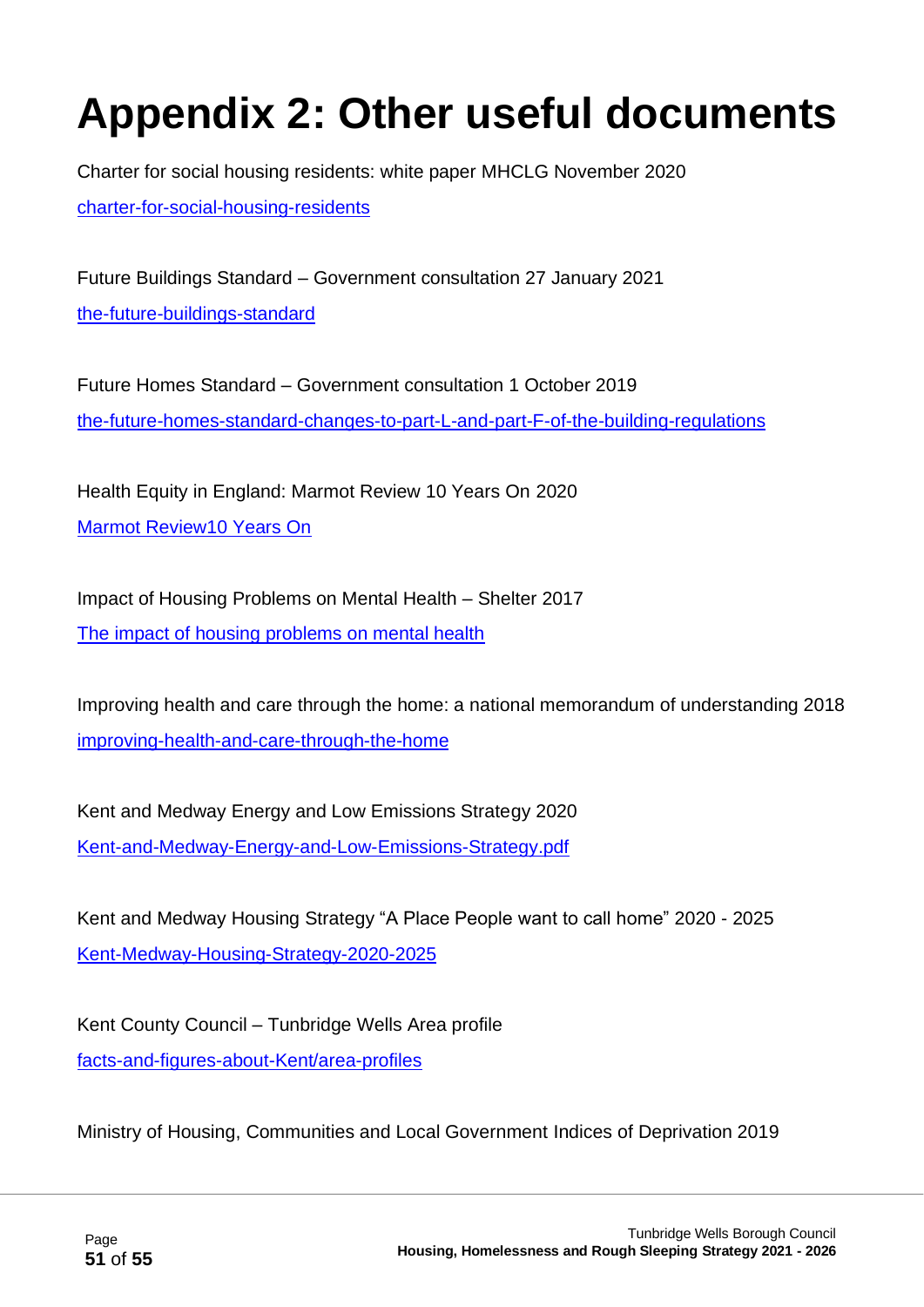Room to improve: the role of home adaptations in improving later life 2017 – Centre for Ageing Better

[ageing-better.org.uk/publications/room-improve-role-home-adaptations-improving-later-life](https://www.ageing-better.org.uk/publications/room-improve-role-home-adaptations-improving-later-life)

Ministry of Housing, Communities and Local Government Rough Sleeping Strategy 2018 [government/publications/the-rough-sleeping-strategy](https://www.gov.uk/government/publications/the-rough-sleeping-strategy)

Tunbridge Wells Borough Council Climate Emergency Declaration [environment/climate-change](https://tunbridgewells.gov.uk/environment/climate-change)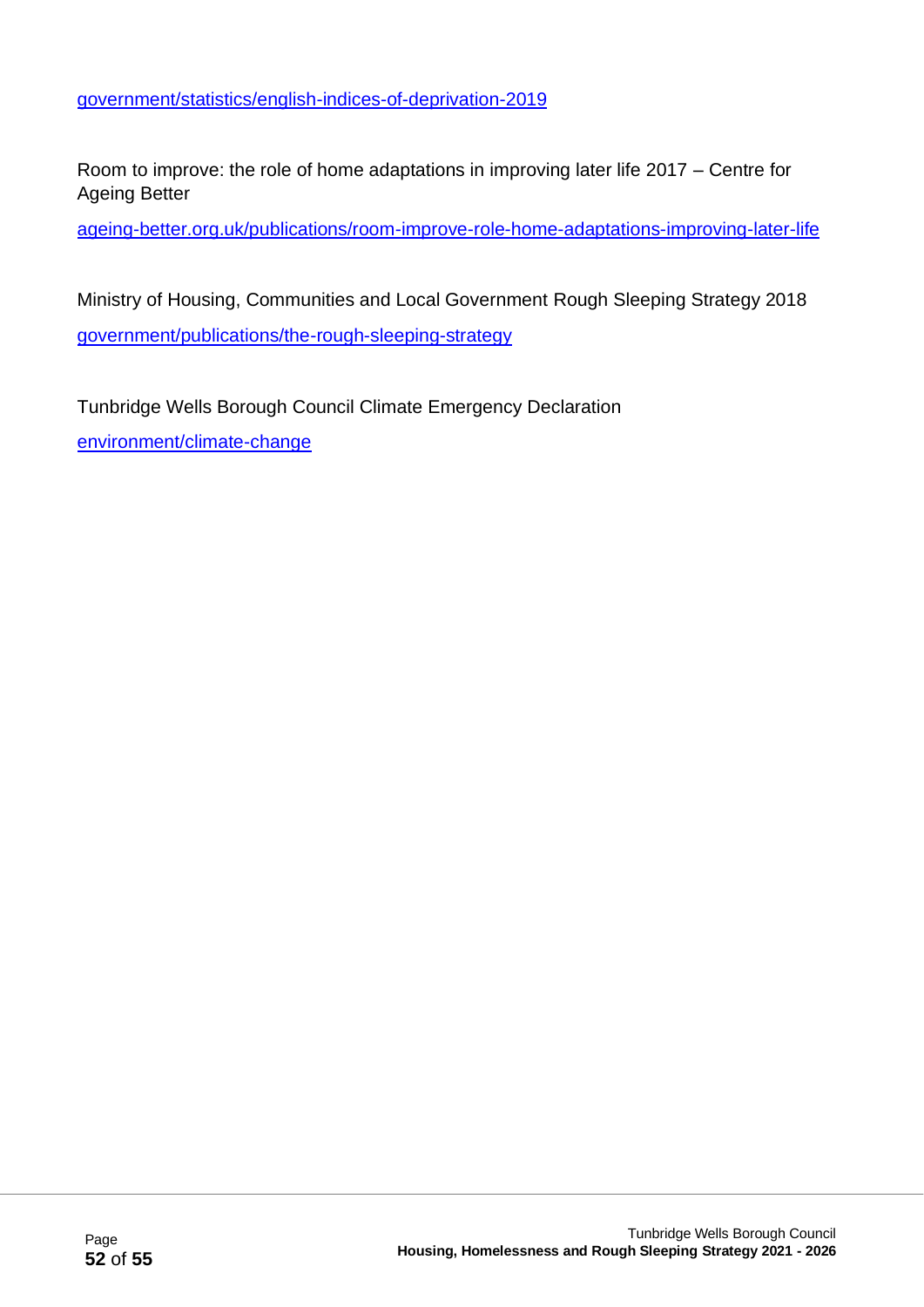# <span id="page-52-0"></span>**Appendix 3: Glossary of terms**

# <span id="page-52-1"></span>**Affordable housing**

This includes social rented, affordable rented, and intermediate housing (principally shared ownership) and discounted market sales.

# <span id="page-52-2"></span>**Category 1 hazard**

This relates to the outcome of a Housing health and safety rating system (HHSRS) assessment and where there is a high score for a particular hazard which means that the Council must take action to remove or reduce it.

### <span id="page-52-3"></span>**Disabled facilities grant**

A grant for a person with a disability who needs to make changes to their home to enable them to live independently.

### <span id="page-52-4"></span>**Emergency accommodation**

Often provided to meet the interim accommodation duty where there is reason to believe the person is eligible, homeless and with priority need. This accommodation is usually a room in a bed & breakfast with shared facilities for a single homeless applicant, and self-contained accommodation for homeless families with children, charged on a nightly paid basis.

# <span id="page-52-5"></span>**Energy company obligation (ECO)**

A Government energy efficiency scheme to help reduce carbon emissions and fuel poverty in private housing.

## <span id="page-52-6"></span>**First Homes**

A scheme to provide new homes for first-time buyers with a 30% discount on the market price.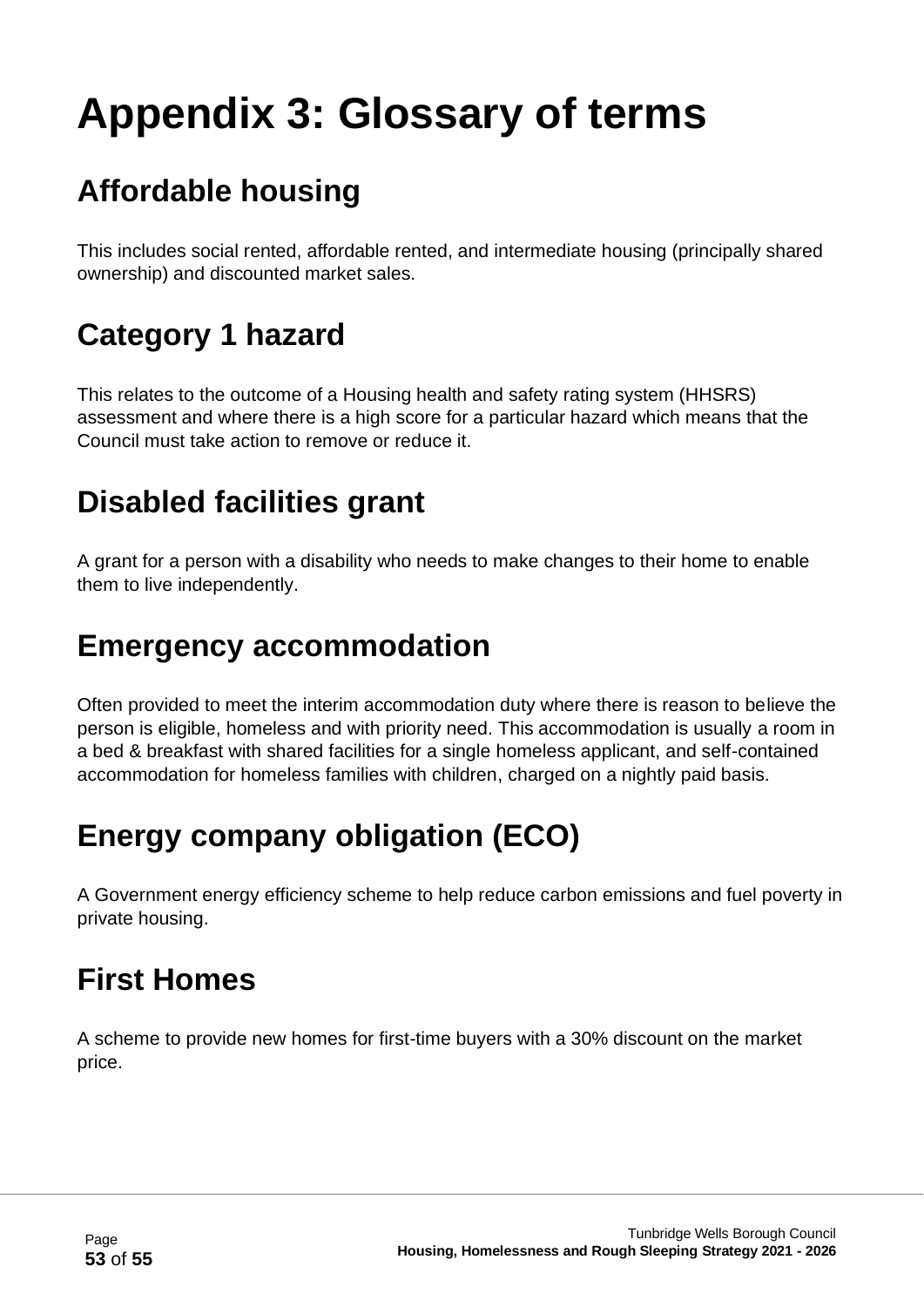# <span id="page-53-0"></span>**Fuel poverty**

A household is said to be in fuel poverty where they have required fuel costs that are above average and if they were to spend that sum, they would be left with a residual income below the poverty line.

# <span id="page-53-1"></span>**House in multiple occupation (HMO)**

A house where at least three tenants live, forming more than one household, and where the WC, bathroom or kitchen facilities are shared with other tenants.

### <span id="page-53-2"></span>**Licensed house in multiple occupation (HMO)**

An HMO requires a licence where at least five tenants live there, forming more than one household, and where the WC, bathroom or kitchen facilities are shared with other tenants.

# <span id="page-53-3"></span>**Housing health and safety rating system (HHSRS)**

This system provides a way for hazards to be assessed in private properties, and the best way of dealing with them.

### <span id="page-53-4"></span>**Intermediate housing**

The term used for moving towards home ownership, and includes shared ownership, rent to buy, discounted market sales, and First Homes.

### <span id="page-53-5"></span>**Local housing allowance**

The rate that determines the maximum amount of housing benefit or Universal Credit housing element that is payable in a particular locality for each property size.

### <span id="page-53-6"></span>**Registered provider**

The term that is now used for housing associations who provide housing, and who are registered with the Regulator of Social Housing.